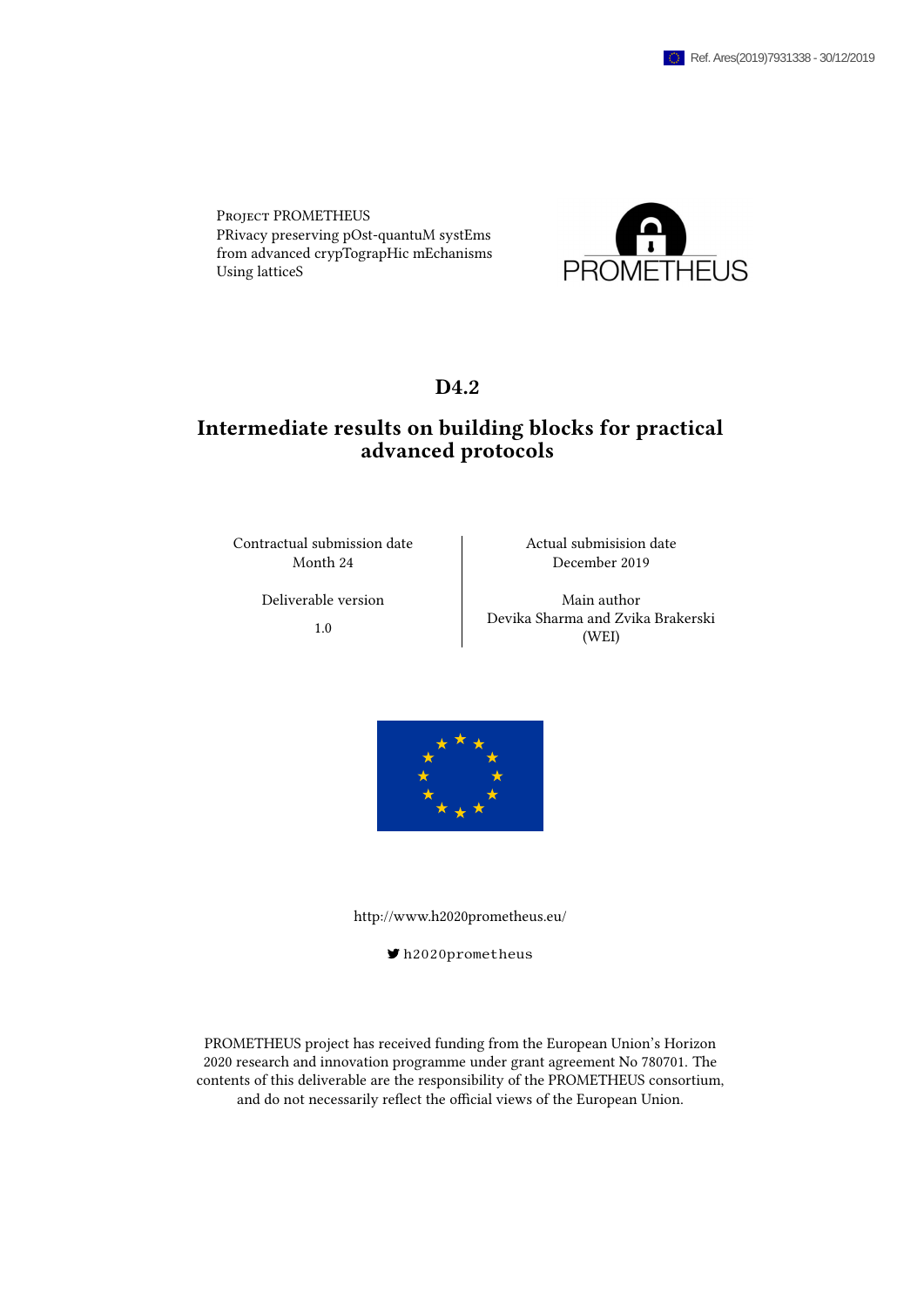# Document information

| Grant agreement no.   | 780701                                                                        |
|-----------------------|-------------------------------------------------------------------------------|
| Project acronym       | PROMETHEUS                                                                    |
| Project full title    | PRivacy preserving pOst-quantuM systEms from advanced                         |
|                       | crypTograpHic mEchanisms Using latticeS                                       |
| Type of action        | Research and Innovation Action (RIA)                                          |
| Topic                 | H2020-DS-06-2017-Cybersecurity PPP: Cryptography                              |
| Project dates         | $1st$ January 2018 (Month 1) / 31 <sup>st</sup> December 2021 (Month 48)      |
| Duration              | 48 months                                                                     |
| Project URL           | http://www.h2020prometheus.eu/                                                |
| EU Project Officer    | Carmen Ifrim                                                                  |
| Work package          | WP4 - Building blocks for practical advanced protocols                        |
| Deliverable title     | Intermediate results on building blocks for practical ad-<br>vanced protocols |
| Deliverable no.       | D4.2                                                                          |
| Deliverable version   | 1.0                                                                           |
| Deliverable filename  | PROMETHEUS-780701-WP4-D4.2.pdf                                                |
| Nature of deliverable | Report                                                                        |
| Dissemination level   | Public                                                                        |
| Number of pages       | 47                                                                            |
| Responsible partner   | WEI (participant number 12)                                                   |
| Author                | Devika Sharma and Zvika Brakerski (WEI)                                       |
|                       |                                                                               |

Abstract. This document discusses the results achieved by the partners towards constructing and defining building blocks for practical advanced protocols, in the half-life of PROMETHEUS WP4. More specifically, it gives a detailed technical overview of the results in the 11 research papers covered here and provides a summary of relevant open questions.

Keywords: Lattice based privacy-preserving cryptography, building blocks..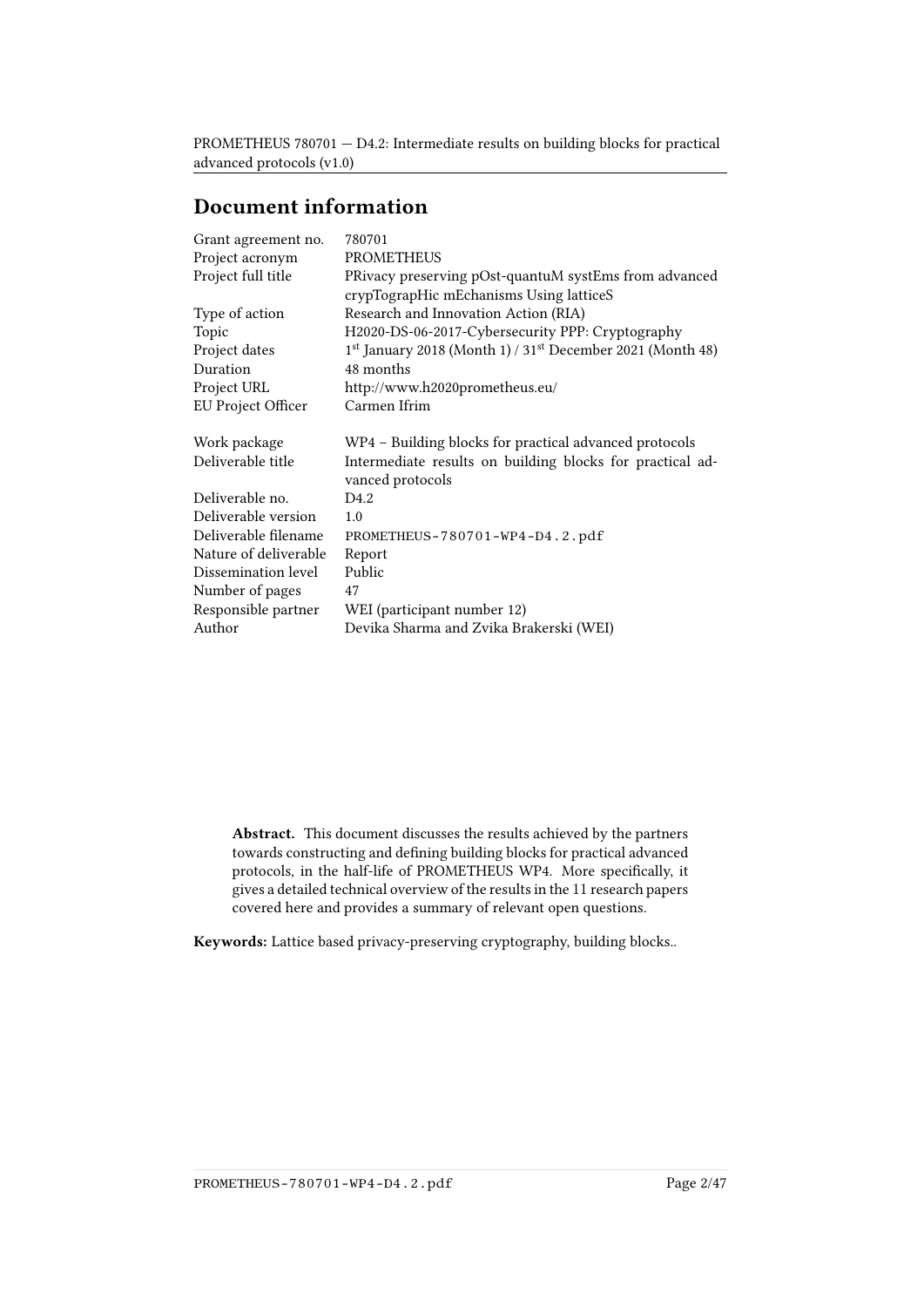# Signatures

| Written by  | Devika Sharma and Zvika Brakerski WEI   |            | December 2019 |
|-------------|-----------------------------------------|------------|---------------|
| Reviewed by | Leo Ducas                               | <b>CWI</b> | 17/122019     |
| Reviewed by | Javier Herranz                          | <b>UPC</b> | 18/12/2019    |
| Approved by | Benoît Libert<br>as Project coordinator | ENSL       | 23/12/2019    |
| Approved by | Sébastien Canard<br>as Technical leader | OR A       | 23/12/2019    |

# Partners

| <b>ENSL</b>     | ENS de Lyon                                                          |
|-----------------|----------------------------------------------------------------------|
| <b>ORA</b>      | Orange SA                                                            |
| <b>CWI</b>      | Centrum voor Wiskunde en Informatica                                 |
| <b>IDC</b>      | <b>IDC</b> Herzliya                                                  |
| <b>RHUL</b>     | Royal Holloway, University of London                                 |
| <b>RUB</b>      | Ruhr-Universität Bochum                                              |
| <b>SCYTL</b>    | Scytl Secure Electronic Voting, S.A.                                 |
| THA             | Thales Communications & Security S.A.S.                              |
| <b>TNO</b>      | Nederlandse organisatie voor Toegepast-Natuurwetenschappelijk Onder- |
|                 | zoek                                                                 |
| <b>UPC</b>      | Universitat Politècnica de Catalunya · BarcelonaTech                 |
| UR <sub>1</sub> | Université de Rennes 1                                               |
| WEI             | Weizmann Institute of Science                                        |
|                 |                                                                      |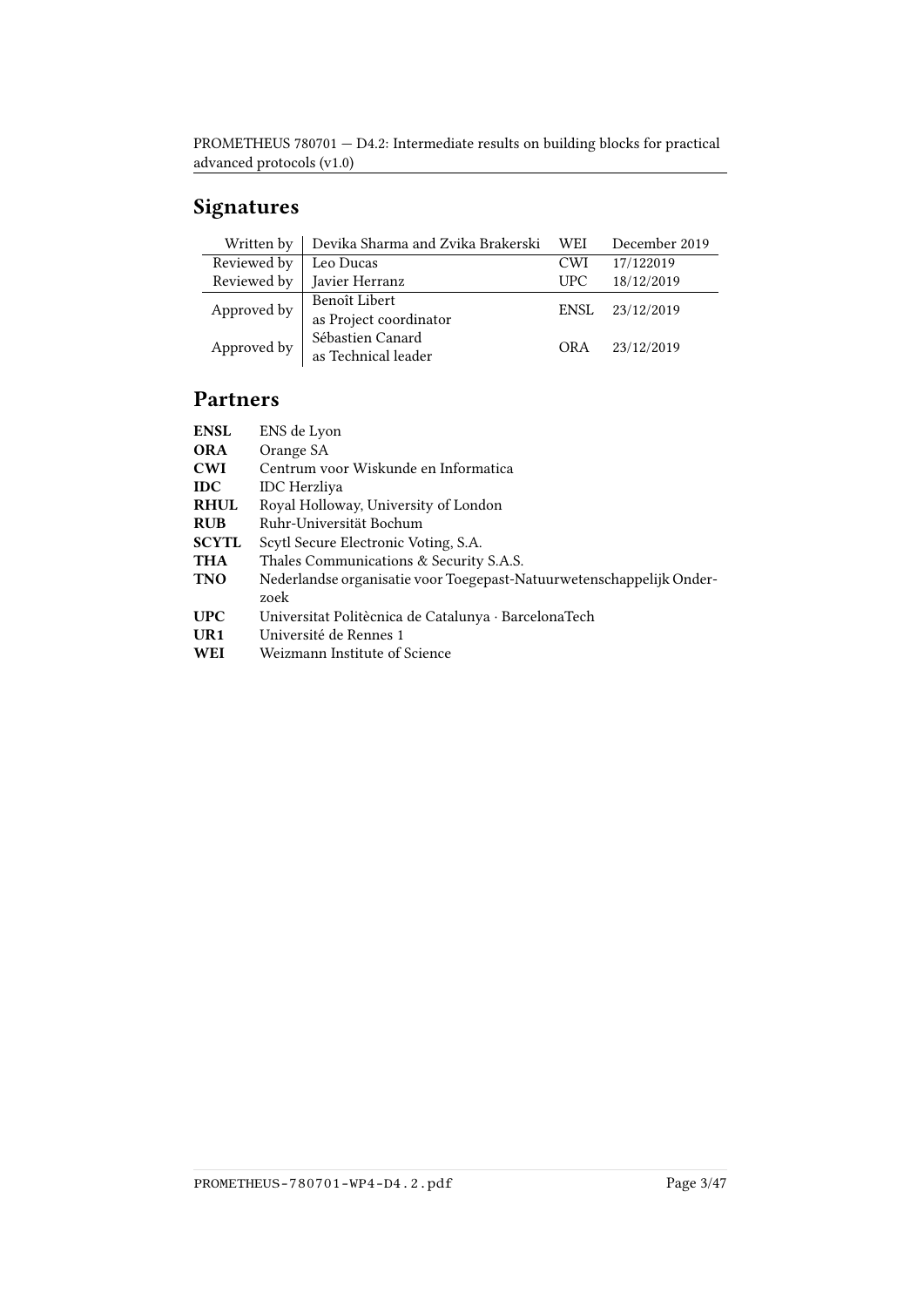# **Contents**

| $\mathbf{1}$     | Introduction<br>1.1 |                                                                                           |          |  |
|------------------|---------------------|-------------------------------------------------------------------------------------------|----------|--|
| $\boldsymbol{2}$ | 2.1                 | <b>Signatures</b><br>Masking the GLP Lattice-Based Signature Scheme [BBE <sup>+</sup> 18] | 10<br>10 |  |
|                  |                     |                                                                                           |          |  |
| 3                |                     | <b>Pseudorandom Functions</b>                                                             | 12       |  |
|                  | 3.1                 | Adaptively Secure Distributed PRFs from LWE [LST18]                                       | 12       |  |
| $4^{\circ}$      |                     | <b>Functional Encryption</b>                                                              | 14       |  |
|                  | 4.1                 | Multi-Client Functional Encryption from LWE [LT19]                                        | 14       |  |
|                  | 4.2                 | Fully Secure ABE for t-CNF from LWE [Tsa19]                                               | 18       |  |
| 5                |                     | 20<br><b>Homomorphic Encryption</b>                                                       |          |  |
|                  | 5.1                 | Rate-1 Fully-Homomorphic Encryption [BDGM19]                                              | 20       |  |
| 6                |                     | Zero-knowledge                                                                            | 23       |  |
|                  | 6.1                 | Lattice-Based Zero-Knowledge Arguments [LLNW18]                                           | 23       |  |
|                  | 6.2                 | Zero-Knowledge Elementary Databases [LNTW19]                                              | 24       |  |
|                  | 6.3                 | RLWE-based Zero-Knowledge Proofs [MM19]                                                   | 26       |  |
| 7                |                     | Implementation                                                                            | 28       |  |
|                  | 7.1                 | Implementing RLWE-based Schemes [AHH <sup>+</sup> 19]                                     | 28       |  |
|                  | 7.2                 | A Comparison of the Homomorphic Encryption Libraries [MKLR18]                             | 30       |  |
|                  | 7.3                 | On Standardising Sparse-secret LWE Parameter Sets for Homomor-                            |          |  |
|                  |                     |                                                                                           | 33       |  |
| 8                |                     | Conclusion                                                                                | 36       |  |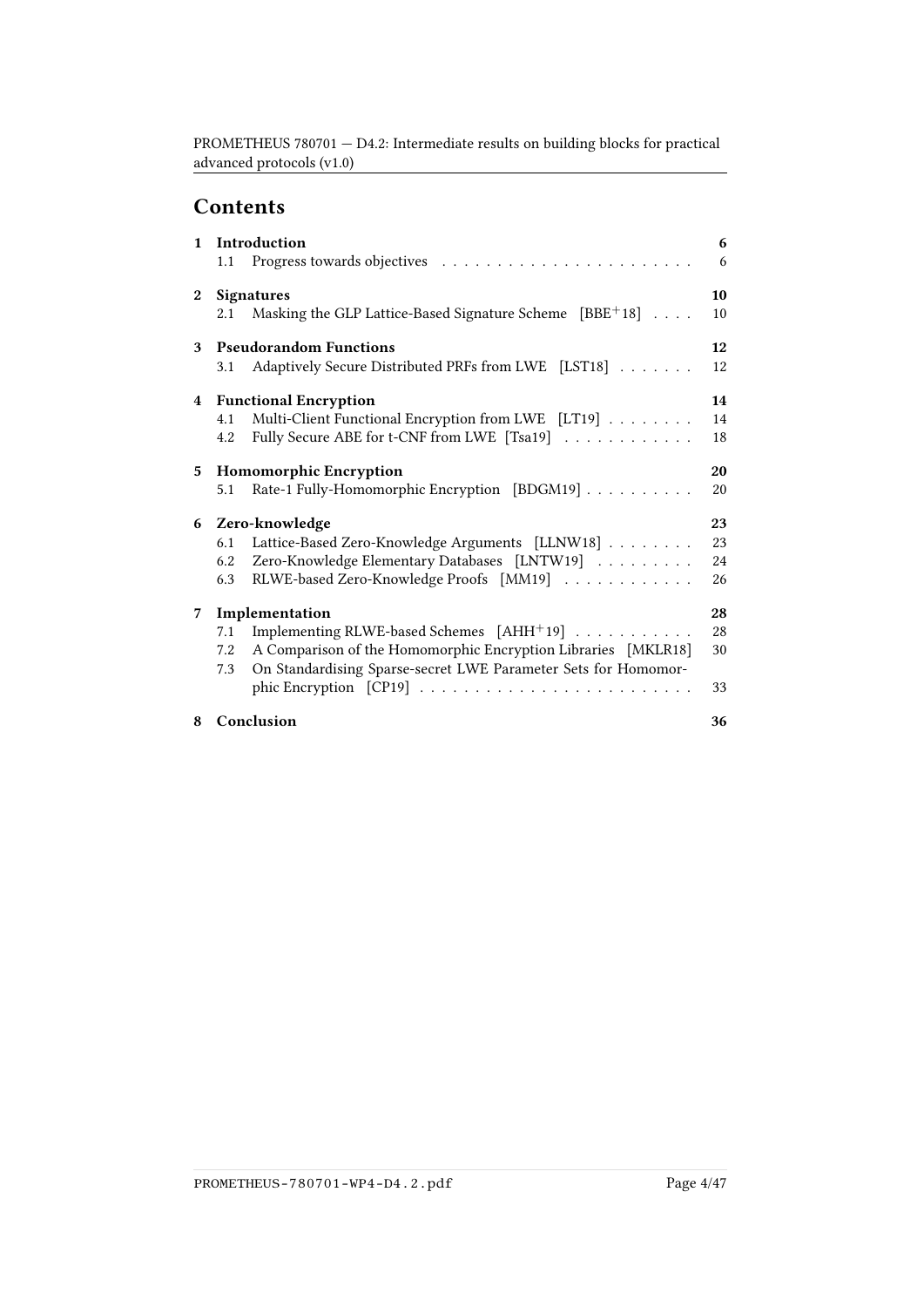# List of Tables

|--|--|--|

# List of Figures

| $\mathbf{1}$ | Commitment's size of Xie <i>et al.</i> ( $\rightarrow$ ), Benhamouda <i>et al.</i> ( $\rightarrow$ ) and        |    |
|--------------|-----------------------------------------------------------------------------------------------------------------|----|
|              |                                                                                                                 | 27 |
| 2            | Evolution of the noise as a function of the multiplying depth when                                              |    |
|              |                                                                                                                 |    |
|              | $\log p = 64$ . For $\log p = 256$ and $\log p = 2048$ , results are similar.                                   |    |
|              | Results for HElib-MP are given twice, with and without the special                                              |    |
|              | primes used in the relinearization operation. $\ldots \ldots \ldots \ldots$                                     | 31 |
| 3            | Average time for one multiplication as a function of the multiplying                                            |    |
|              |                                                                                                                 | 32 |
| 4            | Average time for one multiplication as a function of the multiplying                                            |    |
|              |                                                                                                                 | 32 |
| 5            | An estimate of the ring operations (rop) required to solve the LWE                                              |    |
|              | instances parameterised by $n = 1024, q = 2^{40}$ and $\sigma \approx 3.2$ and a                                |    |
|              | sparse ternary secret with hamming weight $h \in \{64, 128, 256, 512\},\$                                       |    |
|              | using the <i>usvp</i> , <i>dual</i> , <i>hybrid-dual</i> and <i>hybrid-dec</i> attacks. $\ldots \ldots$         | 34 |
| 6            | Required bitsize $\log q$ to achieve a security level of $\lambda$ for an LWE in-                               |    |
|              | stance parameterised by dimension $n$ , modulus $q$ , error standard de-                                        |    |
|              | viation $\sigma = 3.19$ and a uniform ternary secret with hamming weight                                        |    |
|              | $h = \lambda$ , under the lattice reduction cost model $T_{BKZ}(\beta, d) = 2^{0.292\beta + 16.4 + \log(8d)}$ . |    |
|              | The solid lines represent data points and the dashed lines represent                                            |    |
|              | extrapolation to include $n = 65536$ and $n = 131072$ .                                                         | 35 |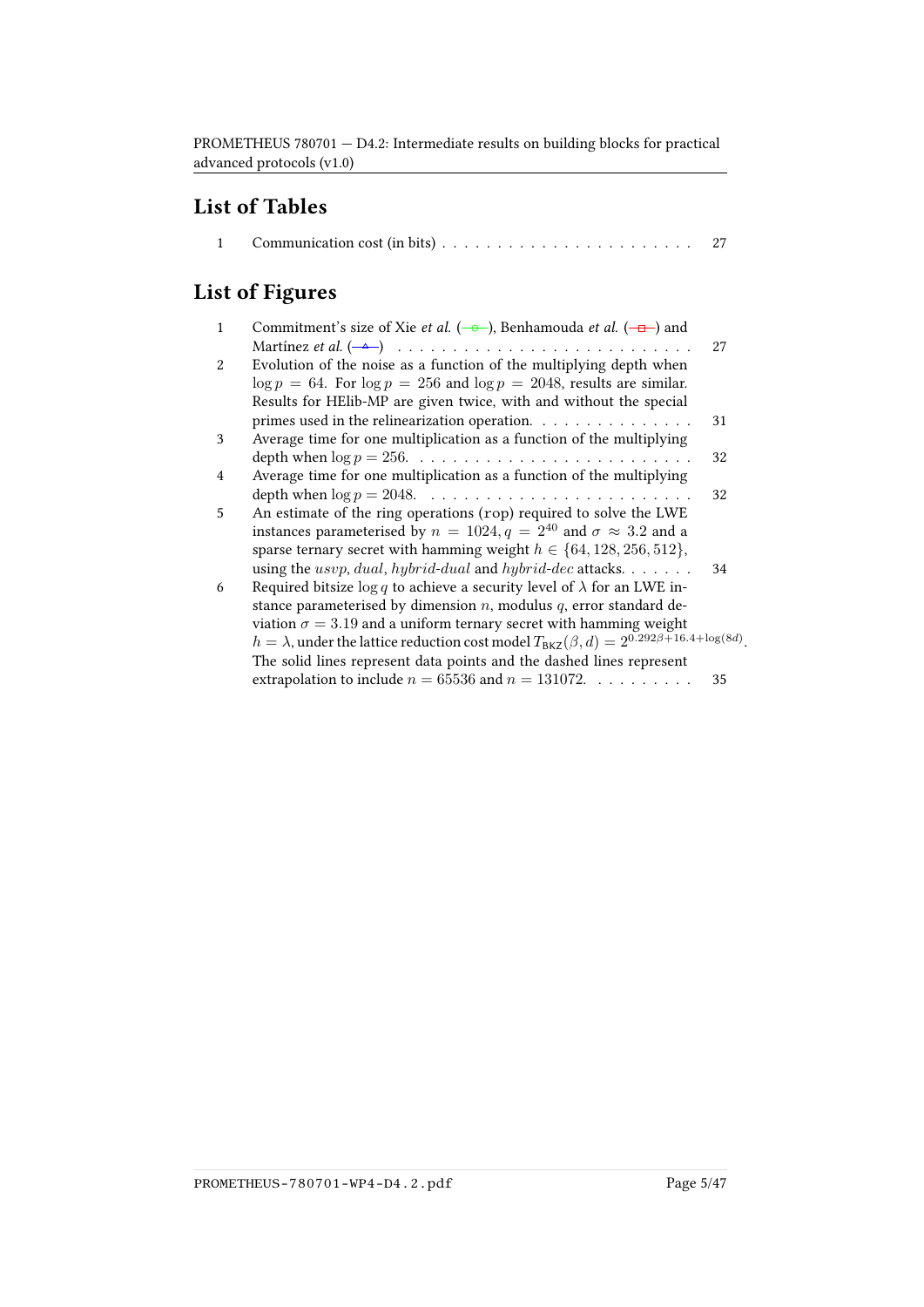## <span id="page-5-0"></span>1 Introduction

Work package 4 (WP4) of the PROMETHEUS project pursues two main objectives: extending the reaches of practical lattice-based cryptography and exploring novel constructions with functionalities that are not currently present in any (not necessarily lattice-based) primitive. As is well-known, there are very efficient basic (lattice-based) primitives such as public-key encryption, identity-based encryption and digital signatures, but not as many efficient constructions for practical, more advanced primitives. This work package aims to provide better lattice-based signatures, pseudorandom functions compatible with zero-knowledge proofs, and more efficient realisations of lattice-based homomorphic commitment schemes. It, further, plans to improve the efficiency of fully homomorphic encryption with post-quantum security guarantees and also improve the solutions (in terms of efficiency, expressiveness, and security) of post-quantum access-control mechanisms such as threshold encryption and attributebased encryption.

The results in this work package do not merely try to translate the number-theoretic constructions into lattice-based ones, as this approach may not result in efficient constructions. In fact, the attempt is to illuminate which types of constructions can be efficiently built from lattices, and then try to design efficient building blocks that would facilitate constructing practical and advanced protocols in work packages 5 and 6. With this understanding in mind, the goal is to have novel protocol designs that are based on the types of basic building blocks that can be built efficiently from lattices, by the end of the project. The January 2018 issue of the ERCIM NEWS magazine, specially dedicated to the theme of 'Quantum Computing', published an article ([\[VAvHD18\]](#page-46-1)) describing the threats the advent of quantum computers would pose on the current communication and how PROMETHEUS aims to be ready with solutions. Quote "In the post-quantum era, most of the currently used cryptography is no longer secure due to quantum attacks. Cryptographers are working on several new branches of cryptography that are expected to remain secure in the presence of a universal quantum computer. Lattice-based cryptography is currently the most promising of these branches. The new European PROMETHEUS project will develop the most secure design and implementations of lattice-based cryptographic systems. Exploitation of the project results will be stimulated by demonstrating and validating the techniques in industry-relevant environments." Unquote. This deliverable is evidence that PROMETHEUS is on the right track.

## <span id="page-5-1"></span>1.1 Progress towards objectives

Regarding the scientific achievements of WP4, the partners have pursued three distinct research directions in WP4. The first one relates to the design and the provable security of lattice-based primitives that can serve as building blocks (Task 4.1 for signatures and Task 4.2 for encryption) for higher-level privacy-preserving protocols (in WP5 and 6). The second one focuses on zero-knowledge proofs (Task 4.3) allowing to prove statements in lattice-related languages while preserving the secrecy of provers' inputs (which is in particular necessary in most of privacy-preserving protocols). The last one is about the implementation of quantum-safe cryptographic primitives and their security (Task 4.4, which is a necessary input to WP6).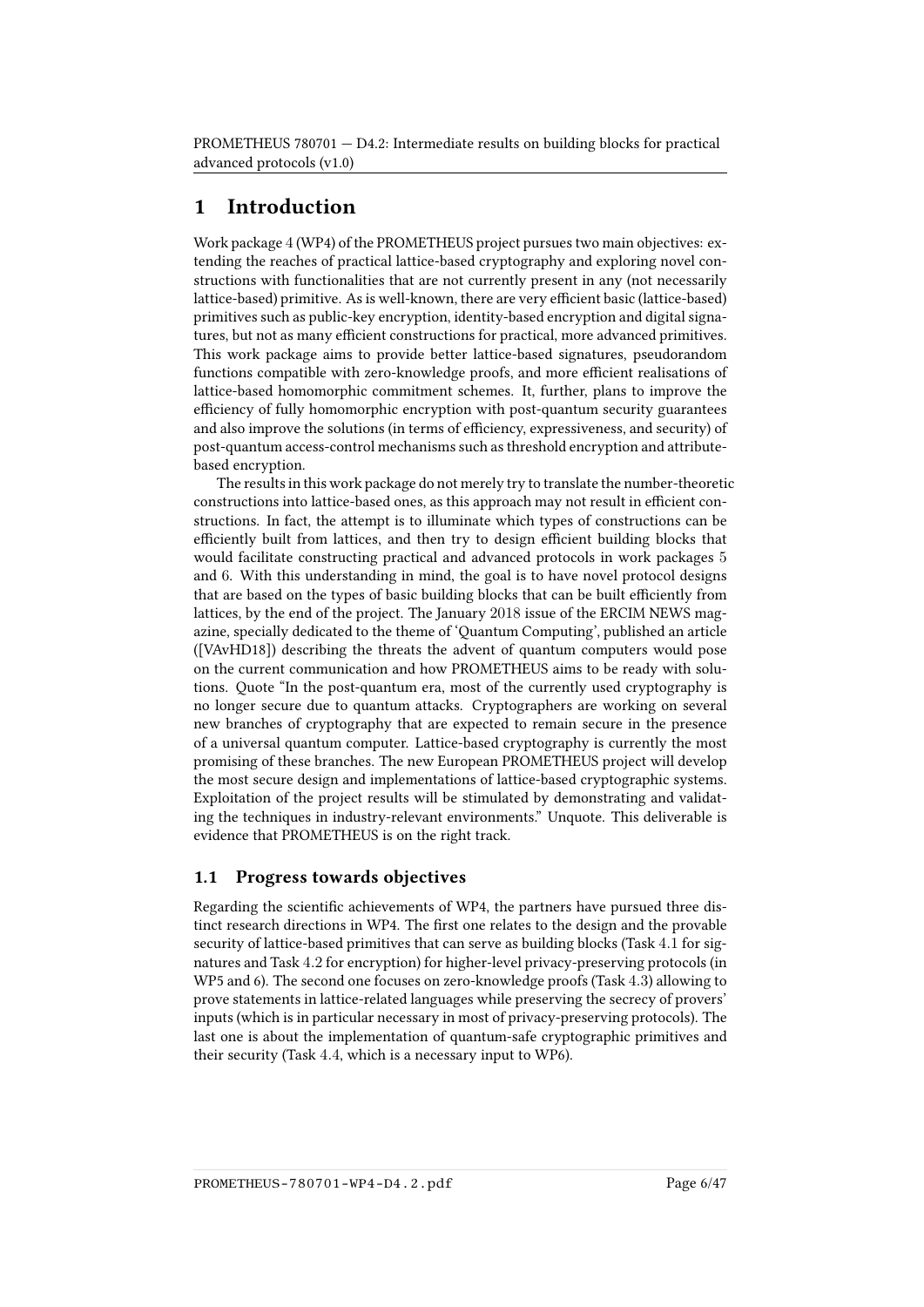#### 1.1.1 Task 4.1 Lattice based signatures and other building blocks

The design of privacy-preserving protocols usually requires digital signatures that are compatible with zero-knowledge proofs. Efficient lattice-based signature schemes exist, but only in the random oracle model. Such schemes are unfortunately not wellsuited for our applications because zero-knowledge proofs do not smoothly interact with cryptographic hash functions such as SHA-256. The main reason for the latter is that it is rather inefficient to prove the knowledge of a pre-image of a hash function that does not have some algebraic structure. We thus need signature schemes with security proofs in the standard model. Moreover, applications like anonymous credentials or e-cash systems require a signature flavour called "signatures with efficient protocols" which supports efficient two-party protocols, as explained in D4.1.

An important part of Task 4.1 is to come up with better realisations of secure lattice-based signatures with efficient protocols. Towards this end, work done in  $[BBE<sup>+</sup>18]$  $[BBE<sup>+</sup>18]$  describes a modified but much secure construction of the existing GLP signature scheme [\[GLP12\]](#page-41-0). More elaborately, the authors in this work show how to efficiently mask the (key generation and signing algorithm in the) GLP scheme at any order so as to achieve security against power analysis and related attacks (both simple power analysis and higher-order attacks like differential/correlation power analysis). This work is the first instance of masking being applied to a lattice-based signature scheme. The masked signature scheme is EUF-CMA (existential unforgeability under chosen message attack) secure in the threshold probing model (ISW, [\[ISW03\]](#page-43-2)), wherein the adversary can read off at most  $d$  wires in a circuit. This model is equivalent [\[DDF14\]](#page-40-0) to the more realistic noisy model where the adversary acquires leakage on all variables, but that leakage is perturbed with some noise, as in the case of practical side-channel attacks.

As building blocks for the design of e-cash solutions in WP5, WP4 aims to build better lattice-based pseudo-random functions (PRFs) that can be smoothly combined with zero-knowledge proofs (see PROMETHEUS' deliverable D4.1 but also D5.2). In particular, a prover should be able to convince a verifier that some value is the correct evaluation of a PRF for some committed (or encrypted) inputs and keys. While such statements can be efficiently handled under discrete logarithm assumptions, no quantum-resistant solution were known so far. In the first of its kind, [\[LST18\]](#page-44-0) constructs a non-interactive *adaptively secure* distributed PRF in the standard model. This construction is secure under the LWE assumption with super-polynomial approximation factors against adversaries that may adaptively decide which servers to corrupt. Also, as a by-product of work done in [\[Tsa19\]](#page-46-0), we see a construction of a lattice-based, fully secure single-key constrained PRF from OWF for a particular function class.

#### 1.1.2 Task 4.2 Lattice-based encryption schemes with additional properties

This task aims to address the functionality advantages offered by lattice-based cryptography in the context of encryption schemes with advanced properties, such as the feasibility of computing over encrypted datasets. In addition, this task considers the extent to which certain existing public-key functionalities can be adapted to the world of lattices. Addressing privacy issues via encryption raises major challenges if we want to maintain the ability to process encrypted data. Modern study shows that lattices are promising tools for this purpose, as they enable cryptocomputing functionalities such as fully homomorphic and functional encryption. Lattices thus provide the double benefit of increased security and enhanced functionality. In the setting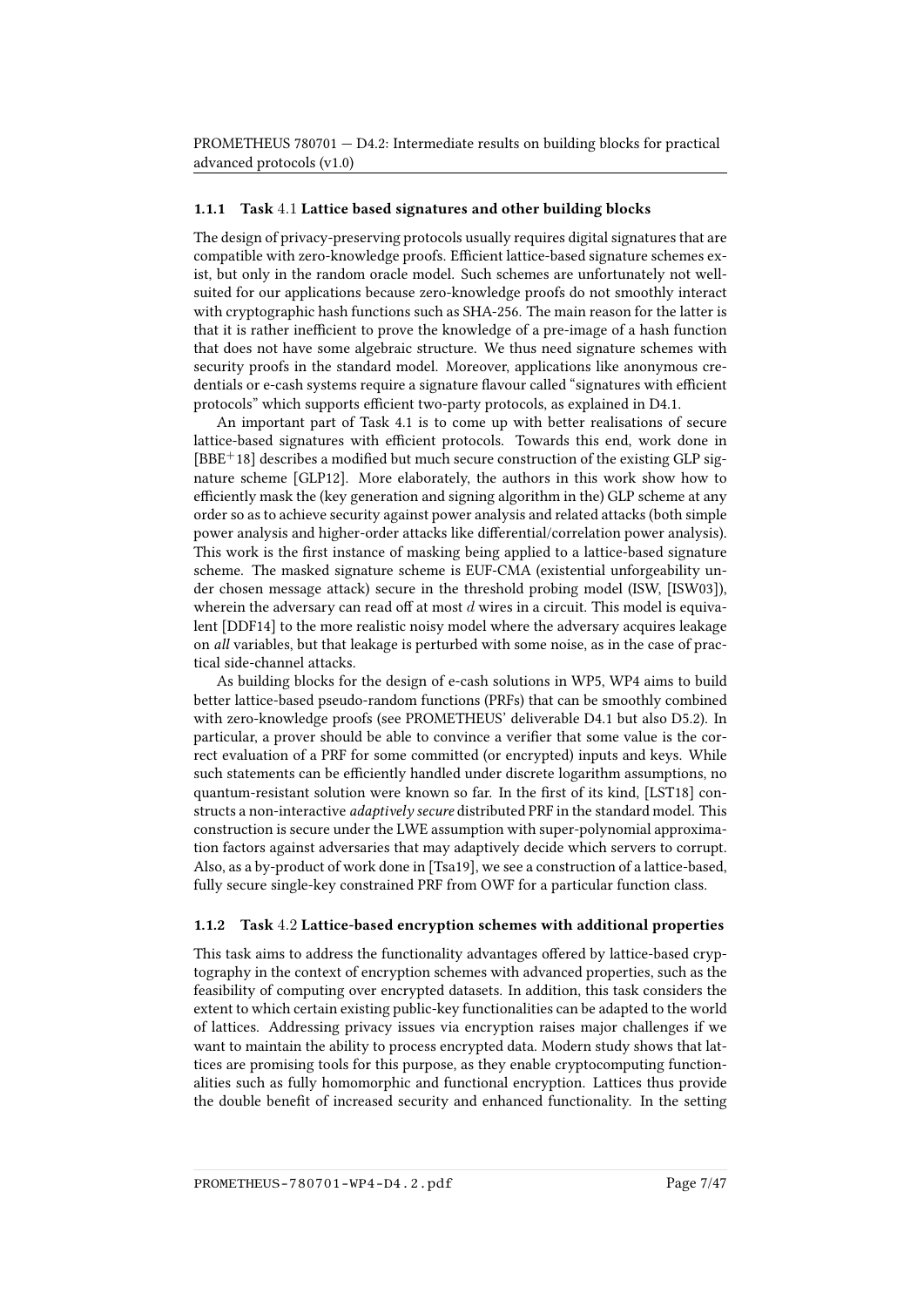of encryption schemes with advanced properties, [\[LT19\]](#page-44-1) constructs a Multi-Client Functional Encryption (MCFE) schemes for linear functions. A MCFE scheme supports the evaluation of multivariate functions over data coming from distinct sources. This work gives the first construction of a standard-model MCFE scheme that is fully secure in an adaptive corruption setting under the well-studied LWE assumption. It also provides a decentralized variant of this scheme and shows that it is secure in the static corruption setting, but for adaptively chosen messages. Both constructions are proved secure under the LWE assumption with sub-exponential approximation factors. Functional encryption is one possible primitive for PROMETHEUS' Cyber Threat Intelligence use case.

Further in this direction, [\[Tsa19\]](#page-46-0) considers ciphertext-policy attribute-based encryption (CP-ABE), where ciphertexts are labeled with an access policy and can only be decrypted by keys associated with attributes that satisfy the access policy of the ciphertext. This work provides for the first time a lattice-based (ciphertext-policy) ABE scheme for the function class *t*-CNF, which consists of CNF formulas where each clause depends on at most  $t$  bits of the input, for any constant  $t$ . This class includes NP-verification policies, bit-fixing policies and t-threshold policies. Even if this result is not directly related to a PROMETHEUS use case, ABE has enough potential to be a candidate for standardization (especially at the ETSI level, as closely related to Identity Based Encryption).

One of the focal points of task 4.2 is better solutions for fully homomorphic encryption (FHE), one of the triumphs of lattice-based cryptography, which turned from fantasy into reality in under 10 years. FHE allows performing computation on encrypted data without decrypting it first, and is thus one of the basic desired tasks in a world where computation is performed remotely. In addition, FHE is known to imply short non-interactive zero-knowledge proofs for any NP statement (assuming the existence of NIZK for simple statements): namely, the size of the proof only depends on the length of the witness. As such, more efficient FHE realisations are likely to positively impact the protocols to be developed in WP5. Toward the objective of achieving more efficient FHE schemes, [\[BDGM19\]](#page-37-0) constructs an optimal-rate (rate-1) FHE scheme that is secure under the LWE assumption with polynomial modulusto-noise ratio. FHE is a primitive related to functional encryption and multi-party computation, and then an important building block to the Cyber Threat Intelligence use case.

#### 1.1.3 Task 4.3 Lattice-based zero-knowledge proofs of knowledge

Zero-knowledge proofs are at the heart of every privacy-preserving protocol, as explained in several other PROMETHEUS' deliverables, such as D4.1, D5.1 and D5.2. Some examples of the types of things that often need to be proved are: the knowledge that the public key is validly constructed; the knowledge of the plaintext encrypted in the ciphertext (e.g., in anonymous credentials); knowledge of a signature of a message (e.g., in anonymous credentials, e-cash and e-voting); proving that the plaintext is in a certain range (e.g., in anonymous credentials, e-cash and e-voting); and proving that mix-net shuffling was correctly done (e.g., in e-voting). Such proof constructions have been well studied for classical protocols and are very efficient under assumptions like RSA or Diffie-Hellman. While they have analogous realisations based on the hardness of LWE and Ring-LWE problems, these are not so efficient.

Work done in [\[LLNW18\]](#page-43-0), constructs Zero-Knowledge arguments to prove integerrelations among commitments. More precisely, this work gives statistical zero-knowledge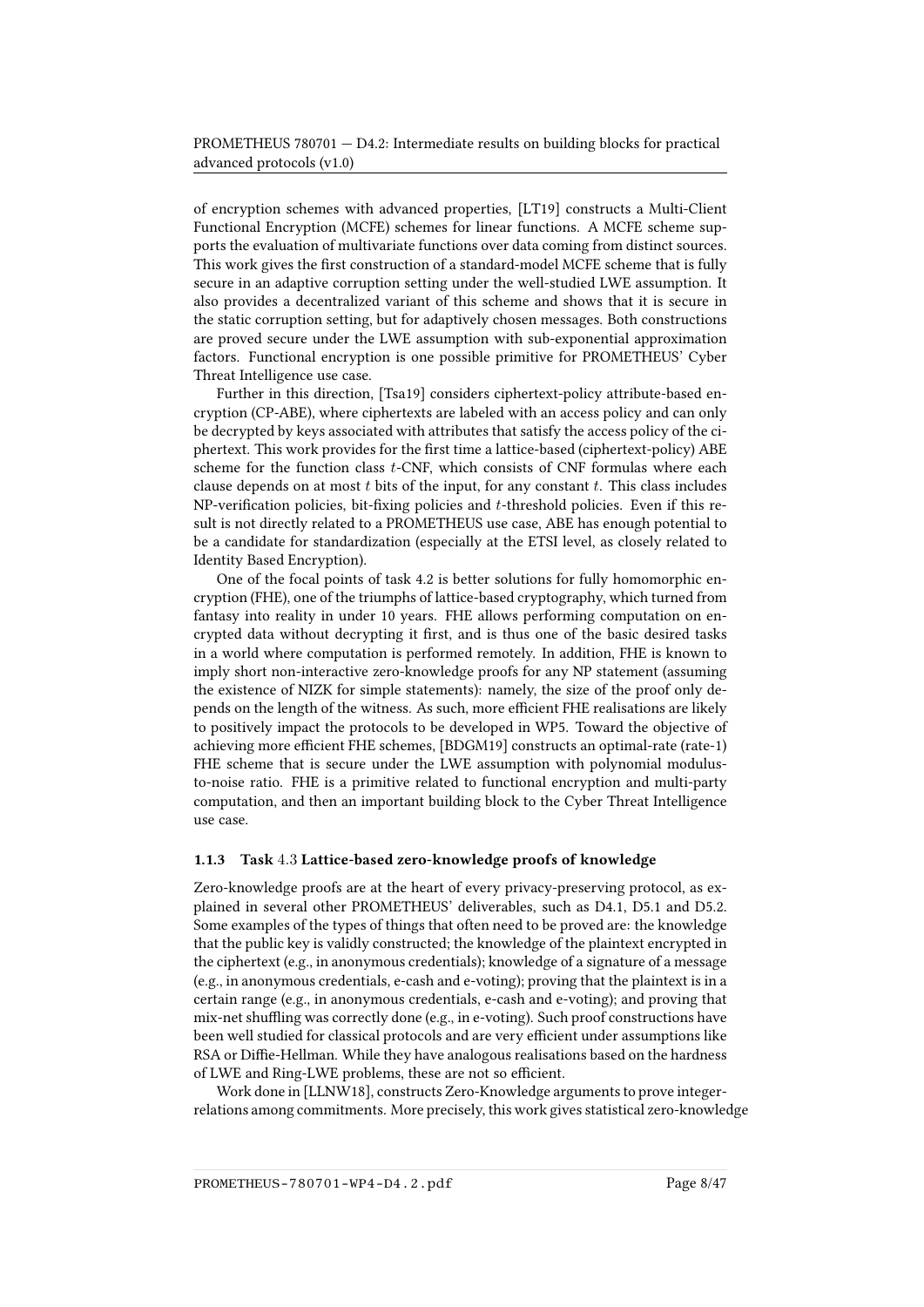arguments allowing a prover to convince a verifier that  $x, y$  and  $z$  are commitments to integers  $X$ ,  $Y$  and  $Z$ , respectively that satisfy additive, multiplicative, order and range relations. These arguments are secure under the standard (non-ideal) LWE assumption with both polynomial moduli and approximation factors.

Further, work done in [\[LNTW19\]](#page-43-1), constructs zero-knowledge proof techniques allowing to protect the privacy of sensitive databases. In zero-knowledge databases, a prover commits to an elementary database (i.e., a set of key-value pairs  $(x, y)$  where each key x has at most one value y) and subsequently proves statements about the committed database without even revealing the database size. Previously, all non- interactive such protocols were limited to proving simple statements such as the membership or the non-membership of specific elements  $x$ . This work describes techniques that allow a prover to prove more general statements, including range queries (i.e., provably reveal all database keys in a specific range  $[a, b]$ ). These arguments are secure under standard lattice assumptions.

Finally, work done in [\[MM19\]](#page-45-0) investigates the design of efficient Zero-Knowledge Proofs of Knowledge for linear and multiplicative relations among messages committed using a Ring Learning With Errors (RLWE) based commitment scheme. This 5-move protocol achieves perfect zero-knowledge, reduces the communication cost from previous Stern-based schemes, but still incurs a soundness error of approximately  $1/2$ . Reducing the soundness error to a negligible upper bound thus requires parallel repetitions which seriously hurt the efficiency.

#### 1.1.4 Task 4.4 Implementation of building block

Besides suitable cryptographic properties another important aspect is the practicability of the investigated lattice-based schemes. This needs to be evaluated by implementation and by evaluating different security levels for a range of different target platforms. Primarily, this includes the reference implementation of the identified lattice-based schemes (WP4.1 to WP4.3) in software, to be operated and evaluated on common processor platforms. In future applications for the Internet of Things (IoT), however, a majority of devices will still be based on significantly smaller processors that are often severely constrained in their features, including processing power, memory or energy consumption. Based on the provided reference implementations, a secondary goal of this WP is to evaluate the identified schemes for such constraints for low-cost embedded software devices. To this end, [\[AHH](#page-36-1)<sup>+</sup>19], implemented several public-key encryption schemes based on the "Ring Learning-With-Errors" (RLWE) assumption using an RSA co-processor. They notably report an implementation of a module-LWE based key encapsulation scheme on a smart card which is equipped with an RSA co-processor. The results demonstrate comparable performance to run-ning RSA itself. In a similar flavour, authors of [\[MKLR18\]](#page-44-2) provide a comparative benchmark of the leading homomorphic encryption libraries HElib, FV- NFLlib, and SEAL for large plaintext moduli of up to 2048 bits, and analyse their relative performance. Further exploring secure parameters for implementing Homomorphic encryption, [\[CP19\]](#page-39-0) discusses the security of possible sparse-secret LWE parameter sets against hybrid attacks. The authors in this work present a conservative analysis of the hybrid attacks for parameter sets of varying sparsity, with the goal of balancing security requirements with bootstrapping efficiency. They also argue that the methodology in the Homomorphic Encryption Security Standard, as published by the HomomorphicEncryption.org consortium, can be easily modified to support dimensions higher than the current (fixed) upper bound.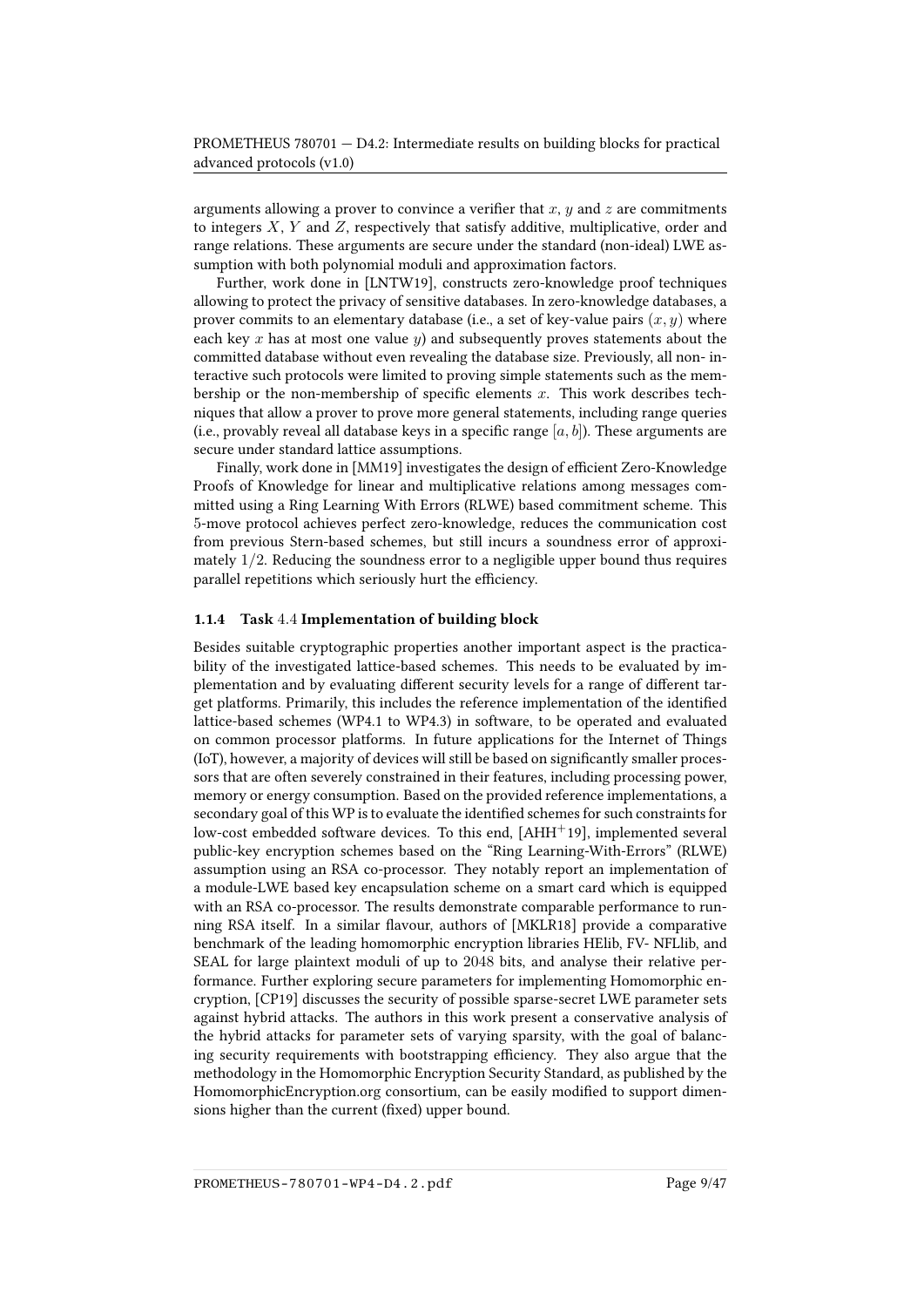Structure: In what follows, we broadly divide the work done under PROMETHEUS until now into six sections; Signatures, Psuedorandom Functions, Functional Encryption, Homomorphic Encryption, Zero-Knowledge Proofs and Implementation. Each section contains a brief technical overview of the relevant paper(s) and concludes with a short discussion on open questions.

# <span id="page-9-0"></span>2 Signatures

Lattice-based cryptography is an attractive option in the post-quantum setting, as it allows designing post-quantum implementations of a wide range of primitives with strong security guarantees and a level of efficiency comparable to currently deployed RSA and elliptic curve-based schemes. However, it poses new sets of challenges as far as side-channels and other physical attacks are concerned. For instance, as demonstrated in [\[BHLY16\]](#page-37-1), a cache attack targeting the Gaussian sampling of the randomness used in BLISS signatures can recover the entire secret key from the side-channel leakage of a few thousand signature generations. This makes BLISS signatures unfavourable for implementation even though their performance and key and signature sizes are comparable to RSA and ECDSA signatures, as claimed in [\[DDLL13\]](#page-40-1). As the call for concrete implementations and deployment of postquantum cryptography becomes more pressing, safe guarding against such attacks is a crucial issue to address. To this end, a few countermeasures have been proposed. In particular, the powerful technique of masking has been applied to the decryption procedure of some latticebased encryption schemes. Masking, a well-known technique introduced in [\[CRR02\]](#page-39-1), essentially consists of splitting a secret value into  $d+1$  values (d is the masking order), using a secret sharing scheme. This forces an adversary to read many internal variables if he wants to recover the secret value, and he will gain no information if he observes fewer than  $d$  values.

However, it is not always easy to mask an implementation of a cryptographic scheme. Some difficulties specific to attempting to mask the BLISS signatures, for instance, are discussed in the paper  $[BBE<sup>+</sup>18]$  $[BBE<sup>+</sup>18]$ . Largely, it is the non-linearity and the Gaussian randomness involved in most signature schemes that hinder masking their protocols efficiently. Although, there exist lattice-based signatures, for eg. the GLP scheme [\[GLP12\]](#page-41-0), that entirely avoid Gaussians and other distributions, and hence seem to support masking in a more natural way.

## <span id="page-9-1"></span>2.1 Masking the GLP Lattice-Based Signature Scheme  $[BBE^+18]$  $[BBE^+18]$

In this paper, the authors show how to efficiently mask the (key generation and signing algorithm in the) GLP scheme at any order so as to achieve security against power analysis and related attacks (both simple power analysis and higher-order attacks like differential/correlation power analysis). This work is the first instance of masking being applied to a lattice-based signature scheme. The masked signature scheme is EUF-CMA (existential unforgeablitiy under chosen message attack) secure in the threshold probing model (ISW, [\[ISW03\]](#page-43-2)), wherein the adversary can read off at most d wires in a circuit. This model is equivalent [\[DDF14\]](#page-40-0) to the more realistic noisy model where the adversary acquires leakage on all variables, but that leakage is perturbed with some noise, as in the case of practical side-channel attacks.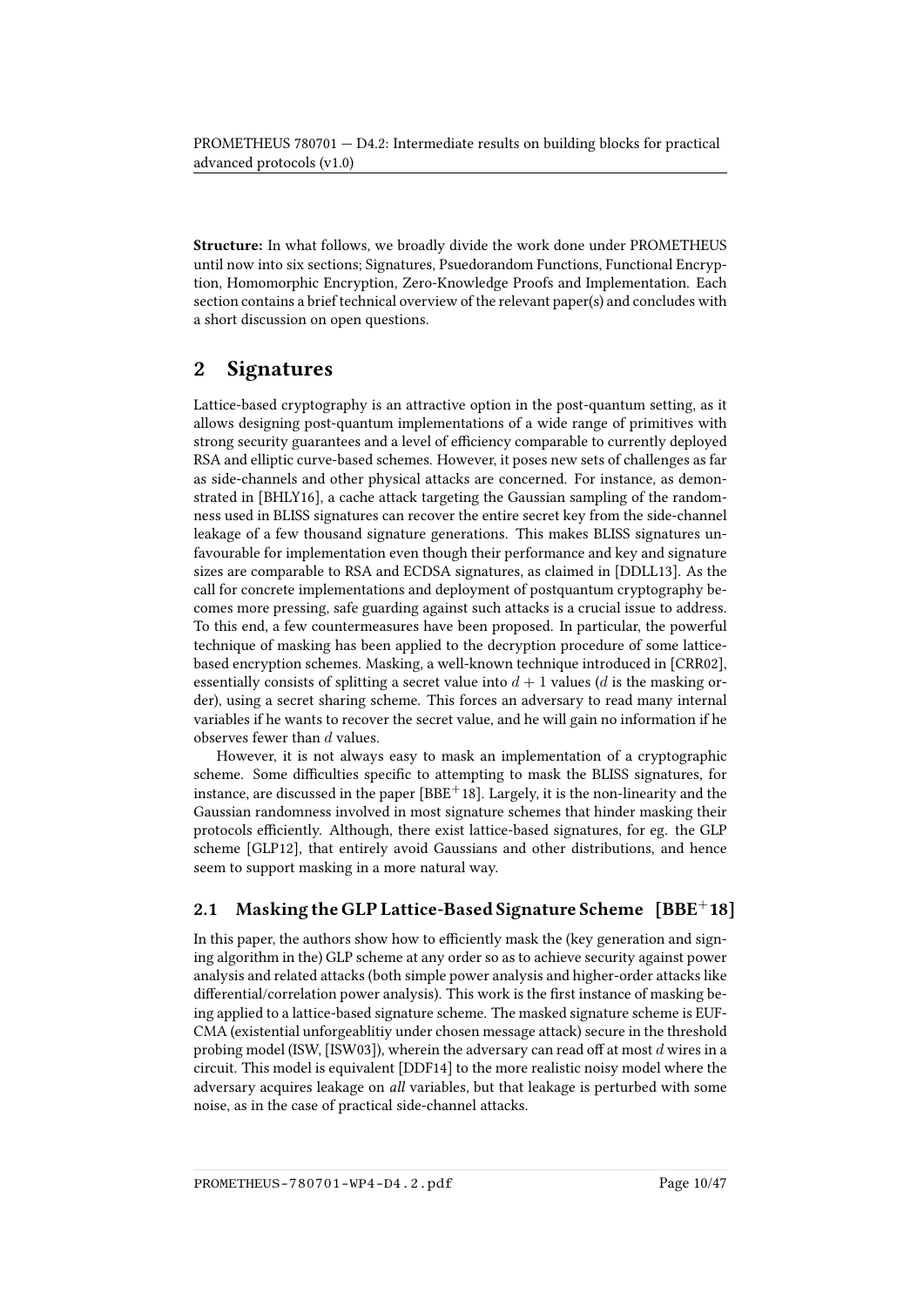We briefly describe the original GLP protocol and its masked version. For the setup, let *n* be a power of 2, *p* a prime congruent to 1 modulo 2*n* and the ring  $R :=$  $\mathbb{Z}_p[x]/\langle x^n+1\rangle$ . The elements of  $\mathcal R$  can be represented by polynomials of degree  $n-1$  with coefficients in the range  $[-(p-1)/2,(p-1)/2]$ . For an integer k such that  $0 < k < (p-1)/2$ , we denote by  $\mathcal{R}_k$  the elements of  $\mathcal R$  with coefficients in the range  $[-k,k].$  Let  $H:\{0,1\}\longrightarrow \mathcal{D}_\alpha^n$  be a particular cryptographic hash function. Here  $\mathcal{D}_\alpha^n$ is the set of polynomials in  $R$  that have all zero coefficients except for at most  $\alpha = 32$ coefficients that are in  $\{-1, 1\}$ . The parameter k controls the trade-off between the security and the run time of the scheme. The smaller  $k$  gets, the more secure the scheme becomes along with shorter signatures but the time to sign increases. For a scheme of masking order d,

**Key Generation**: Outputs Signing key  $sk$  and verification key  $pk$  as follows;

- 1. Generate secret keys  $s_1$  and  $s_2$  in  $\mathcal{R}_1$  in their masked form  $(s_{1,i})_{0 \leq i \leq d}$  and  $(s_{2,i})_{0\leq i\leq d}$ , respectively.
- 2. Choose  $\mathbf{a} \overset{\$}{\leftarrow} \mathcal{R}$
- 3. For  $0 \leq i \leq d$ , compute  $t_i = as_{1,i} + s_{2,i}$  and  $t = \sum_{i=0}^d t_i$
- 4. Return  $sk = ((s_{1,i})_i, (s_{2,i})_i)$  and  $pk = (\mathbf{a}, t)$ .

**Signing:** Given message m, pk and sk, output signature  $\sigma$  as follows;

- 1. Generate  $y_1$  and  $y_2$  in  $\mathcal{R}_k$  in their masked form  $(y_{1,i})_{0\leq i\leq q}$  and  $(y_{2,i})_{0\leq i\leq q}$
- 2. For each  $0 \le i \le d$ , compute  $r_i = ay_{1,i} + y_{2,i}$  and  $r = \sum_i r_i$ .
- 3. Compute  $c = H(r, m)$  and  $z_{1,i} = cs_{1,i} + y_{1,i}$  and  $z_{2,i} = cs_{2,i} + y_{2,i}$ , for  $0 \leq i \leq q$ .
- 4. Run the masked version of rejection sampling to check if  $z_1 = \sum_i z_{1,i}$  and  $z_2=\sum_i z_{2,i}$ lie in $\mathcal{R}_{k-\alpha}.$  See [BBE](#page-36-0)<sup>+</sup>18, Algorithm 16 for details.
- 5. Return  $\sigma = (z_1, z_2, m)$ .

**Verification:** Given  $m, \sigma, pk$ , accept if  $z_1, z_2 \in \mathcal{R}_{k-\alpha}$  and  $c = H(az_1 + z_2 - tc, m)$ , otherwise reject.

The above protocol reveals the value  $(r, c)$ , even if the execution is rejected. Intuitively, this would pose a threat as a side-channel attacker can obtain information about the secret from the values corresponding to the rejected samples. However, this is common practice in Zero-Knowledge proofs, where the prover sends the commitment  $r$ , then the verifier samples and sends a challenge  $c$  and the prover finally computes the response  $z$ . Consequently, these values are public in authentication schemes. In the case of Fiat-Shamir with Aborts, Vadim Lyubashevsky [\[Lyu09\]](#page-44-3) has proved that the output z is independent of the secret even though the values  $(r, c)$ are revealed. The other solution is to use a commitment scheme to hide these values before computing the response  $z$ . This, however, makes the scheme more complicate to mask.

The masked signature scheme described above is EUF-CMA (existential unforgeablitiy under chosen message attack) secure in the threshold probing model (ISW, [\[ISW03\]](#page-43-2)), wherein the adversary can read off at most  $d$  wires in a circuit. This model is equivalent [\[DDF14\]](#page-40-0) to the more realistic noisy model where the adversary acquires

PROMETHEUS-780701-WP4-D4.2.pdf Page 11/47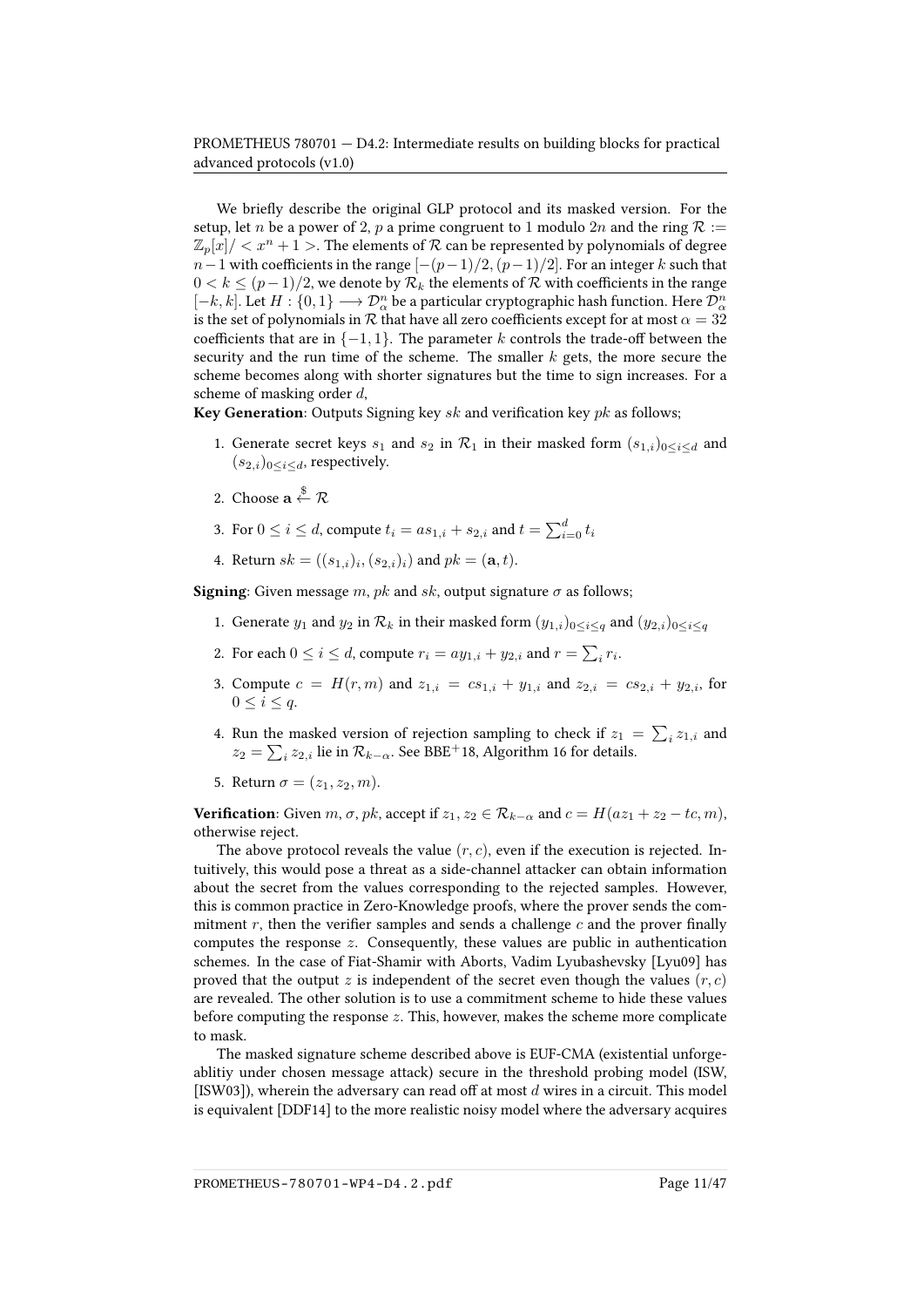leakage on all variables, but that leakage is perturbed with some noise, as in the case of practical side-channel attacks.

The authors implemented their results on an Intel Core CPU and it was observed that, for order  $d = 1, 2, 3$ , the overhead in running time of the masked scheme was around  $15\times$ ,  $30\times$  and  $73\times$ , respectively. Even though the parameters chosen in the paper are not optimized, these results are promising. The paper includes several suggestions that could speed up implementation.

Open Problems: It would be a useful attempt to try and apply this method to other lattice-based Fiat-Shamir type signature schemes that use uniform distributions in intervals (as opposed to Gaussian distributions). On the other hand, developing such a framework for schemes that involve Gaussian distributions still remains a formidable challenge. Finally, it would be interesting to leverage recent advances in verification and synthesis of masked implementations in a more systematic way in the latticebased setting. For instance, the sheer size of the verification algorithms involved poses significant challenges in terms of scalability; however, automated tool support would be invaluable for the further development of masking in the postquantum setting.

## <span id="page-11-0"></span>3 Pseudorandom Functions

A pseudorandom function (PRF) family is a set  $F$  of keyed functions with common domain Dom and range Rng such that no PPT adversary can distinguish a real experiment, where it has oracle access to a random member  $f \leftrightarrow F$  of the PRF family, from an ideal experiment where it is interacting with a truly random function  $R:$  Dom  $\longrightarrow$  Rng. To be useful, a PRF should be efficiently computable - meaning that  $F_s(x)$  must be deterministically computable in polynomial time given the key s and the input  $x \in \text{Dom}$  - and the key size must be polynomial. The following work deals with a variant of it, called distributed PRF.

#### <span id="page-11-1"></span>3.1 Adaptively Secure Distributed PRFs from LWE [\[LST18\]](#page-44-0)

In a (threshold) distributed PRF (DPRF), secret keys are broken into N shares  $s_1, \ldots, s_N$ , each of which is given to a different server. Using its secret key share  $s_i$ , the *i*-th server locally computes a partial evaluation  $F_{s_i}(x)$  of the function. A dedicated server then gathers at least  $t\leq N$  correct partial evaluations  $F_{s_{i_1}}(x),...,F_{s_{i_t}}(x)$  and reconstructs the evaluation  $F_s(x)$  for the long-term key s. DPRFs inherit the usual benefits of threshold cryptography; when  $t < N$ , firstly, they allow fault-tolerant systems to keep running even when some of the servers crash, and secondly, the adversary is forced to break into  $t$  servers to compromise the security of the whole scheme. Here, we restrict our discussion to non-interactive constructions whose security in the standard model is based on lattice assumptions. All such constructions known thus far are secure in the static corruption setting, where the adversary chooses the servers to corrupt at the beginning of the game, before any evaluation query.

For a polynomial N and when  $t \approx N/2$ , proving adaptive security is considerably more challenging as a trivial complexity leveraging argument (i.e., guessing the set of corrupted servers upfront) makes the reduction super-polynomial. Moreover, as shown in [\[LST18\]](#page-44-0), allowing a *single* partial evaluation query before the first corruption query already results in a definition which is strictly stronger than that of static security. In the adaptive corruption setting, the difficulty is that, by making  $N$  partial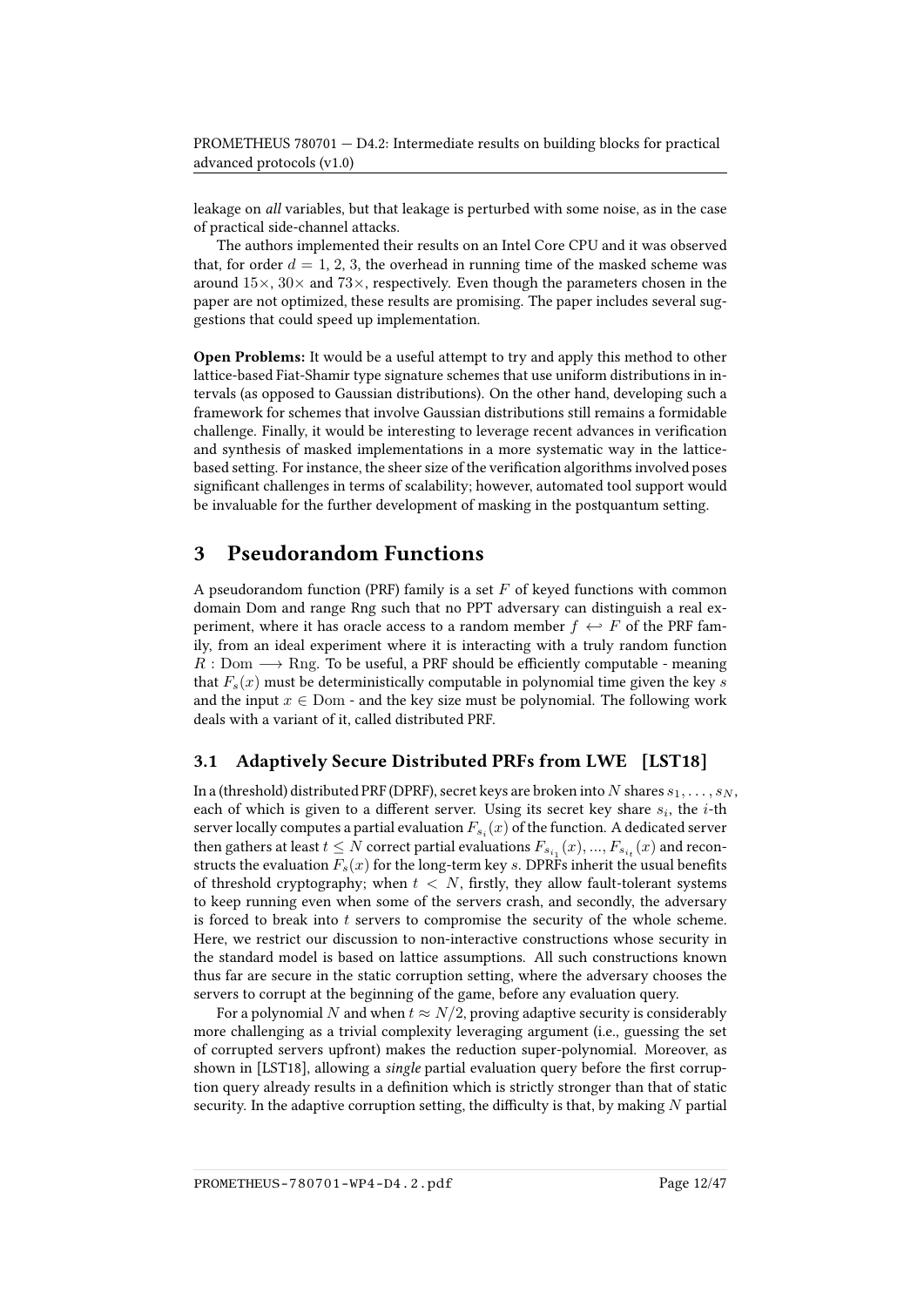evaluation queries before corrupting any server, the adversary basically commits the challenger to all secret key shares. Hence, a reduction that only knows  $t - 1 \approx N/2$ shares is unlikely to work as it would have to make up its mind on which set of  $t-1$ shares it wants to know at the outset of the game. In particular, this hinders a generic reduction from the security of an underlying key-homomorphic PRF. This suggests to find a reduction that knows all shares of the secret key, making it easier to consistently answer adaptive corruption queries.

To this end, the partners [\[LST18\]](#page-44-0) turn to lossy trapdoor functions [\[PW08\]](#page-45-1), which are function families that contain both injective and lossy functions with computationally indistinguishable evaluation keys. The construction of [\[LST18\]](#page-44-0) relies on the fact that the LWE function and its deterministic LWR variant [\[BPR12\]](#page-38-0) are both lossy trapdoor functions (as shown in [\[GKPV10,](#page-41-1) [BKPW12,](#page-37-2) [AKPW13\]](#page-36-2)). Namely, the function that maps  $\mathbf{s} \in \mathbb{Z}^n$  to  $^1 \lfloor \mathbf{A} \cdot \mathbf{s} \rfloor_p$  $^1 \lfloor \mathbf{A} \cdot \mathbf{s} \rfloor_p$  $^1 \lfloor \mathbf{A} \cdot \mathbf{s} \rfloor_p$  is injective when  $\mathbf{A} \in \mathbb{Z}_q^{m \times n}$  is a random matrix and becomes lossy when  ${\bf A}$  is of the form  $\bar{\bf A}\cdot{\bf C}+{\bf E},$  where  $\bar{\bf A}\,\in\,\mathbb{Z}_q^{m\times n'},$  $\mathbf{C}\in \mathbb{Z}_q^{n'\times n}$  are uniformly random and  $\mathbf{E}\in \mathbb{Z}^{m\times n}$  is a small-norm matrix. The idea of Libert, Stehlé and Titiu [\[LST18\]](#page-44-0) is to first construct a PRF which maps an input x to  $\lfloor \mathbf{A}(x) \cdot \mathbf{s} \rfloor_p$ , where  $\mathbf{s} \in \mathbb{Z}^n$  is the secret key and  $\mathbf{A}(x) \in \mathbb{Z}_q^{m \times n}$  is derived from public matrices. The construction of [\[LST18\]](#page-44-0) thus evaluates a lossy trapdoor function on an input consisting of the secret key using a matrix that depends on the input. In the security proof, [\[LST18\]](#page-44-0) uses admissible hash functions [\[BB04\]](#page-36-3) and techniques from fully homomorphic encryption [\[GSW13a\]](#page-42-0) to "program"  $\mathbf{A}(x)$  in such a way that, with non-negligible probability, it induces a lossy function in all evaluation queries and an injective function in the challenge phase.<sup>[2](#page-12-1)</sup> (This use of lossy trapdoor functions is somewhat unusual since their injective mode is usually used to handle adversarial queries while the lossy mode comes into play in the challenge phase.) By choosing a large enough ratio  $q/p$ , [\[LST18\]](#page-44-0) can make sure that evaluation queries always reveal the same information about the secret s. Since  $\lfloor \mathbf{A}(x^{\star}) \cdot \mathbf{s} \rfloor_p$  is an injective function in the challenge phase, the security proof of [\[LST18\]](#page-44-0) argues that the secret key has high min-entropy, even conditionally on responses to evaluation queries. At this point, they can extract statistically uniform bits from  $\lfloor \mathbf{A}(x^{\star}) \cdot \mathbf{s}\rfloor_p$  using a deterministic randomness extractor: analogously to the deterministic encryption case [\[RSV13\]](#page-46-2), the proof of [\[LST18\]](#page-44-0) needs to handle a source that may be correlated with the seed.

The above approach bears resemblance with key-homomorphic PRFs [\[BLMR13,](#page-37-3) [BP14\]](#page-38-1) which also evaluate functions of the form  $\mathbf{A}(x) \cdot \mathbf{s}|_p$ . However, our proof method is very different in that it relies on the lossy mode of LWE and the homomorphic encryption scheme of [\[GSW13a\]](#page-42-0). The advantage of the approach taken in [\[LST18\]](#page-44-0) is that the challenger knows the secret key s at all steps of the security proof. In the distributed setting, this makes it easier to handle adaptive adversaries because the reduction can always correctly answer corruption queries. In order to share the secret key  $s$  among  $N$  servers, the partners [\[LST18\]](#page-44-0) rely on the Linear Integer Secret Sharing (LISS) schemes of Damgård and Thorbek [\[DT06\]](#page-40-2), which nicely fit the requirements of their security proof. Among other properties, they allow secret key shares to remain small with respect to the modulus, which helps [\[LST18\]](#page-44-0) make sure that partial evaluations – as lossy functions of their share – always reveal the same information about uncorrupted shares. Moreover, LISS also enable small reconstruction constants: the secret s can be recovered as a linear combination of authorized shares

<span id="page-12-0"></span><sup>&</sup>lt;sup>1</sup>Introduced in [\[BPR12\]](#page-38-0), the notation  $\lfloor x \rfloor_p$  stands for the rounded value  $\lfloor (p/q) \cdot x \rfloor \in \mathbb{Z}_p$ , where  $x\in\mathbb{Z}_q$ , and  $p < q$ .

<span id="page-12-1"></span> $^2$ They use a "find-then-guess" security game where the adversary obtains correct evaluation for inputs of its choice before trying to distinguish a real function evaluation from a random element of the range.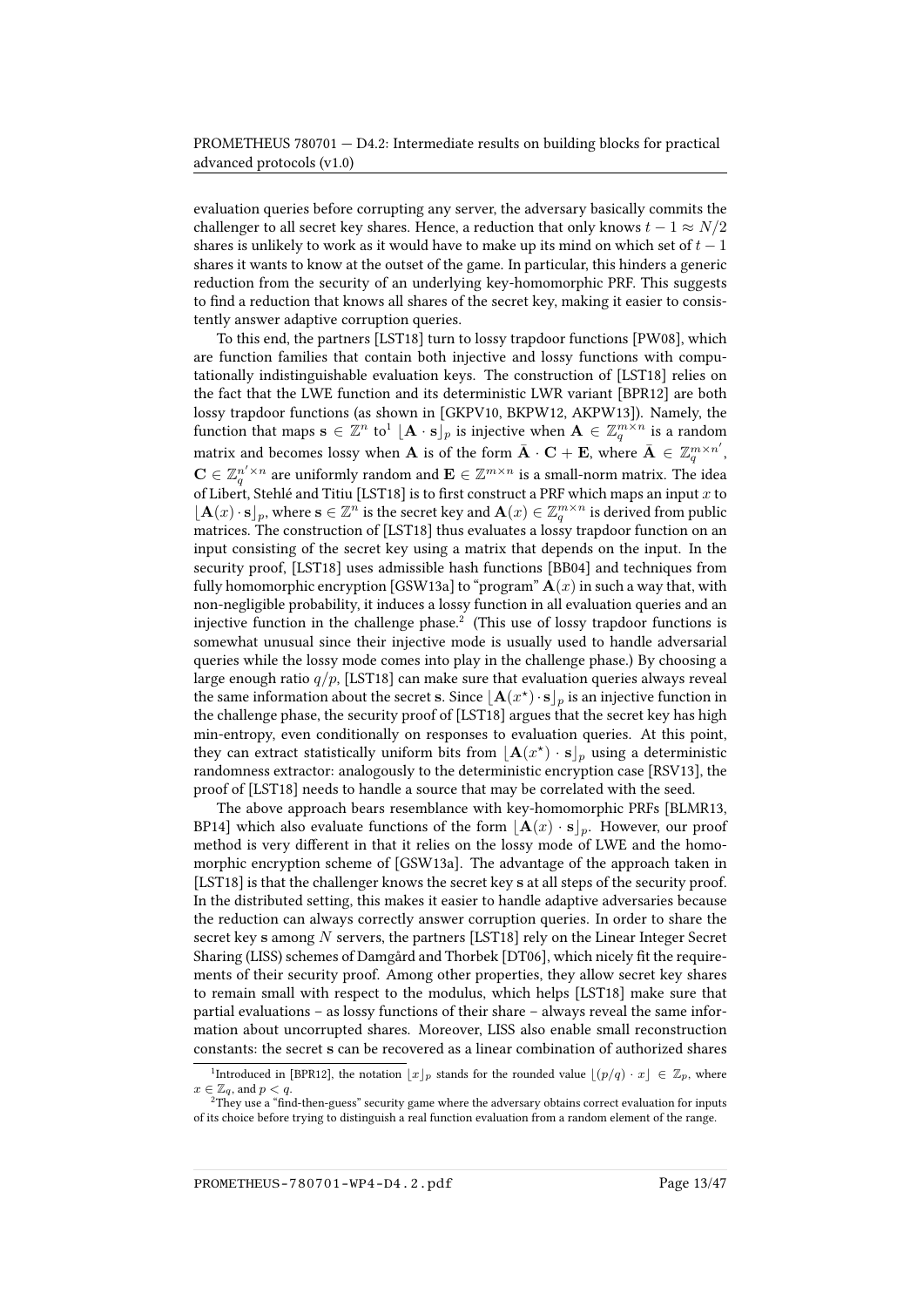with coefficients in  $\{-1, 0, 1\}$ , which is useful to avoid blowing up error terms when partial evaluations are combined together. A notable difference with [\[DT06\]](#page-40-2) is that the DPRF of [\[LST18\]](#page-44-0) uses a LISS scheme with Gaussian entries (instead of uniform ones), which makes it easier to analyze the remaining entropy of the key in the final step of the security proof.

Open Problems: It remains an open problem to define threshold PRFs under standard lattice assumptions with polynomial approximation factors. Another challenging open problem that would be very relevant to the current flavour of research is to find pseudorandom functions that can smoothly interact with more efficient zeroknowledge protocols based on the 'Fiat-Shamir with aborts' technique. Currently, the latter would not enable a knowledge extractor that really extracts witnesses containing the PRF seed and its input.

## <span id="page-13-0"></span>4 Functional Encryption

Functional encryption (FE) is a modern paradigm that overcomes the all or nothing nature of ordinary encryption schemes. In FE, the master secret key msk allows deriving a sub-key  $d\mathbf{k}_f$  associated with a specific function f. When  $d\mathbf{k}_f$  is used to decrypt a ciphertext C of a message X, the decryptor only obtains  $f(X)$  and learns nothing else about  $X$ . In the case of FE for linear functions, the constructions described in [\[ABCP15,](#page-36-4) [ALS16\]](#page-36-5) are secure under the LWE assumption, against adaptive adversaries. Functional encryption is an extremely general concept as it subsumes identity-based encryption, searchable encryption, attribute-based encryption, broadcast encryption and many others. We, particularly, discuss two variants of it here.

Many natural applications of FE require computing over data coming from multiple parties. In such a setup, ideally, the participants should be able to supply their input without interacting with one another and go off-line immediately after contributing their share. This motivates the concept of multi-client functional encryption (MCFE) as described in [\[GGJS13,](#page-41-2)  $GKL+13$ ]. Section [4.1](#page-13-1) describes a MCFE construction.

Section [4.2](#page-17-0) describes an ABE construction. Attribute-based Encryption (ABE), is a public key encryption system that can support multiple users with varying decryption permissions. In this work [\[Tsa19\]](#page-46-0), the authors focus on ciphertext-policy ABE schemes, where each ciphertext is associated with a public policy  $f$  and each decryption key is associated with a public attribute  $x$ , such that decryption succeeds conditioned on  $f(x) = 1$ .

#### <span id="page-13-1"></span>4.1 Multi-Client Functional Encryption from LWE [\[LT19\]](#page-44-1)

MCFE supports the evaluation of multivariate functions over data coming from distinct sources. More precisely, it allows  $\ell$  clients to encrypt ciphertexts  $({\bf C}_{t,1}, \cdots, {\bf C}_{t,\ell})$ under some label (or tag)  $t$ . These tags may correspond to time specific information or a dataset name. Each client can encrypt his own data  $X_i$  for a label t using a private encryption key  $\mathbf{s}_i$  issued by a trusted authority in such a way that, as long as all  $\mathbf{C}_{t,i}$ share the same label t, an evaluator endowed with a functional key  $\mathbf{dk}_f$  can evaluate  $f(X_1, \cdots, X_\ell)$  without learning anything else on the underlying plaintexts  $X_i.$ Functional decryption keys can be derived by the central authority using the master secret key.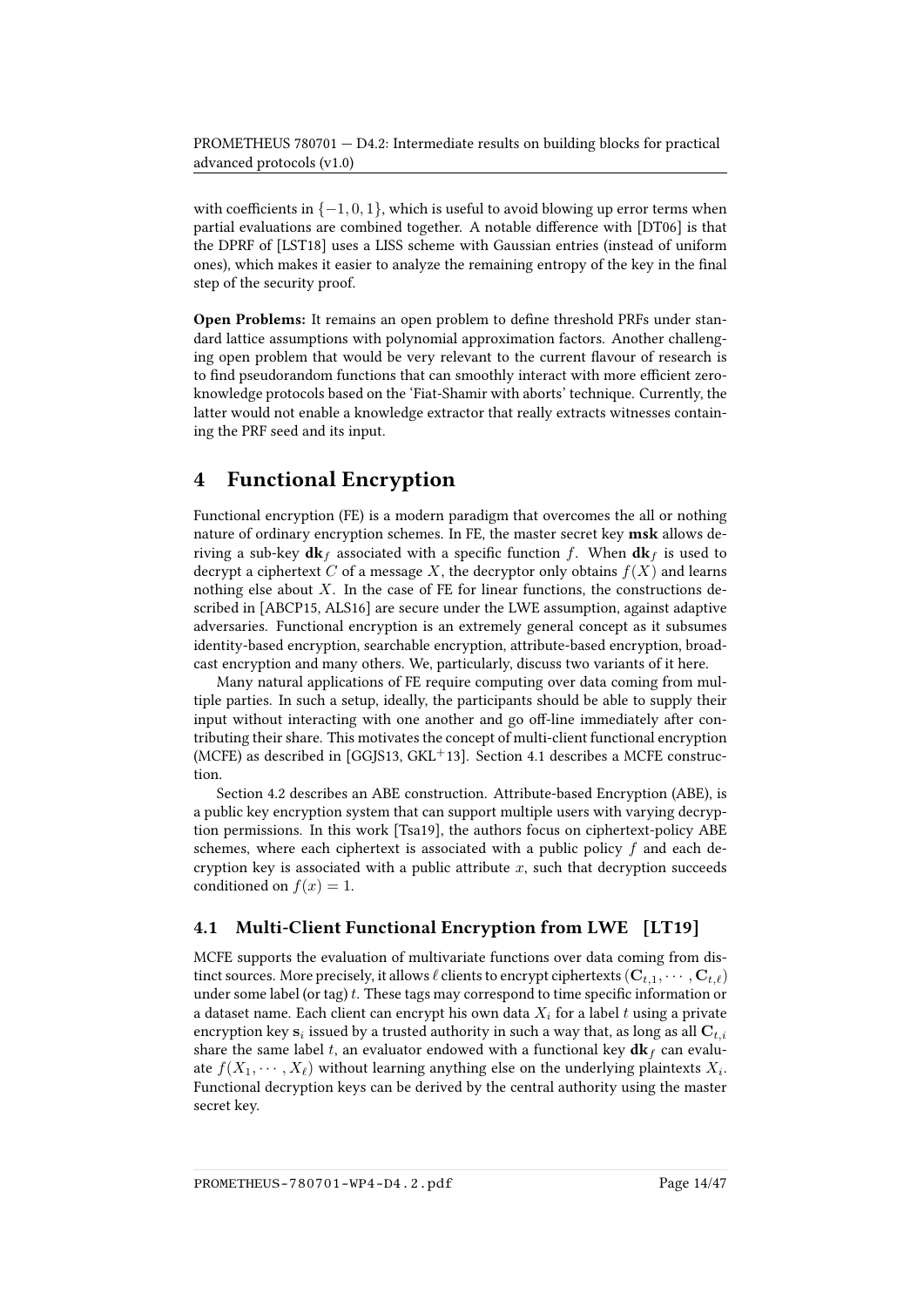In certain scenarios, where the clients may be reluctant to rely on a single party of trust, a decentralized version of MCFE is used. Decentralized multi-client functional encryption (DMCFE) obviates the need for a centralized authority by shifting the task of generating functional secret keys to the clients themselves. In the setup phase, the clients  $S_1, \cdots, S_\ell$  first generate public parameters by running an interactive protocol but no further interaction is needed among clients when it comes to generating functional secret keys later on. When a decryptor wishes to obtain a functional secret key for an  $\ell$ -ary function  $f$ , it interacts with each client  $\mathcal{S}_i$  independently so as to obtain partial functional decryption keys  $\mathbf{dk}_{f,i}.$  The decryptor can then fold  $\{\mathbf{dk}_{f,i}\}_{i=1}^\ell$  into a functional decryption key  $d\mathbf{k}_f$  for f. In this scenario, each client has full control over his individual data and the functions for which secret keys are given out. Furthermore, no interaction among senders is required beyond the setup phase, where public parameters are generated.

A recent work,  $[CDG<sup>+</sup>18]$  $[CDG<sup>+</sup>18]$ , describes an adaptively secure (D)MCFE scheme for evaluating linear functions over integers. This construction is adaptively secure in the random oracle model under the Decisional Diffie-Hellman (DDH) assumption. In the standard model, the original MCFE construction  $[GKL+14]$  $[GKL+14]$  is only known to be statically secure and relies on indistinguishability obfuscation.

In [\[LT19\]](#page-44-1), the authors give the first construction of a standard-model MCFE scheme that is fully secure in an adaptive corruption setting under the well-studied LWE assumption. They also provide a decentralized variant of their scheme and show that it is secure in the static corruption setting, but for adaptively chosen messages. Both constructions are proved secure under the LWE assumption with sub-exponential approximation factors. This construction is inspired by but not an analogue of the MCFE scheme of  $[CDG+18]$  $[CDG+18]$ .

As defined in [\[SGGJ](#page-46-3)+14, [GKL](#page-41-4)+14], multi-client functional encryption allows computing over input vectors  $(X_1, \ldots, X_\ell)$  where coordinate  $X_i$  may be sent by a different client. Each ciphertext  $C_i$  is associated with a client index  $i$  and a tag  $t$  (also called "label"). On input of ciphertexts  $(C_1 = \text{Encrypt}(1, X_1, t), \ldots, C_\ell = \text{Encrypt}(\ell, X_\ell, t)),$ where  $C_i$  is generated by client  $i$  using a secret encryption key ek $_i$  for each  $i \in [\ell],$ anyone holding a functional decryption key dk f for an  $\ell$ -ary function can compute  $f(X_1, \ldots, X_\ell)$  as long as all  $C_i$  are labeled with the same tag t (which may be a timespecific information or a dataset name). No further information than  $f(X_1, \ldots, X_\ell)$ is revealed about individual inputs  $X_i$  and nothing can be inferred by combining ciphertexts generated for different tags.

The construction of [\[LT19\]](#page-44-1) computes linear combinations of vectors encrypted by  $(C_1 =$  Encrypt $(1, X_1, t), \ldots, C_\ell$  = Encrypt $(\ell, X_\ell, t)$ ). It starts from the observation that the DDH-based MCFE scheme of Chotard et al.  $[CSG<sup>+</sup>18]$  $[CSG<sup>+</sup>18]$  can be interpreted as relying on (a variant of) the key-homomorphic pseudorandom function [\[BLMR13\]](#page-37-3) of Naor, Pinkas and Reingold [\[NPR99\]](#page-45-2). Namely, the scheme of [\[CSG](#page-39-2)<sup>+</sup>18] encrypts  $x_i \in \mathbb{Z}_q$  for the tag t by computing  $C_i = g^{x_i} \cdot H_{t,1}^{s_i} \cdot H_{t,2}^{t_i}$ , where  $(s_i, t_i) \in \mathbb{Z}_q^2$  is the *i*-th sender's secret key and  $(H_{t,1}, H_{t,2}) = H(t) \in \mathbb{G}^2$  is derived from a random oracle in a DDH-hard group  $\mathbb{G} = \langle g \rangle$ .

The security proof of  $[CSG<sup>+</sup>18]$  $[CSG<sup>+</sup>18]$  crucially exploits the entropy of the secret key  $(s_i, t_i)$  in a hybrid argument over all encryption queries. To preserve this entropy, they need to prevent the encryption oracle from leaking too much about uncorrupted users' secret keys  $\{(s_i, t_i)\}_i.$  For this purpose, they rely on the DDH assumption to modify the random oracle  $H: \{0,1\}^* \rightarrow \mathbb{G}^2$  in such a way that, in all encryption queries but one, the hash value  $H(t) \in \mathbb{G}^2$  lives in a one-dimensional subspace.

A natural idea is to replace the random-oracle-based key-homomorphic PRF of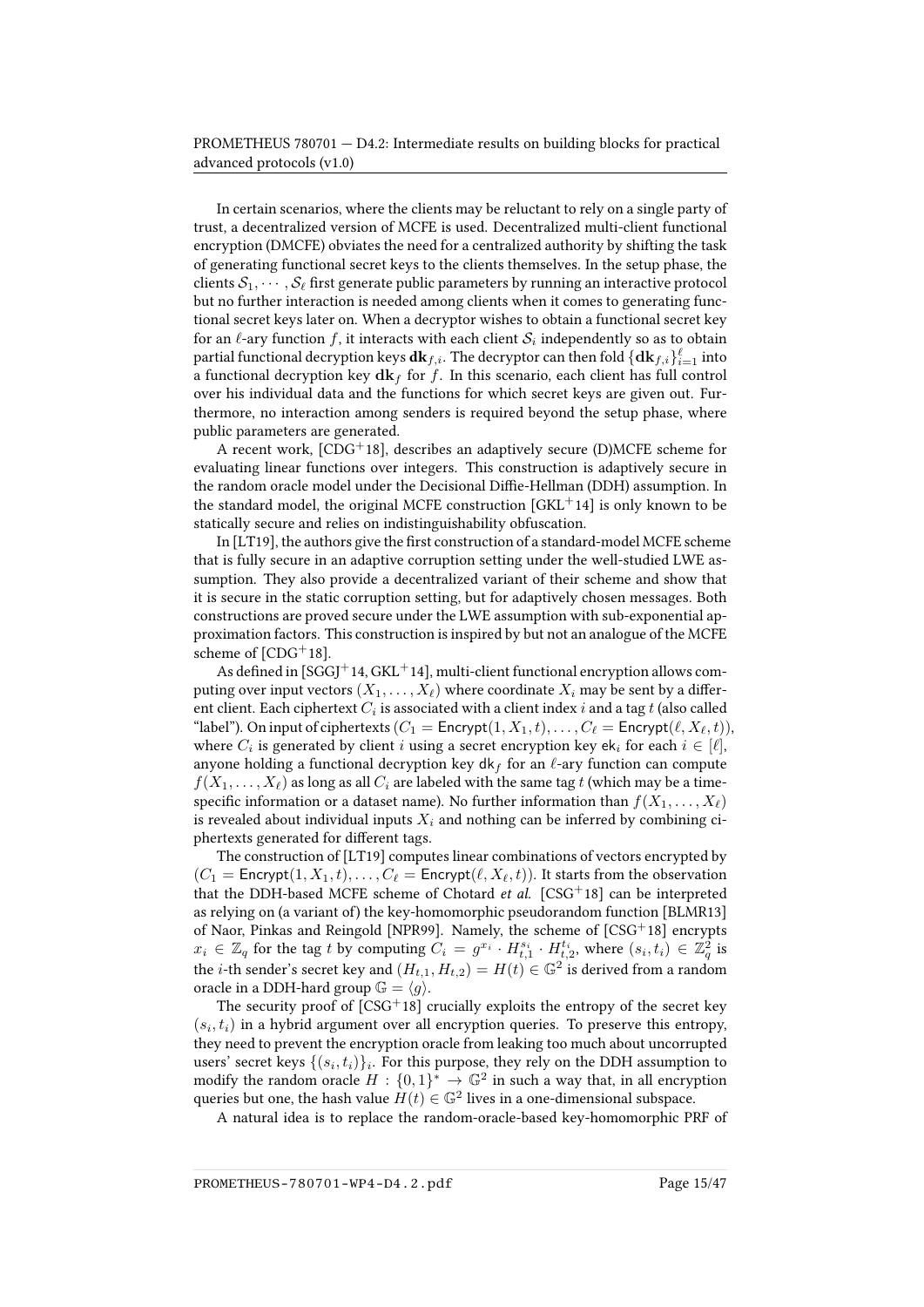[\[NPR99\]](#page-45-2) by an LWE-based key-homomorphic PRF [\[BLMR13,](#page-37-3) [BP14\]](#page-38-1). However, analo-gously to Chotard et al. [\[CSG](#page-39-2)<sup>+</sup>18],<sup>[3](#page-15-0)</sup> the partners aim at an MCFE system that can be proved secure in a game where the adversary is allowed to corrupt senders adaptively. In order to deal with the adaptive corruption of senders, the scheme of [\[LT19\]](#page-44-1) thus relies on the adaptively secure distributed PRF proposed by Libert, Stehlé and Titiu [\[LST18\]](#page-44-0). The latter can be seen as instantiating the programmable hash function [\[HK08\]](#page-42-1) of Freire et al. [\[FHPS13\]](#page-41-5) in the context of homomorphic encryption (FHE). Their PRF maps an input x to  $\lfloor \mathbf{A}(x)^\top \cdot \mathbf{s} \rfloor_p$ , where  $\mathbf{s} \in \mathbb{Z}^n$  is the secret key and  $\mathbf{A}(x) \in \mathbb{Z}_q^{n \times m}$  is derived from public matrices using the Gentry-Sahai-Waters FHE [\[GSW13a\]](#page-42-0). More precisely, the matrix  $\mathbf{A}(x)$  is obtained as the product of GSW ciphertexts dictated by the output of an admissible hash function [\[BB04\]](#page-36-3) applied to the PRF input. The security proof of the distributed PRF in [\[LST18\]](#page-44-0) uses the property that, with noticeable probability, the input-dependent matrix  $\mathbf{A}(x)$  is a GSW encryption of 1 for the challenge input  $x^\star$ : namely,  $\mathbf{A}(x^\star)$  is a matrix of of the form  $\mathbf{A}(x^\star) = \mathbf{A}\cdot\mathbf{R}^\star + \mathbf{G},$ where  $\mathbf{G}\in \mathbb{Z}_q^{n\times m}$  is the gadget matrix of Micciancio and Peikert and  $\mathbf{R}^\star\in \mathbb{Z}^{m\times m}$ is a small-norm matrix. At the same time, all evaluation queries are associated with a matrix  $\mathbf{A}(x)$  consisting of a GSW encryption of 0 (i.e., a matrix  $\mathbf{A}(x) = \mathbf{A} \cdot \mathbf{R}$ , for a small-norm  $\mathbf{R} \in \mathbb{Z}^{m \times m}$ ). Then, the proof of [\[LST18\]](#page-44-0) appeals to the lossy mode of LWE [\[GKPV10\]](#page-41-1) and replaces the uniform matrix  $\mathbf{A}^\top \in \mathbb{Z}_q^{m \times n}$  by a lossy matrix of the form  $\hat{\mathbf{A}}^\top\cdot\mathbf{C}+\mathbf{E},$  where  $\mathbf{E}\in\mathbb{Z}^{m\times n}$  is a short integer matrix with Gaussian entries,  $\mathbf{C}\in\mathbb{Z}_q^{n_1\times n}$  is random, and  $\hat{\mathbf{A}}\in\mathbb{Z}_q^{n_1\times m}$  has rank  $n_1\ll n.$  In all evaluation queries, the smallness of  $\mathbf{s} \in \mathbb{Z}^n$  then ensures that the values  $[\mathbf{A}(x)^\top \cdot \mathbf{s}]_p$  always reveal the same information about s, which amounts to the product  $\mathbf{C} \cdot \mathbf{s} \in \mathbb{Z}_q^{n_1}$ . Since  ${\bf A}(x^\star)$  depends on  ${\bf G}$  for the challenge input  $x^\star$ , the function  $\lfloor{\bf A}(x^\star)^\top\cdot{\bf s}\rfloor_p$  is in fact an injective function of s, meaning that it has high min-entropy.

The MCFE scheme of [\[LT19\]](#page-44-1) relies on the lossy mode of LWE in a similar way to [\[LST18\]](#page-44-0), except that it adds a Gaussian noise instead of using the Learning-With-Rounding technique [\[BPR12\]](#page-38-0). The *i*-th sender uses his secret key  $\mathbf{s}_i \in \mathbb{Z}^n$  to encrypt a short integer vector as  $\vec{x}_i \in \mathbb{Z}^{n_0}$  as  $\mathbf{C}_i = \mathbf{G}_0^{\top} \cdot \vec{x}_i + \mathbf{A}(t)^{\top} \cdot \mathbf{s}_i + \text{noise} \in \vec{\mathbb{Z}}_q^m$ , where  $\mathbf{A}(t) \in \mathbb{Z}_q^{n \times m}$  is a tag-dependent matrix derived as a product of GSW ciphertexts indexed by the bits of  $t$  and  $\mathbf{G}_0 \,\in\, \mathbb{Z}_q^{n_0\times m}$  is a gadget matrix for which the lattice  $\Lambda^\perp(\mathbf{G}_0)$  has a short public basis. A functional secret key for the vector  $\vec{y} = (y_1, \dots, y_\ell)^\top$  consists of dk $_{\vec{y}} = \sum_{i=1}^\ell y_i \cdot \mathbf{s}_i \in \mathbb{Z}^n$  and allows computing  $\mathbf{G}_{0}^{\top}\cdot(\sum_{i=1}y_i\cdot\vec{x}_i)+$  small  $\in\mathbb{Z}_q^m$  from  $\sum_{i=1}^{\ell}y_i\cdot\mathbf{C}_i\in\mathbb{Z}_q^m$  and eventually recovering the linear function  $\sum_{i=1} y_i \cdot \vec{x}_i \in \mathbb{Z}^{n_0}$  of  $\mathbf{X} = [\vec{x}_1 \mid \dots \mid \vec{x}_\ell] \in \mathbb{Z}_q^{n_0 \times \ell}.$ 

The construction and proof of [\[LT19\]](#page-44-1) are not merely obtained by plugging the DPRF of [\[LST18\]](#page-44-0) into the high-level design principle of  $[CSG^+18]$  $[CSG^+18]$ . Relying on the DPRF of [\[LST18\]](#page-44-0) in a modular way seems impossible as it would require a DPRF where partial evaluations are themselves pseudorandom so long as the adversary does not obtain the underlying secret key shares: in the MCFE setting, a challenge ciphertext contains a bunch of partial evaluations (one for each message slot) rather than a threshold recombination of such evaluations. One difficulty is that, in the LWE-based DPRF of [\[LST18\]](#page-44-0), partial evaluations are not proven pseudorandom: [\[LST18\]](#page-44-0) only proves – via a deterministic randomness extraction argument – the pseudorandomness of the final PRF value obtained by combining partial evaluations. The proof of [\[LST18\]](#page-44-0) cannot apply a randomness extractor to individual partial DPRF evaluations as it would destroy their key homomorphic property. Instead of relying on the pseu-

<span id="page-15-0"></span> $3$ While their decentralized scheme is only proved secure under static corruptions, its centralized version is proved secure under adaptive corruptions.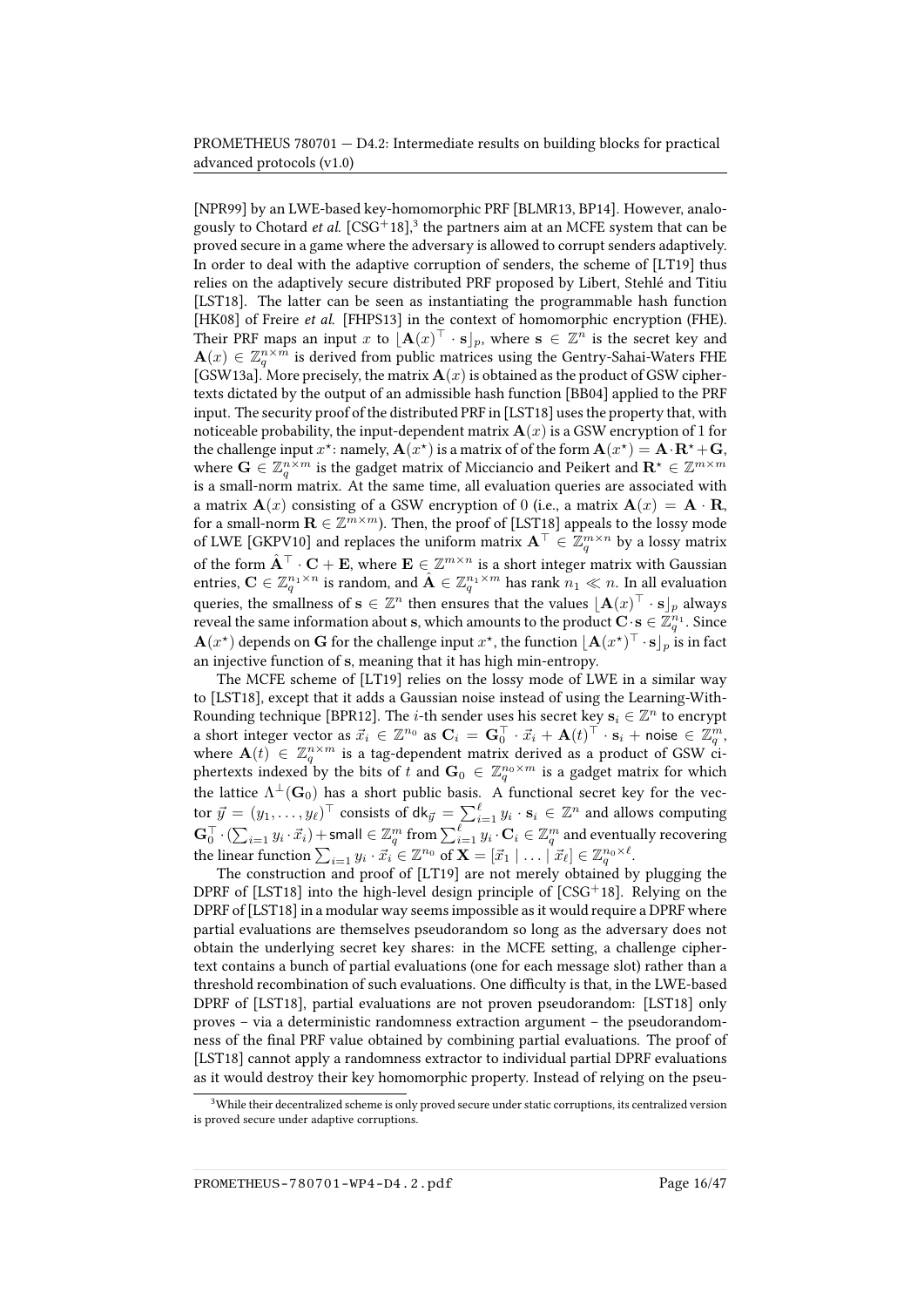dorandomness of partial evaluations, the security proof of [\[LT19\]](#page-44-1) actually proves a milder indistinguishability property which suffices for their purposes.

The first step is to make sure that all encryption queries will involve a lossy matrix  $\mathbf{A}(t)^{\top} = \mathbf{R}_t \cdot \mathbf{\hat{A}}^{\top} \cdot \mathbf{C} + \mathbf{E}_t$ , for small-norm  $\mathbf{R}_t \in \mathbb{Z}^{m \times m}$  and  $\mathbf{E}_t \in \mathbb{Z}^{m \times n}$ , so that honest senders' ciphertexts are of the form  ${\bf C}_i={\bf G}_0^\top\cdot\vec{x}_i+{\bf R}_t\cdot\hat{\bf A}^\top\cdot{\bf C}\cdot{\bf s}_i+$  noise and thus leak nothing about  $\mathbf{s}_i \in \mathbb{Z}^n$  beyond  $\mathbf{C} \cdot \mathbf{s}_i \in \mathbb{Z}_q^{n_1}$ . The difficulty arises in the challenge queries  $(i, t^*, \vec{x}^*_{0,i}, \vec{x}^*_{1,i})$ , where  $\mathbf{A}(t^*) \in \vec{\mathbb{Z}}_q^{n \times m}$  is not a lossy matrix and one must find a way to replace  $\mathbf{C}^\star_i = \mathbf{G}_0^\top \cdot \vec{x}^\star_{0,i} + \mathbf{A}(t^\star)^\top \cdot \mathbf{s}_i + \mathsf{noise}$  by  $\mathbf{C}_i^\star = \mathbf{G}_0^\top\cdot\vec{x}_{1,i}^\star + \mathbf{A}(t^\star)^\top\cdot\mathbf{s}_i +$  noise without the adversary noticing. In the DPRF case [\[LST18\]](#page-44-0), the security proof relies on a deterministic randomness extraction<sup>[4](#page-16-0)</sup> argument to extract statistically uniform bits from  $\lfloor \mathbf{A} (x^{\star})^{\top} \cdot \mathbf{s} \rfloor_p$ , which has high min-entropy when  ${\bf A}(x^\star)$  is of the form  ${\bf A}\cdot{\bf R}^\star+{\bf G}.$  Here, it is not clear how to apply deterministic extractors in the proof while preserving the functionality of the MCFE scheme.

The solution of [\[LT19\]](#page-44-1) is to program the public parameters in such a way that, with noticeable probability, the challenge ciphertexts are generated for a matrix  $\mathbf{A}(t^{\star}) \in$  $\mathbb{Z}_q^{n\times m}$  of the form

<span id="page-16-1"></span>
$$
\mathbf{A}(t^{\star})^{\top} = \mathbf{R}^{\star} \cdot \mathbf{A}^{\top} + \mathbf{G}_0^{\top} \cdot \mathbf{V} = \mathbf{R}^{\star} \cdot \hat{\mathbf{A}}^{\top} \cdot \mathbf{C} + \mathbf{G}_0^{\top} \cdot \mathbf{V} + \text{noise}, \tag{1}
$$

for a statistically random matrix  $\mathbf{V}\in\mathbb{Z}_q^{n_0\times n}$  included in the public parameters. In the proof, the simulator generates a statistically uniform matrix  $\mathbf{U} = \begin{bmatrix} \mathbf{V} \\ \mathbf{C} \end{bmatrix}$ , where  $\mathbf{C}\, \in\, \mathbb{Z}_q^{n_1\times n}$  is used to build the lossy matrix  $\mathbf{A}^\top\,=\, \hat{\mathbf{A}}^\top\cdot\mathbf{C}+\mathbf{E},$  together with a trapdoor  $\mathbf{T}_{\mathbf{U}}$  for  $\Lambda^{\perp}(\mathbf{U}).$  Using  $\mathbf{T}_{\mathbf{U}},$  the simulator can sample a short matrix  $\mathbf{T} \in \mathbb{Z}^{n \times n_0}$  satisfying  $\mathbf{U} \cdot \mathbf{T} = \begin{bmatrix} \mathbf{I}_{n_0} \\ \mathbf{0} \end{bmatrix} \bmod q$ , allowing it to define an alternative secret key  $\mathbf{s}'_i = \mathbf{s}_i + \mathbf{T} \cdot (\vec{x}^{\star}_{0,i} - \vec{x}^{\star}_{1,i}) \in \mathbb{Z}^n$ . As long as  $\mathbf{s}_i$  is sampled from a Gaussian distribution with sufficiently large standard deviation,  $\mathbf{s}'_i$  and  $\mathbf{s}_i$  are negligibly far apart in terms of statistical distance (as in [\[Wee14,](#page-46-4) [BBL17\]](#page-36-6), the simulator can guess  $\vec{x}^\star_{0,i} - \vec{x}^\star_{1,i}$  upfront without affecting the polynomial running time of the reduction since the argument is purely statistical). The alternative secret keys  $\{s_i'\}_{i=1}^{\ell}$  further satisfy  $\sum_{i=1}^\ell y_i\cdot\mathbf{s}'_i=\sum_{i=1}^\ell y_i\cdot\mathbf{s}_i$  for all legal functional key queries  $\vec{y}=(y_1,\ldots,y_\ell)$ made by the adversary. The definition of  $\mathbf{s}_i'$  finally ensures that  $\mathbf{C} \cdot \mathbf{s}_i' = \mathbf{C} \cdot \mathbf{s}_i \bmod q$ , meaning that  $\mathbf{s}'_i$  is compatible with all encryption queries for which  $\mathbf{A}(t)$  is lossy. From [\(1\)](#page-16-1), the condition  $\mathbf{V} \cdot \mathbf{T} = \mathbf{I}_{n_0} \bmod q$  then implies that the challenge ciphertext can be interpreted as an encryption of  $\vec{x}^\star_{1,i}$  since  $\mathbf{C}^\star_i = \mathbf{G}_0^\top \cdot \vec{x}^\star_{1,i} + \mathbf{A}(t^\star)^\top \cdot \mathbf{s}'_i +$  noise is statistically close to  $\mathbf{C}_i^\star = \mathbf{G}_0^\top \cdot \vec{x}_{0,i}^\star + \mathbf{A}(t^\star)^\top \cdot \mathbf{s}_i + \mathsf{noise}.$ 

In order to build a DMCFE system, the authors of [\[LT19\]](#page-44-1) proceed analogously to  $[CSG<sup>+</sup>18]$  $[CSG<sup>+</sup>18]$  and combine two instances of their centralized MCFE scheme. The first one is only used to generate partial functional secret keys whereas the second one is used exactly as in the centralized system. As in  $[CSG<sup>+</sup>18]$  $[CSG<sup>+</sup>18]$ , the DMCFE scheme of [\[LT19\]](#page-44-1) first has the senders run an interactive protocol allowing them to jointly generate public parameters for the two MCFE instances. At the end of this protocol (which may involve costly multi-party computation operations, but is only executed once), each sender holds an encryption key ek $_i = (\mathbf{s}_i, \mathbf{t}_i)$  consisting of encryption keys for the two underlying instances. In order to have the *i*-th sender  $S_i$  generate a partial functional secret key dk $_{f,i}$  for a vector  $\vec{y} = (y_1, \ldots, y_\ell)^\top$ , the DMCFE scheme of [\[LT19\]](#page-44-1) exploits the fact that their centralized scheme allows encrypting vectors.

<span id="page-16-0"></span> $^4$ The standard Leftover Hash Lemma cannot be applied since the source  $\lfloor{\bf A}(x^\star)^\top\!\cdot\!{\bf s}\rfloor_p$  is not guaranteed to be independent of the seed. A deterministic extractor based on  $k$ -wise independent functions [\[Dod00\]](#page-40-3) is thus needed in [\[LST18\]](#page-44-0).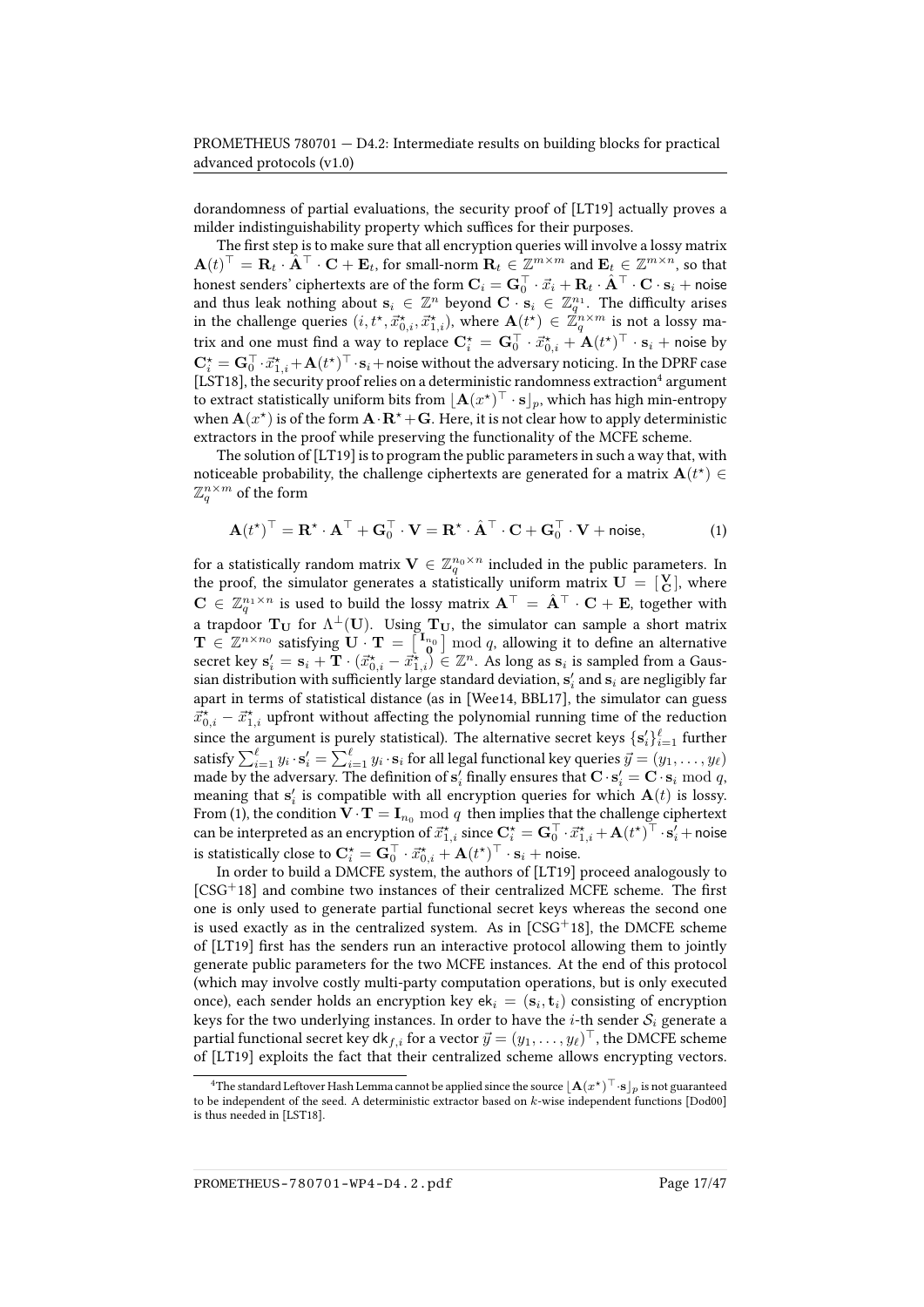Namely, the decryptor obtains from  $\mathcal{S}_i$  an MCFE encryption of the vector  $y_i\cdot\mathbf{s}_i\in\mathbb{Z}^n$ under the encryption key  $t_i$  of the first instance.

Open Problems: Constructing a MCFE scheme that is secure under an LWE assumption with polynomial approximation factor still remains unresolved. Another natural open question is the feasibility of (D)MCFE beyond linear functions under standard assumptions.

#### <span id="page-17-0"></span>4.2 Fully Secure ABE for t-CNF from LWE [\[Tsa19\]](#page-46-0)

One of the main properties of an ABE scheme is the function class of policies that can be attached to ciphertexts. In fact, ABE was originally suggested as a generalization of identity-based encryption (IBE), in which each ciphertext is destined to a single attribute  $x$  (i.e. the policies are point functions). While there are fully secure constructions from bilinear maps for a fairly large class of policies, the situation with lattice-based constructions is less satisfactory and many efforts were made to close this gap. Prior to this work [\[Tsa19\]](#page-46-0) the only known fully secure lattice construction was for the class of point functions (also known as IBE). In this work, the author constructs for the first time a lattice-based (ciphertext-policy) ABE scheme for the function class t-CNF, which consists of CNF formulas where each clause depends on at most  $t$  bits of the input, for any constant  $t$ . This class includes NP-verification policies, bit-fixing policies and  $t$ -threshold policies.

The starting point of this work is the selectively-secure ABE scheme for circuits of  $[BG<sup>+</sup>14]$ . We describe the difference between full security and selective security. The former is modeled as a game between an adversary  $A$  and a challenger  $C$  as follows. At the beginning of the game,  $C$  publishes the public parameters of the scheme. At any point of the game,  $A$  can query for multiple decryption keys to attributes  $x$ of its choice. In the challenge phase,  $A$  chooses a challenge policy  $f^*$  and  $C$  returns a ciphertext respective to  $f^*$ . The goal of  $A$  is to determine whether this is an encryption of 0 or 1, and the scheme is secure if it cannot do that as long as none of its queried keys  $x$  are authorized by  $f^*$ . The selective security game is identical, except that  $A$  has to announce the challenge policy  $f^*$  before the game begins. In the latter game, the security reduction has the opportunity to generate the public parameters according to  $f^*$ . Selective security proofs usually follow a similar structure, where  $f^*$ introduces a partitioning of the identity space. The public parameters are generated in the security reduction such that for all  $x$  for which  $f^*(x) = 0$  (i.e. not authorized by  $f^*$ ) it is possible to simulate a decryption key, and for all x for which  $f^*(x) = 1$ , a key for x would allow breaking the hard problem. Since  $A$  can only query for keys of the first type, the reduction can still answer all the queries appropriately.

The main idea that allows to go from selective to adaptive security of ABE in this work relies on the tagging technique of [\[Gen06\]](#page-41-6), where Gentry presented an adaptively secure IBE scheme as follows. In the real scheme, every ciphertext is associated with a random tag  $r_{\text{ct}}$  and every key is associated with a random tag  $r_{\text{sk}}$ . Decryption works as long as the IBE condition is satisfied *and*  $r_{ct} \neq r_{sk}$ . The probability that decryption fails is negligible since the tags are random. In the security proof, a random degree- $Q$  polynomial  $P$  is embedded into the public parameters, such that it is possible to generate a challenge ciphertext respective to any x with the tag  $r_{\rm ct} = P(x)$  and similarly it is possible to generate a key respective to any x with the tag  $r_{sk} = P(x)$ . That is, the security reduction can answer any key query and can generate a challenge ciphertext respective to any  $x$ . However, if it generates a ciphertext and a key

PROMETHEUS-780701-WP4-D4.2.pdf Page 18/47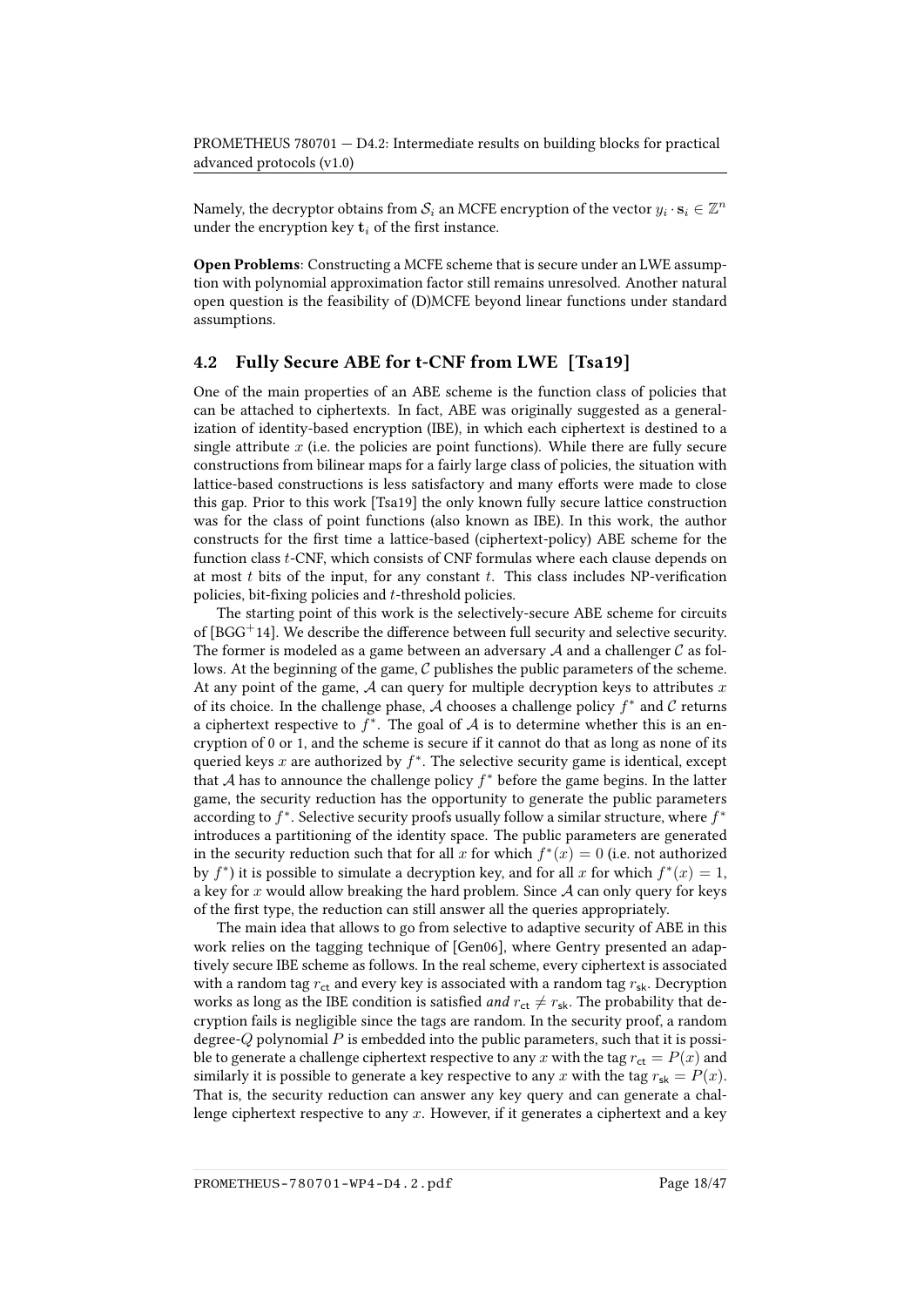for the same identity then the decryption fails because they both have the same tag. Recall that in the security game  $A$  is not allowed to query for a challenge and a key respective to the same attribute and therefore it cannot detect that case.

The main idea in this work [\[Tsa19\]](#page-46-0) is to implement the tagging technique with a constrained PRF instead of a random polynomial, which facilitates generalizing beyond point functions. The constrained PRF key for the function  $f$  is used as the "tag"  $r_{\text{ct}}$  of the ciphertext, and decryption with a key for x tagged with  $r_{\text{sk}}$  is allowed as long as  $f(x) = 1$  and PRF.Eval<sub>rct</sub>  $\neq r_{\rm sk}$ . In other words, the ciphertext corresponding to f associates every authorized attribute x with the tag PRF. Eval<sub>ret</sub>. The author uses the lattice techniques of  $[BGG^+14]$  $[BGG^+14]$  in order to implement this idea. As the constrained PRF needs to satisfy some special structural properties for this construction to work, this work yields a constrained PRF of this form for the function class  $t$ -CNF. This specific PRF may be of independent interest, outside the current setup.

• Setup( $1^{\lambda}$ ): Sample (cPRF.msk, cPRF.pp)  $\leftarrow$  cPRF.Setup( $1^{\lambda}$ ) and let  $\sigma =$ cPRF.msk. Sample a matrix with its trapdoor  $(\mathbf{B}, \mathbf{B}_{\tau}^{-1}) \leftarrow \mathsf{TrapGen}(1^n, m', q)$ . Sample uniformly a matrix  $\mathbf{A}\overset{\hspace{0.1em}\mathsf{\scriptscriptstyle\$}}{\leftarrow}\mathbb{Z}_q^{n\times m\cdot\lambda}$  and a vector  $\mathbf{v}\overset{\hspace{0.1em}\mathsf{\scriptscriptstyle\$}}{\leftarrow}\mathbb{Z}_q^n.$  Output

$$
pp = (\mathbf{B}, \mathbf{A}, \mathbf{v}, \mathsf{cPRF}.\mathsf{pp})
$$
 and  $msk = (\mathbf{B}_\tau^{-1}, \sigma)$ .

• Enc<sub>pp</sub> $(f, \mu)$ : Sample sk<sub>f</sub>  $\leftarrow$  cPRF.KeySim<sub>cPRF.pp</sub> $(f)$  and denote  $s_f =$  sk<sub>f</sub>. Sample  $\mathbf{s} \overset{\hspace{0.1em}\mathsf{\scriptscriptstyle\$}}{\leftarrow} \mathbb{Z}^n_q$ ,  $\mathbf{e}_0 \overset{\hspace{0.1em}\mathsf{\scriptscriptstyle\$}}{\leftarrow} \chi^m$ ,  $\mathbf{e}_1 \overset{\hspace{0.1em}\mathsf{\scriptscriptstyle\$}}{\leftarrow} \tilde\chi^{m \cdot \ell_f}$ ,  $e_2 \overset{\hspace{0.1em}\mathsf{\scriptscriptstyle\$}}{\leftarrow} \chi$ , and output

$$
\mathsf{ct} = (s_f, \mathbf{u}_0, \mathbf{u}_1, u_2)
$$

such that

$$
\mathbf{u}_0 = \mathbf{s}^T \mathbf{B} + \mathbf{e}_0^T, \qquad \mathbf{u}_1 = \mathbf{s}^T [\mathbf{A}_f - s_f \otimes \mathbf{G}] + \mathbf{e}_1^T, \qquad u_2 = \mathbf{s}^T \mathbf{v} + e_2 + \mu \lfloor q/2 \rfloor,
$$
  
where  $\mathbf{A}_f = \mathbf{A} \mathbf{H}_{\sigma \to f}$  for  $\mathbf{H}_{\sigma \to f} \leftarrow \text{EvalF}(U_{\sigma \to f}, \mathbf{A}).$ 

- Keygen<sub>msk</sub>(x): Compute the matrix  $\mathbf{H}_{\sigma\to x}$   $\leftarrow$  EvalF( $U_{\sigma\to x}$ , A) and denote  $\mathbf{A}_x = \mathbf{A}\mathbf{H}_{\sigma \to x}$ . Compute  $r \leftarrow \mathsf{cPRF}.\mathsf{Eval}_\sigma(x)$  and let  $I_r : \{0,1\}^k \to \{0,1\}$ be the function that on input  $r'$  returns 1 if and only if  $r = r'$  . Compute  $\mathbf{H}_r \leftarrow \mathbf{H}_r$ EvalF(I<sub>r</sub>, **A**<sub>x</sub>), denote  $\mathbf{A}_{x,r} = \mathbf{A}_x \mathbf{H}_r$  and use  $\mathbf{B}_\tau^{-1}$  to compute  $[\mathbf{B} || \mathbf{A}_{x,r}]_\tau^{-1}$ . Sample  $\mathbf{k} \leftarrow [\mathbf{B} || \mathbf{A}_{x,r}]_{\tau}^{-1}(\mathbf{v})$  and output  $\mathsf{sk}_x = (r, \mathbf{k})$ .
- Dec<sub>skx</sub> (ct, f): Parse sk<sub>x</sub> =  $(r, \mathbf{k})$  and ct =  $(s_f, \mathbf{u}_0, \mathbf{u}_1, u_2)$ . Compute  $r' \leftarrow$  $U_{f\rightarrow x}(s_f)$  and if  $r = r'$  then abort. Otherwise, compute  $A_f$  and  $A_x$  as in Enc, Keygen respectively, then compute

$$
\widehat{\mathbf{H}}_{s_f \to r'} \leftarrow \text{EvalFX}(U_{f \to x}, s_f, \mathbf{A}_f) \quad \text{ and } \quad \widehat{\mathbf{H}}_{r,r'} \leftarrow \text{EvalFX}(I_r, r', \mathbf{A}_x) .
$$

Lastly, compute  $u = u_2 - [$ **u**<sub>0</sub> $\|$ **u**<sub>1</sub> $\mathbf{H}_{s_f \to r'}$ **H**<sub>r,r'</sub> $\|$ **k** and output 1 if and only if  $|u| \geq q/4.$ 

Open Problems. Constructing a lattice-based fully-secure ABE for broader classes of functions still remains future work. This can be done either by relaxing the required structural properties of the cPRF (those requirements are inherent in the current  $[BGG<sup>+</sup>14]$  $[BGG<sup>+</sup>14]$ -based techniques), or by coming up with other cPRF constructions that satisfy those properties for new function classes.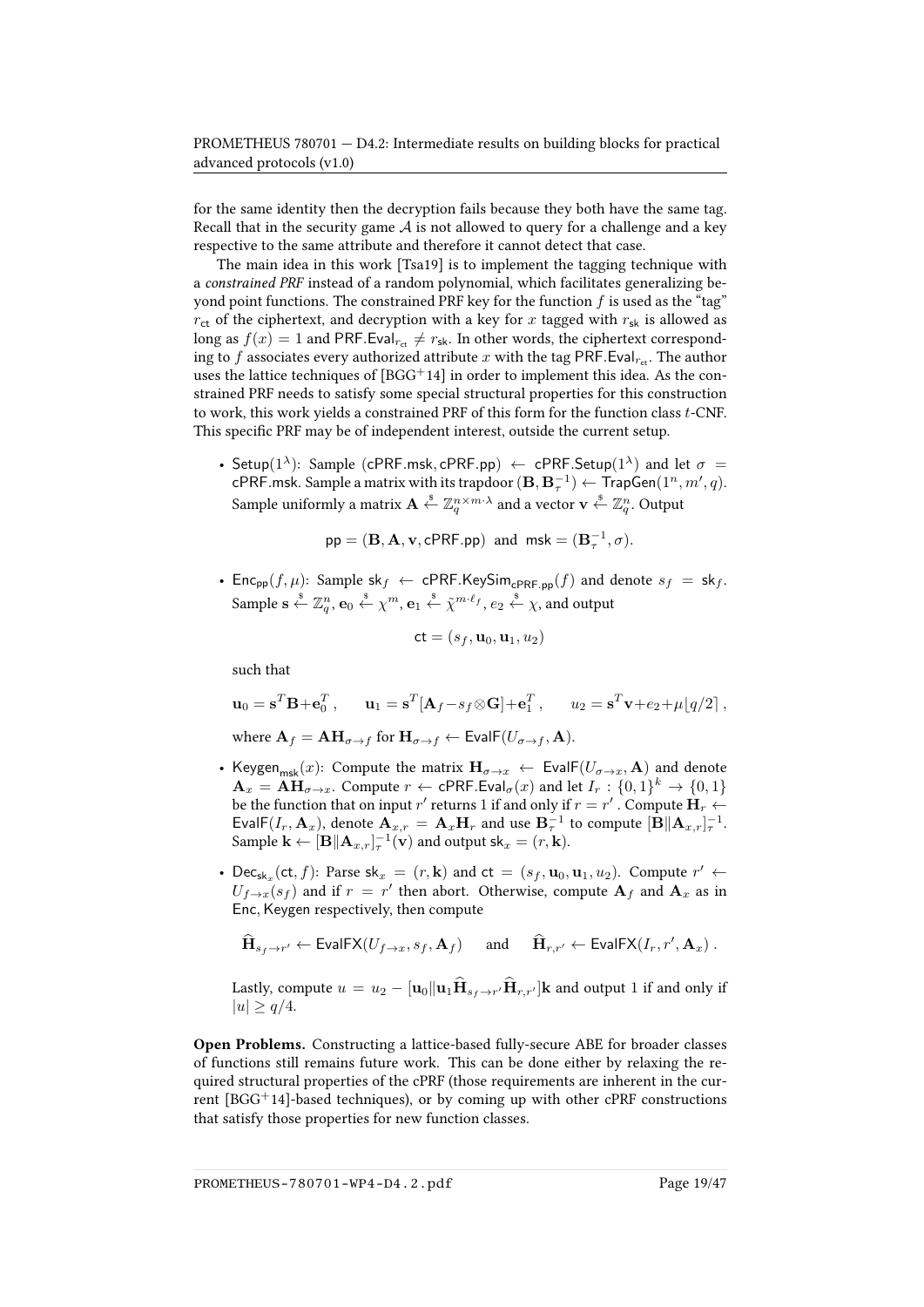## <span id="page-19-0"></span>5 Homomorphic Encryption

Fully-homomorphic encryption (FHE) is an encryption scheme that allows anyone to evaluate any function over encrypted data. Since the breakthrough result of Gentry [\[Gen09\]](#page-41-7), the development of FHE schemes has seen a rapid surge [\[vGHV10,](#page-46-5) [BV11,](#page-38-3) [BGV12a,](#page-37-5) [GSW13b,](#page-42-2) [BV14,](#page-38-4) [AP14\]](#page-36-7) and by now FHE has become a well-established cryptographic primitive.

#### <span id="page-19-1"></span>5.1 Rate-1 Fully-Homomorphic Encryption [\[BDGM19\]](#page-37-0)

We provide an overview of the results and techniques from [\[BDGM19\]](#page-37-0) that are rele-vant to PROMETHEUS.<sup>[5](#page-19-2)</sup> The text in this section may be subject to copyright, please refer to [\[BDGM19\]](#page-37-0) for information on copyright holders.

Consider a scenario where a party Alice, who has some function  $f$ , wants to allow anyone with an input x to learn the evaluation of f on their input, i.e.  $f(x)$ . The communication complexity of this general problem is well-understood in a model where we do not require any security. In secure function evaluation (SFE), we aim to achieve this functionality while providing security to one or both of the parties. Recall that fully-homomorphic encryption immediately gives a two-round protocol for SFE, with communication proportional to the size of the input and of the output, but does not otherwise depend on the size of f. This distinguishing feature is essential for certain applications, such as private information retrieval [\[CGKS95\]](#page-39-3). Despite that, known FHE schemes introduce a polynomial blowup factor (in the security parameter) to the length of encrypted messages, thereby affecting the overall communication complexity of such a protocol and making it far from optimal. Thus, a natural approach towards achieving optimal communication would be using FHE scheme with optimal rate, i.e., with a message-to-ciphertext ratio approaching 1, which would immediately give us a general-purpose tool to securely evaluate any function (with sufficiently large inputs and outputs) with asymptotically optimal communication complexity. Given the current state-of-the-art FHE schemes, the only class of functions we can evaluate without communication blowup are linear functions [\[DJ01\]](#page-40-4).

Motivated by this objective, this work [\[BDGM19\]](#page-37-0) constructs an optimal-rate FHE scheme. More specifically, the authors show that for any a-priori block size  $\ell = \text{poly}$ , an FHE scheme can be constructed, where the ciphertext length is at most  $\ell + \tau(\lambda)$ , where  $\tau$  is a fixed polynomial that does not depend on  $\ell$ . The scheme is secure under the Learning With Errors (LWE) [\[Reg05\]](#page-46-6) assumption with polynomial modulus-to-noise ratio.<sup>[6](#page-19-3)</sup>

Apart from its application to SFE with optimal communication, rate-1 FHE essentially improves the communication complexity of any known application of fullyhomomorphic encryption. Further, instantiating the generic compiler of Ostrovsky et al. [\[OPP14\]](#page-45-3) with rate-1 FHE gives the first maliciously circuit-private FHE scheme with optimal rate.

On a technical level, the result relies on the idea of combining a FHE, with a linear decryption algorithm, with a linearly-homomorphic encryption of optimal rate. The hybrid scheme inherits the best of both the worlds and gives us a rate-optimal FHE scheme. The techniques are reminiscent of the chimeric scheme of Gentry and Halevi [\[GH11\]](#page-41-8), with a new twist on how to encode information without inflating the

<span id="page-19-2"></span><sup>5</sup>Some of the results in the paper user number theoretic assumptions and are not relevant for the project, we will only discuss the results that are based on lattice assumptions.

<span id="page-19-3"></span><sup>&</sup>lt;sup>6</sup>The modulus-to-noise ratio depends linearly on  $\ell$ .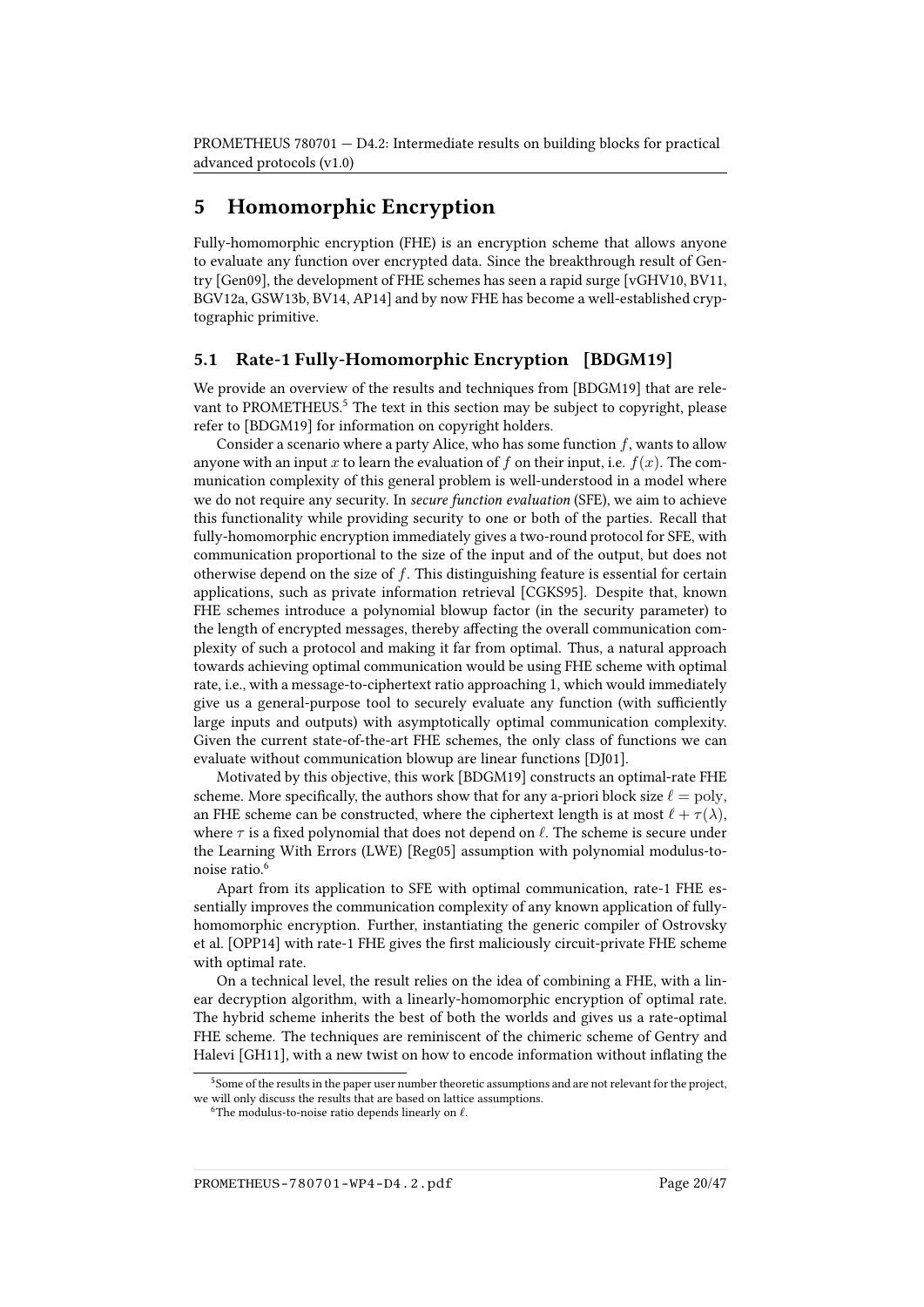size of the ciphertexts. Somewhat interestingly, this construction of rate-1 linearly homomorphic encryption from LWE leverages ideas that were originally conceived in the context of spooky FHE [\[DHRW16\]](#page-40-5), homomorphic secret sharing [\[BKS19\]](#page-37-6) and private-information retrieval [\[DGI](#page-40-6)+19].

Technical Outline The focus of this work is on techniques that compress postevaluation ciphertexts. Compressed ciphertexts can be further expanded via standard bootstrapping techniques.

Schematically, the method for achieving rate-1 FHE is as follows. Consider the "batched-Regev" LWE based encryption scheme (see [\[PVW08,](#page-45-4) [BGH13\]](#page-37-7) for a detailed description). This scheme has much better rate than "plain" Regev, but the rate is still asymptotically 0 (i.e.,  $o(1)$ ). Note that it is possible to convert plain-Regev ciphertexts into batched-Regev, essentially by using the key-switching technique that is frequently used in the FHE literature (see, e.g., [\[BV11\]](#page-38-3)). The authors further compress batched-Regev ciphertexts in a way that increases the rate to  $1 - o(1)$ . This is done by combining rounding techniques that appeared previously in the literature [\[DHRW16,](#page-40-5) [BKS19,](#page-37-6) [DGI](#page-40-6)<sup>+</sup>19] with new techniques that they develop. These techniques allow them to maintain a high rate, perfect correctness, and modest LWE modulus simultaneously. However, since, in order to apply key-switching, batched-Regev ciphertexts need to be in the non-compressed form, compression techniques are applied only after the switching is complete. This transformation, maintains decryptability but loses homomorphic capabilities, which can be restored using bootstrapping in a generic way.

Leveraging Linear Decryption. The starting point is the observation that in most of the FHE constructions in the literature, decryption (or rather noisy decryption) is a linear function  $L_c(s)$  in the secret key s. Typically, for correctly formed ciphertexts c, this linear function satisfies  $L_c(s) = \frac{q}{2} \cdot m + e$ , where m is the plaintext and e is a small noise term (say  $|e| < B$  for some bound B). One recovers m from  $L_c(s)$  via rounding. The choice of the factor  $q/2$  is not hardwired into the scheme. It can be provided as an explicit input to the decryption function, in which case this (linear) function looks like

$$
L_{\alpha, \mathbf{c}}(\mathbf{s}) = \alpha \cdot \mathbf{m} + e,
$$

for a pre-specified  $\alpha$ . The authors call this operation linear decrypt-and-multiply.

The authors compose a FHE scheme that has a linear decrypt-and-multiply operation with a rate-1 linearly homomorphic scheme HE to yield a rate-1 FHE. More specifically, they consider a FHE scheme with a linear decrypt-and-multiply operation and where the secret keys are vectors over  $\mathbb{Z}_q$ . They further assume that there exists a rate-1 linearly homomorphic scheme HE with plaintext space  $\mathbb{Z}_q$ . Then, given a "compression key", consisting of the encryption  $ck = Enc(pk, s)$  of the FHE secret key s under the linearly homomorphic scheme HE, they compress an FHE ciphertext c encrypting a message  $m \in \{0, 1\}$ , by transforming c into an encryption of m under HE by homomorphically evaluating the linear function  $L_{\alpha,c}(\cdot)$  on ck. In other words, they compute HE.Eval( $L_{\alpha,\text{c}}(\cdot)$ , ck). By homomorphic correctness, this results in an encryption of  $\alpha \cdot m + e$  under the linearly homomorphic scheme HE.

Rate-1 Linearly Homomorphic Encryption from Standard LWE. One could proceed with the above outline using known rate-1 linearly homomorphic encryption schemes, such as the Damgård-Jurik cryptosystem [\[DJ01\]](#page-40-4) or a homomorphic variant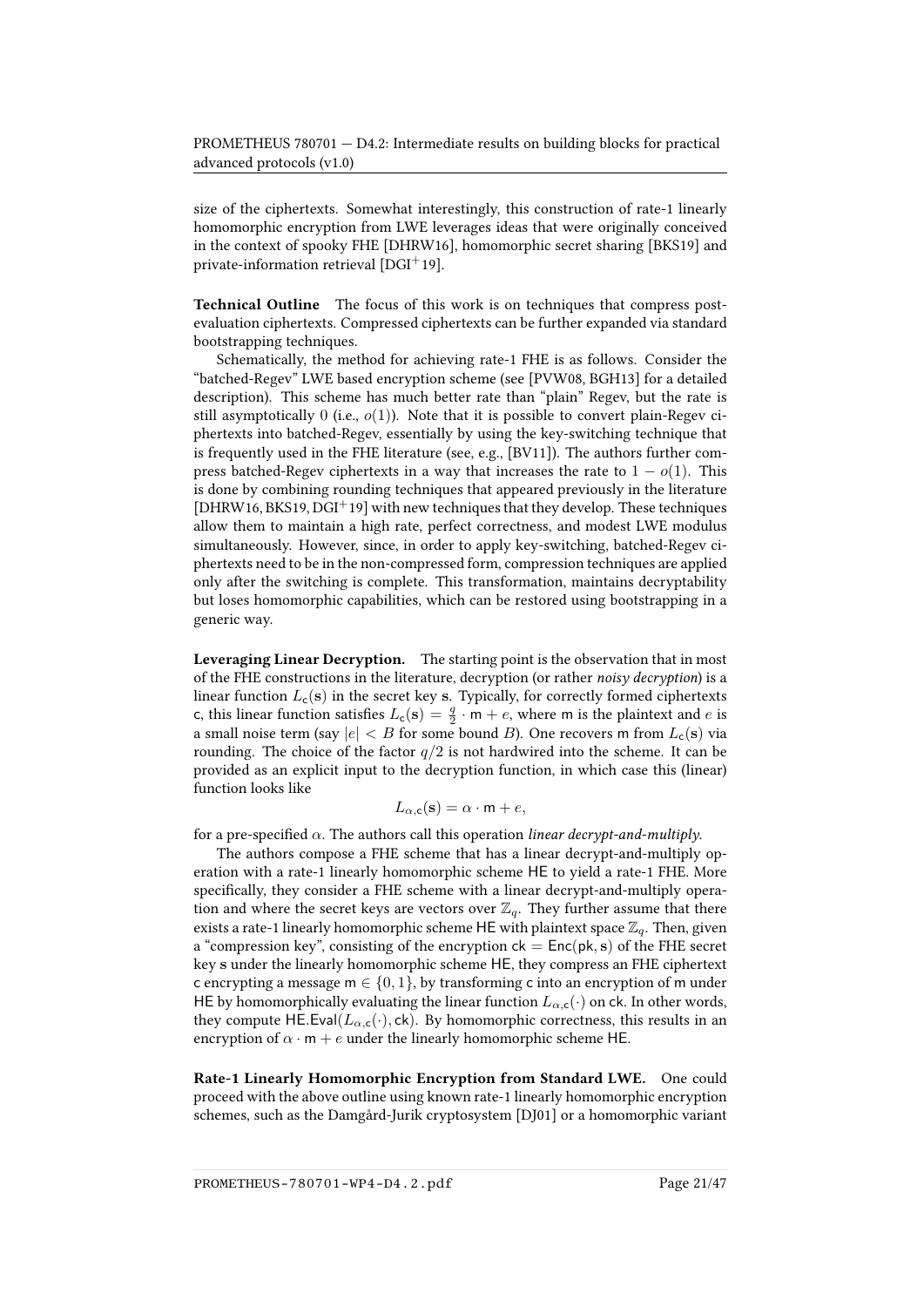of Regev encryption, where the LWE modulus-to-noise ratio is (sub-)exponential [\[PVW08\]](#page-45-4). However, in order to get a scheme from the standard LWE assumption, the authors present new constructions of linearly homomorphic encryption schemes from LWE which allow asymptotically optimal ciphertext sizes.

The starting point in this direction is Regev encryption and its variants<sup>[7](#page-21-0)</sup>. Let  $q$ be a modulus. A ciphertext c consists of two parts: a vector  $c_1 \in \mathbb{Z}_q^n$  and a scalar  $c_2 \in \mathbb{Z}_q$ . The secret key is a vector  $\mathbf{s} \in \mathbb{Z}_q^n$ . Decryption for this scheme is linear, and it holds that

$$
\mathbf{c}_2 - \mathbf{s}^\top \cdot \mathbf{c}_1 = \underbrace{\frac{q}{2} \cdot \mathbf{m} + e}_{\hat{\mathsf{m}}},
$$

where e with  $|e| < B$ , for some bound B, is a decryption noise term. By computing

$$
\lceil \hat{\mathsf{m}} \rceil_2 = \lceil \hat{\mathsf{m}} \cdot 2/q \rfloor = \left\lceil \left( \frac{q}{2} \cdot \mathsf{m} + e \right) \cdot 2/q \right\rfloor = \lceil \mathsf{m} + 2e/q \rfloor = \mathsf{m},
$$

one can recover the plaintext m, given that  $q > 4B$ .

The next goal is to shrink the component  $c_2$  of the ciphertext into a single bit. One could think of a solution where the encrypter sends just the rounding of  $c_2$ , i.e.  $w = \lceil c_2 \rceil_2$ . The decrypter would then recover the message by computing

$$
\mathbf{m}' = (w - \lceil \mathbf{s}^{\top} \mathbf{c}_1 \rfloor_2) \mod 2 = (\lceil \mathbf{c}_2 \rfloor_2 - \lceil \mathbf{s}^{\top} \mathbf{c}_1 \rfloor_2) \mod 2
$$

Notice that, since  ${\mathsf c}_2 - e = {\mathbf s}^\top{\mathsf c}_1 + {\mathsf m}\cdot q/2$ , decryption succeeds whenever  $\lceil {\mathsf c}_2 \rfloor_2 =$  $\lceil \mathsf{c}_2 - e \rfloor_2.$  However, although the error term  $e$  is small, one could not arbitrarily hope that it does not affect the rounding result.

To guarantee a correct decryption, the decrypter is given an additional value  $r \in \mathbb{Z}_q$  such that  $c_2 + r \notin [q/4 - B, q/4 + B] \cup [3/4 \cdot q - B, 3/4 \cdot q + B]$ . The shrunken ciphertext now consists of  $\tilde{\mathsf{c}} = (\mathsf{c}_1, r, w)$ , where  $w = [\mathsf{c}_2 + r]_2$ . Given such a ciphertext  $\tilde{c}$  and the secret key s, the decrypter computes

$$
\mathsf{m}' = (\lceil \mathsf{c}_2 + r \rfloor_2 - \lceil \mathbf{s}^\top \mathsf{c}_1 + r \rfloor_2) \mod 2.
$$

The careful choice of r insures that  $\lceil c_2+r \rceil_2 = \lceil c_2+r-e \rceil_2$ , and correctness follows.

What is left to be shown is how to amortize the cost of including  $r$  by shrinking many  $c_2$  components for the same  $c_1$ . To achieve this, instead of using basic Regev encryption, the authors use batched Regev encryption where the ciphertext consists of a vector  $c_1 \in \mathbb{Z}_q^n$  and ring elements  $c_{2,i} \in \mathbb{Z}_q$ , for  $i \in [\ell]$ , each encrypting a single bit m<sub>i</sub> (under a different secret key  $s_i$ ). They use the same shrinking strategy as above for every  $c_{2,i}$ . However, now each  $c_{2,i}$  imposes a constraint on r for a correct decryption. Fortunately, given that  $q$  is sufficiently large one can efficiently compute an  $r$  which fulfills all constraints simultaneously. The rate of the resulting scheme is

$$
\frac{\ell}{(n+1)\log(q)+\ell} = 1 - \frac{(n+1)\log(q)}{(n+1)\log(q)+\ell}.
$$

For  $q \approx 4\ell B$  and a sufficiently large  $\ell = \Omega(\lambda \cdot (n+1) \log(q)) = \text{poly}$ , they achieve rate  $1 - O(1/\lambda)$ .

Open Problems: This work presents asymptotically optimal schemes, but concrete

PROMETHEUS-780701-WP4-D4.2.pdf Page 22/47

<span id="page-21-0"></span> $7$ While basic Regev encryption is only additively homomorphic, a simple modification transforms it to support evaluation of any linear function.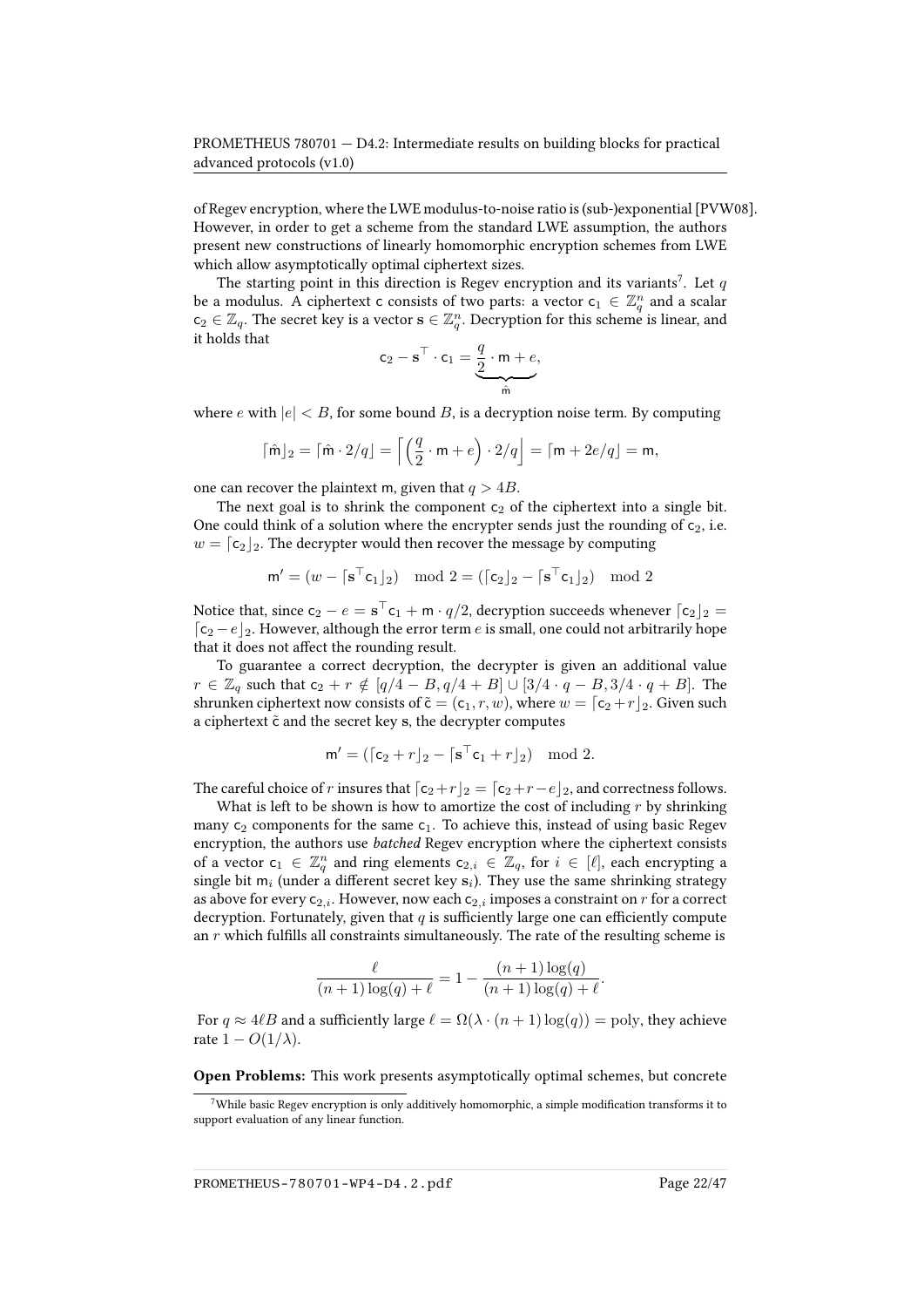efficiency remains as a major open problem. In particular it is expected that efficiency gains can be achieved by porting the results to the ring-LWE setting. Steps along these lines, especially in the context of private information retrieval (PIR), were made in an independent work by Gentry and Halevi [\[GH19\]](#page-41-9). An additional problem with great importance is to achieve similar rate gains in the context of attribute based encryption (ABE) where the current state of the art is much worse. Note that in the ABE context the rate refers to the ratio between the length of the attribute (as opposed to the length of the message) and the length of the ciphertext. An additional line of remaining directions is to explore the applicability of this result in the context of multiparty computation where minimizing the communication complexity also stands as a major challenge.

## <span id="page-22-0"></span>6 Zero-knowledge

Lattices enable powerful functionalities that are exploited in the extremely active area of lattice-based cryptography. However, they do not easily lend themselves to the realization of certain fundamental tasks, like efficient zero-knowledge proofs. Zeroknowledge protocols ([\[GMR85\]](#page-42-3)) make it possible to prove properties about certain secret witnesses in order to have users demonstrate their correct behavior while protecting their privacy. For statements proving knowledge of a secret key, efficient solutions are known. See ([\[MV03\]](#page-45-5),[\[Lyu08\]](#page-44-4),[\[KTX08\]](#page-43-3),[\[LNSW13\]](#page-43-4)). To prove arithmetic relations among committed values, the best known methods rely on the extra alge-braic structure offered by ring-LWE or ring-SIS ([\[LPR10\]](#page-44-5)). However, no truly efficient solution is known from standard (i.e., non-ideal) lattices assumptions. Moreover, the most general zero-knowledge proof techniques can only handle arithmetic circuits in the lattice setting, and adapting them to prove statements over the integers is nontrivial.

## <span id="page-22-1"></span>6.1 Lattice-Based Zero-Knowledge Arguments [\[LLNW18\]](#page-43-0)

The problem of constructing zero-knowledge arguments to prove integer-relations among commitments is well-studied. Their importance emanates from the fact that they can be used to prove modular relations when the modulus is unknown at the time of generating the commitment key. The most efficient solutions handling large integers appeal to integer commitments [\[FO97,](#page-41-10) [DF02\]](#page-40-7) based on hidden-order groups (e.g., RSA groups), which are vulnerable to quantum computing.

In [\[LLNW18\]](#page-43-0), the authors give statistical zero-knowledge arguments allowing a prover to convince a verifier that x, y and z are commitments to L-bit integers  $X, Y$ and Z, respectively that satisfy additive or multiplication relations. Here, the parameter  $L = \text{poly}(n)$ , where n is the security parameter. Furthermore, the protocol to prove the additive relation  $X + Y = Z$  is deployed to prove:

- (i) that the committed integer X belongs to a publicly known range  $[\alpha, \beta]$ ,
- $(ii)$  to prove that X does not belong to a public set, and
- (*iii*) to prove order relations  $Y < X < Z$  between committed integers X, Y, and Z.

This setting differs from the case of arithmetic circuits addressed in [\[BKLP15\]](#page-37-8) since it deals with proving statements that hold over integers. The non-triviality of this work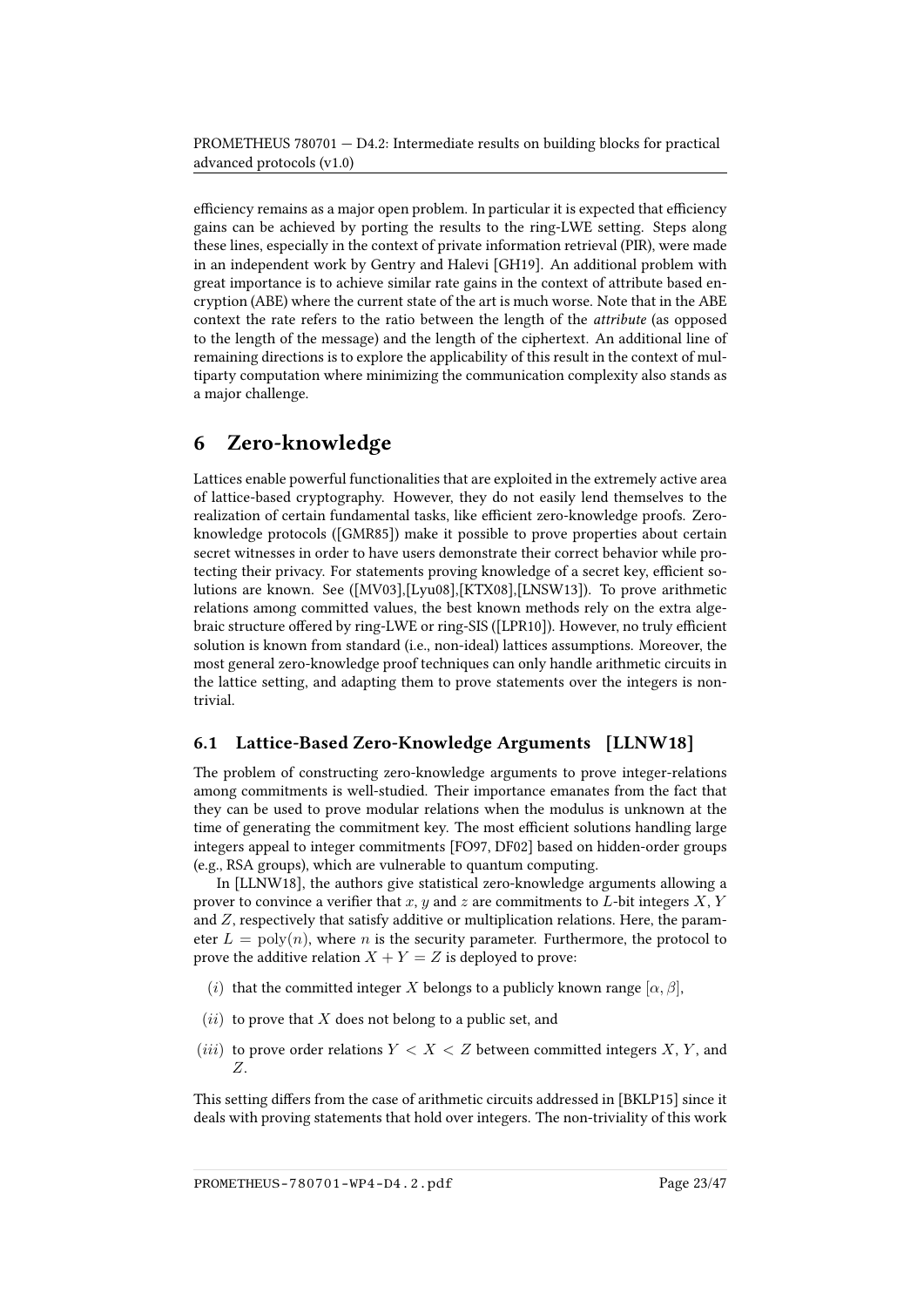stems from the fact that, even in ideal lattices, handling integers of polynomial length  $L$  requires working with exponentially large moduli, which affects both the efficiency and the approximation factor of the lattice assumption. In contrast, the protocols described in [\[LLNW18\]](#page-43-0) use both polynomial moduli and approximation factors.

The protocol emulates integer commitments by means of bit commitments and views integer addition as binary additions with carries. To commit to an  $L$ -bit integer  $X$  in an all-in-one fashion, generate a KTX [\[KTX08\]](#page-43-3) commitment

$$
\mathbf{c}_x = \sum_{i=0}^{L-1} \mathbf{a}_i \cdot x_i + \mathbf{B} \cdot \mathbf{r} \in \mathbb{Z}_q^n
$$

to its binary expansion  $(x_{L-1}, \dots, x_0)$  using public matrices  $A = [a_0 | \dots | a_{L-1}] \in$  $\mathbb{Z}_q^{n\times L}$  and  $\mathbf{B}\in \mathbb{Z}_q^{n\times m}$  and randomness  $\mathbf{r}\leftarrow U(\{0,1\}^m)$ . The protocol for integer additions has communication cost, roughly,  $\tilde{\mathcal{O}}(n+L) \cdot \omega(\log n)$ . The prover and the verifier both perform  $\mathcal{O}(L)$  simple operations. For proving integer multiplications, this work provides two options. For practically interesting values of  $L$ , for instance,  $L \leq 8000$ , emulate the schoolbook multiplication algorithm by proving L additive relations, and obtain communication cost  $\tilde{\mathcal{O}}(n + L^2) \cdot \omega(n)$  as well as computation costs  $\mathcal{O}(L^2)$  for both parties. All known methods for proving integer multiplications involve, sometimes implicitly,  $\mathcal{O}(L^2)$  computation and/or communication complexities. This work breaks this quadratic barrier and as a theoretical contribution puts forward the first protocol for multiplicative relations that does not incur any quadratic costs. Specifically, by proving in zero-knowledge the correct execution of a Karatsuba multiplication algorithm [\[KO63\]](#page-43-5), the protocol obtains both computation and communication complexities of order  $\mathcal{O}(L^{\log_2 3}).$ 

Open Problems: One open problem is to achieve similar results using Σ-protocols with large challenge space (possibly using ideal lattices) in order to dispense with the need for  $\Omega(n)$  parallel repetitions to achieve negligible soundness error in Stern-like protocols. Indeed, the "Fiat-Shamir with abort" technique does not enable this while guaranteeing the standard knowledge extraction properties.

#### <span id="page-23-0"></span>6.2 Zero-Knowledge Elementary Databases [\[LNTW19\]](#page-43-1)

Introduced in [\[MRK03\]](#page-45-6), zero-knowledge sets are protocols that allow a prover P to commit to a finite set  $S$  without revealing its size. The commitments are generated efficiently and non-interactively and prove membership or non-membership of certain elements  $x$  in the committed set  $S$ . Zero-knowledge elementary databases (ZK-EDBs) generalize this notion to elementary databases (EDBs). An elementary database D is a partial function; it is a set of key-value pairs  $(x, y)$ , where each key x of the universe occurs at most once and thus takes at most one value  $y = D(x)$ . Keys x that are not in D are assigned  $D(x) = \perp$ . Every query x obtains a response  $D(x)$  and a proof of its correctness. These proofs strictly reveal the value  $D(x)$  and nothing else, specially not the size of D. They are sound under the assumption that it is infeasible to find convincing proofs for two distinct values  $y\neq y'$  for a given  $x.$  Micali et al. [\[MRK03\]](#page-45-6) described an elegant construction of ZK-EDB based on the discrete logarithm assumption. This was generalized by Chase et al.  $[CHL<sup>+</sup>05, CHL<sup>+</sup>13]$  $[CHL<sup>+</sup>05, CHL<sup>+</sup>13]$  $[CHL<sup>+</sup>05, CHL<sup>+</sup>13]$  $[CHL<sup>+</sup>05, CHL<sup>+</sup>13]$  to a general design of ZK-EDBs from a lower-level primitive called mercurial commitment. We describe this briefly later. While efficient and based on standard assumptions, the ZK-EDB realizations from these results have relatively limited expressivity; only simple statements like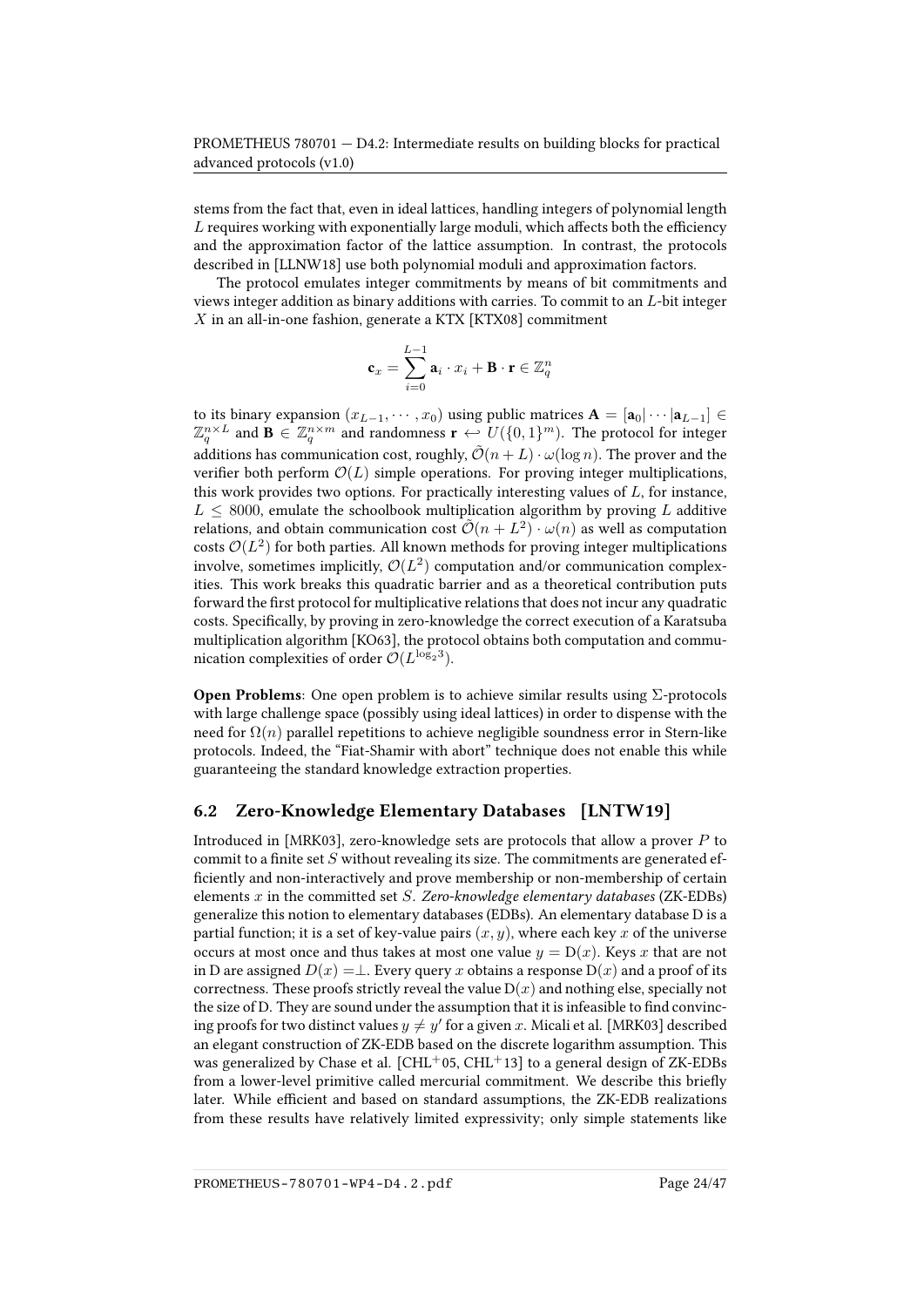" $x \notin D$ " or " $x \in D$  with value  $y = D(x)$ " can be proved. In [\[LNTW19\]](#page-43-1), the authors further exploit mercurial commitments in order to prove more involved statements like range (of super-polynomial size) queries over keys and values as well as k-nearest neighbour and k-minimum/maximum queries. Their techniques also make it possible to prove membership or non-membership over values, also something that was not known to be possible earlier, without revealing the database size. As a result of independent interest, they construct the ZK-EBD based on a standard quantum-safe assumption in standard (i.e., non-structured) lattices.

There is vast body of work describing and achieving various results for variants of Zero-knowledge databases. In [\[ORS04\]](#page-45-7), the authors describe protocols for committed databases that can handle orthogonal multi-dimensional range queries, thus allowing for  $d$ -dimensional key spaces. While their protocols provide some privacy, they do not hide the database size. There are other efficient constructions known for statistically hiding sets that do not aim at hiding the database size, ([\[PX09,](#page-46-7) [KZG10\]](#page-43-6)). Whereas work done in [\[GOSV14\]](#page-42-4) gives black-box constructions of size-hiding database commitments supporting more general queries. Works in ([\[CFM08,](#page-39-6) [CF13,](#page-38-5) [LY10\]](#page-44-6)) discuss techniques for compressing proofs of membership and non-membership in ZK-EBD's, under standard number theoretic assumptions. In [\[GOT15\]](#page-42-5), the authors formalize the notion of ZK-lists and construct size-hiding protocols, in the random oracle, where the prover can demonstrate the order in which elements appear in a committed list.

As mentioned earlier, the partners [\[LNTW19\]](#page-43-1), construct a non-interactive ZK-EBD protocol in the standard model from mercurial commitments. Briefly, mercurial commitments are commitment schemes that generate commitments in either a hard or soft mode. Commitments in the hard mode satisfy the usual binding property while the ones in soft mode allow the sender to create dummy commitments that do not commit to any particular message. ZK-EDB constructions of  $(CHL<sup>+</sup>05,$  $CHL+13$  $CHL+13$ , [MRK03\]](#page-45-6),[\[LNTW19\]](#page-43-1)) combine mercurial commitments with a Merkle tree, where each internal node contains a mercurial commitment to its two children. The existence of dummy commitments is exactly what allows the sender to commit to the database in polynomial time without revealing its size. The latter is hidden by having a super-polynomial upper bound on the number of leaves in the Merkle tree. Each leaf is assigned to a key x and contains a real commitment to the value  $y = D(x)$ and every internal node contains a commitment to its two children. By storing a dummy commitment at the root of each empty subtree, the sender is able to commit to the entire  $D = \{(x, y)\}\$ in polynomial time. This construction [\[LNTW19\]](#page-43-1) allows the prover to convincingly answer queries of the form "Give me all database records  $(x, y) \in D$  whose keys x lie within the super-polynomial length range  $[a_x, b_x]$ ". Extending this technique also allows the prover to answer queries of the form "Send me all records  $(x, y) \in D$  with values y in a super-polynomially large interval  $[a_u, b_u]^*$ or prove that "No key x of the database is assigned the value  $y^*$  or "y occurs in D and the corresponding set of keys is  $D^{-1}(y)$ ". All of prover's responses are polynomially sized. The last two queries are specially interesting as proving them via earlier works would require revealing the size of the database. Integrating the two kinds of queries described above, the construction is also capable of answering range queries over records; given rectangles  $[a_x, b_x] \times [a_y, b_y]$  of polynomial width  $(b_y - a_y)$  and super-polynomial height  $[a_x, b_x]$ , the prover yields all the tuples  $(x, y)$  in the rectangle. In these instances, the proofs are linear in the size of the width and the number of records in the rectangle. As a special case  $[x, x] \times [y, y]$  of range query over records, the construction efficiently proves that specific records  $(x, y)$  do not belong to D, which amounts to saying that "if x is in D at all, the corresponding value is not  $y$ ".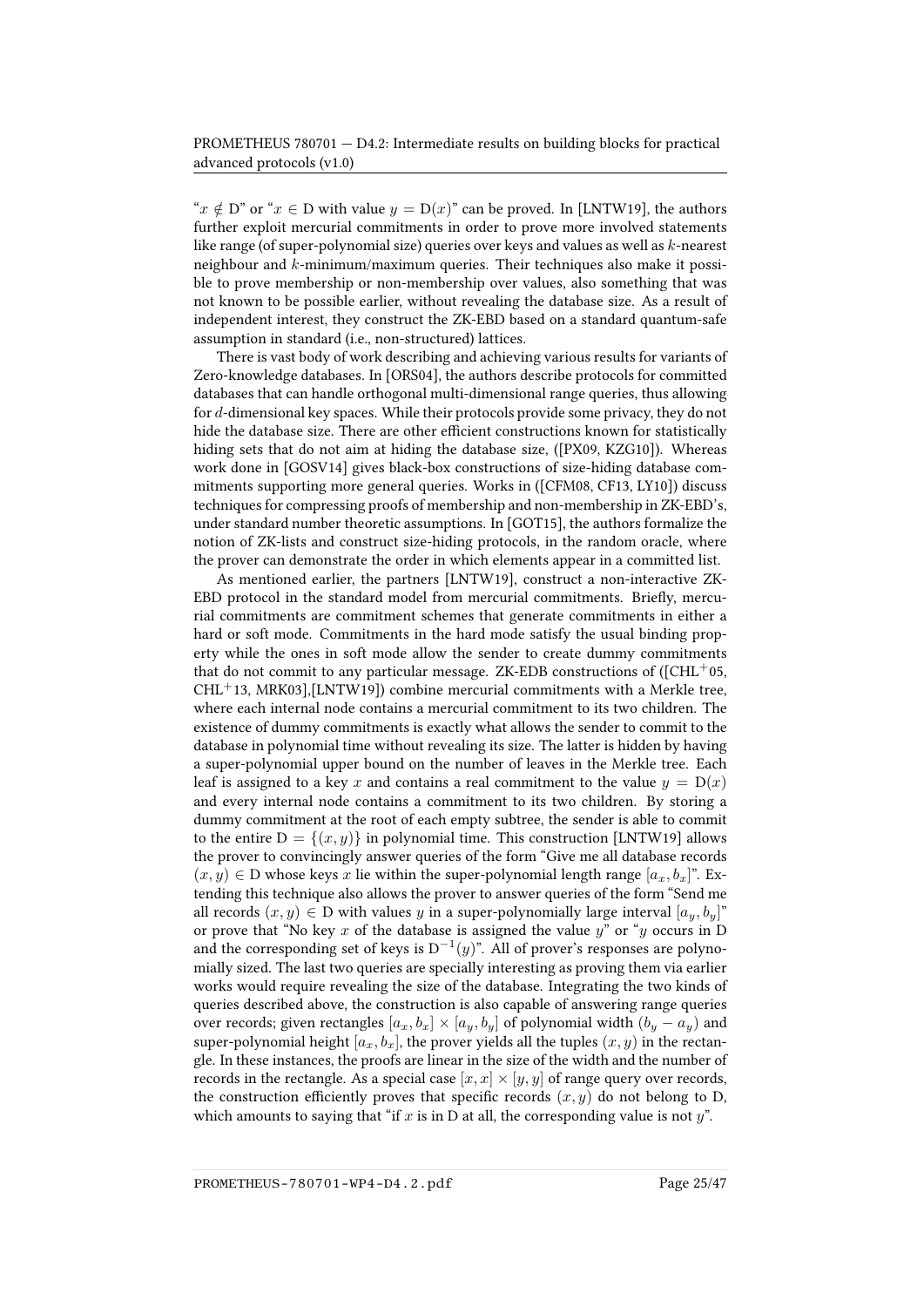Even though these constructions are instantiable with existing mercurial commitments based on standard number theoretic assumptions, the authors in [\[LNTW19\]](#page-43-1) provide a new construction of trapdoor mercurial commitment (TMC) based on a well-studied assumption in standard (i.e., non-ideal) lattices. In standard lattices, this lattice-based trapdoor mercurial commitment is statistically hiding and computationally binding under the Short-Integer-Solution (SIS) assumption. It performs better than the TMC schemes implied by the generic construction of [\[CDV06\]](#page-38-6) when the latter is instantiated under the same assumption. It builds on the lattice-based trapdoor commitment (KTX) of Kawachi et al. ([\[KTX08\]](#page-43-3)) and Micciancio-Peikert trapdoors [\[MP12\]](#page-45-8).

Open Problems: It would be interesting to see a ZK-EDB protocol that would ef ficiently answer multi-dimensional range queries without leaking the database size. Even if we disregard quantum security, it would also be interesting to consider the problem of proving statements involving multiple databases committed by the same prover: for example, prove statements about their intersection (e.g., "databases A and B have no more than  $k$  elements in common) without even revealing their size.

#### <span id="page-25-0"></span>6.3 RLWE-based Zero-Knowledge Proofs [\[MM19\]](#page-45-0)

In [\[Ste93\]](#page-46-8), Stern proposed one of the first post-quantum protocols in his seminal paper for a new identification scheme based on coding theory. His identification protocol was a Zero-Knowledge Proof of Knowledge (ZKPoK) of a solution of an instance of the Syndrome Decoding problem. He gave a 3-move protocol with a soundness error of  $2/3$ . Many variants and applications have been published since, addressing this lack of efficiency and providing new features. In [\[KTX08\]](#page-43-3), these techniques are adapted to the setting of lattices still preserving binary secrets. In [\[JKPT12\]](#page-43-7), Jain et. al, built a commitment scheme based on the Learning Parity with Noise (LPN) problem, proving knowledge of opening and linear and multiplicative relations between committed messages using 3-move and 2/3 soundness error Stern-based protocols. Exact Lattice-Based ZKPoK is an active field of research, with very recent efficient constructions for some lattice statements; linear equations with short solutions and matrix-vector re-lations by Yang et al. [\[YAZ](#page-46-9)<sup>+</sup>19], new techniques when a cyclotomic polynomial fully splits in linear factors, by Bootle et al. [\[BLS19\]](#page-38-7) and new recent Stern-based contributions for proving integer relations [\[LLNW18\]](#page-43-0) and matrix-vector relations by Libert et al.  $[LLM+19]$  $[LLM+19]$ .

In this paper, [\[MM19\]](#page-45-0), the authors present new and more efficient ways of proving linear and multiplicative relations between elements hidden in lattice-based commitment schemes, without revealing any additional information about the elements themselves. To be precise, this lattice based commitment scheme encodes a message  $m \in R_q$  as the coordinates of a point in an ideal lattice defined by  $\mathbf{a} \in R_q^k.$  To hide this lattice point  $\textbf{a} m$ , a RLWE sample  $\textbf{b} r + e$  is added, where  $\textbf{b} \, \in \, R_q^k$  generates a lattice distinct from **a**, the randomness  $r \stackrel{\$}{\leftarrow} R_q$  is chosen uniformly at random and the error term  $\mathbf{e}\stackrel{\$}{\leftarrow}\chi^{nk}$  is chosen from an appropriately bounded discrete Gaussian distribution, and  $am + br + e$  is the commitment outputted. To ascertain the claims about efficiently proving additive and multiplicative relations on messages  $m$ , the authors adapt Stern's protocol to lattices, as in [\[LNSW13\]](#page-43-4), modify the work of [\[CVA10\]](#page-40-8) to reduce the soundness error by increasing the number of rounds and improve on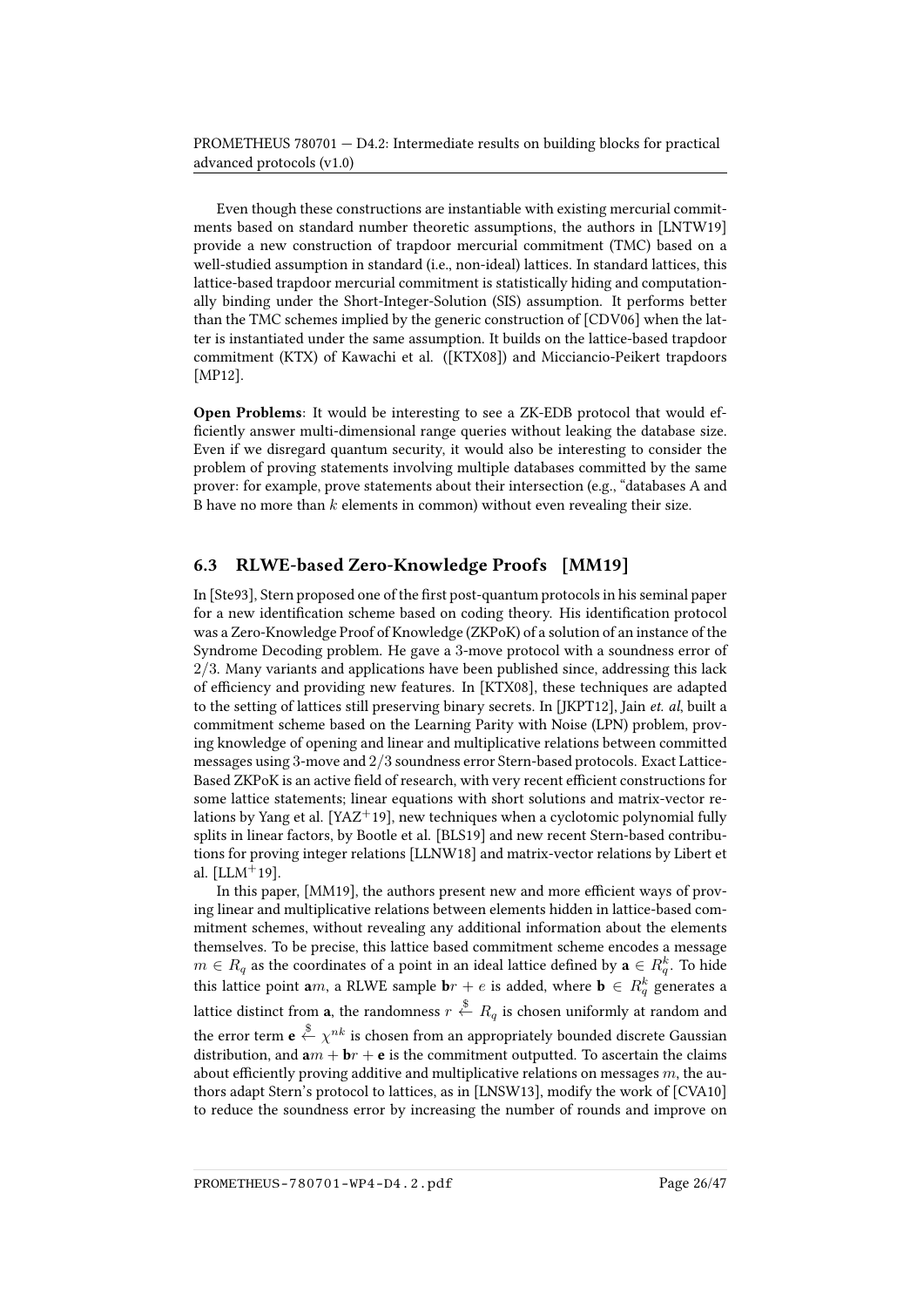the results of [\[JKPT12,](#page-43-7) [XXW13\]](#page-46-10) proving linear and multiplicative relations. This 5 move protocol achieves perfect Zero-knowledge with a soundness error  $\frac{q+1}{2q}$ , which is slightly above  $1/2$ , as q is usually a very large prime. Further, the commitment scheme used in the protocol is perfectly binding with overwhelming probability over the choice of the public key and is computationally hiding under the RLWE assumption. Multiplication protocol works by masking the original messages and carefully proving that the crossed terms obtained from the multiplication of the masked messages are well-formed.

Compared to previous Stern-based commitment scheme proofs, this construction yields lower computational complexity, improves size of parameters and lowers soundness error for each round. This is justified by the analysis in Fig [1](#page-26-1) and Table 3 below. Fig [1](#page-26-1) shows the size of the commitment of [\[XXW13\]](#page-46-10), [\[BKLP15\]](#page-37-8) and [\[MM19\]](#page-45-0) for polynomials of degree  $n - 1$  where  $n = 2^{10}$  and different values of q given by  $q \geq n^{\gamma}$ . Then Table [1](#page-26-0) shows the communication cost of the proofs for multiplicative relations of the three commitment schemes, where  $\kappa = \log(n)$  and  $l \cdot d \in \mathcal{O}(n)$ ,  $m/l \in \mathcal{O}(k)$  for a similar level of security.

Figure 1: Commitment's size of Xie et al.  $(-\rightarrow)$  $(-\rightarrow)$ , Benhamouda et al.  $(-\rightarrow)$  $(-\rightarrow)$  and Martínez et al.  $( - \triangle )$  $( - \triangle )$ 

<span id="page-26-1"></span>

<span id="page-26-2"></span><span id="page-26-0"></span>Table 1: Communication cost (in bits)

|              | Benhamouda et al.                         | Xie et al.                                                                                        | Martínez et al.                                                     |
|--------------|-------------------------------------------|---------------------------------------------------------------------------------------------------|---------------------------------------------------------------------|
| initial com. |                                           | $md \log^3 q + 2md \log^2 q$                                                                      |                                                                     |
| round cost   | $(8k + 7)n \log q$<br>$+n/2+16\kappa/3-8$ | $\frac{\overline{(12\kappa+2)md\log^3 q+8ld\log^3 q}}{+\frac{\kappa^2+2\kappa+3}{3}(14md\log q)}$ | $(3(\kappa+1)k+1.5k+4)n \log q$<br>$+6(\kappa+1)kn+2\log q+\bar{1}$ |
| aux. com.    |                                           | $3(\log^2 q + 1)$                                                                                 |                                                                     |
| openings     |                                           | $2(\log^2 q + 1)$                                                                                 |                                                                     |
| seeds        |                                           | $2(\kappa \log^2 q + \log^2 q + \kappa)$                                                          | $3(\kappa+1)$                                                       |

The ideas used in proving multiplicative relations in this work can be easily adapted to any scenario where messages are encoded as RLWE samples. For instance, replacing the lattice-based ZK-PoK construction of [\[XXW13\]](#page-46-10) in the Attributed Based Sig-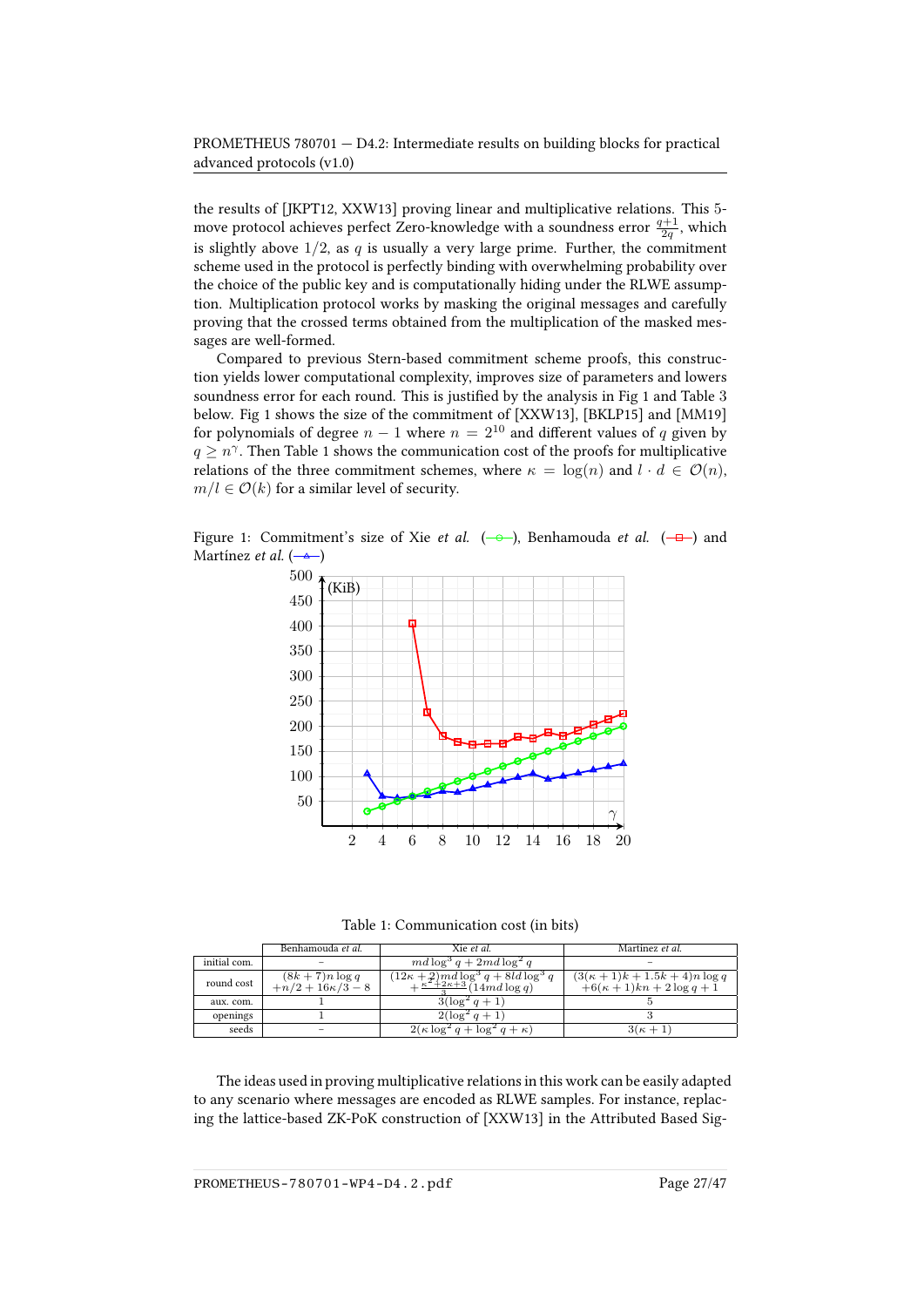nature scheme for unbounded circuits of [\[EK18\]](#page-40-9), greatly improves the efficiency of the signature scheme.

Open Problems: This work represents a significant improvement on constructions based on Stern protocol and might be useful in applications that heavily require this kind of proofs, for instance electronic voting. As exemplied above, the ideas in this work are flexible enough to be applied as building blocks for other different constructions besides commitment schemes. Furthermore, it would also be interesting to see an implementation of the protocol presented in this work.

## <span id="page-27-0"></span>7 Implementation

The development of an efficient quantum order-finding algorithm by Shor [\[Sho97\]](#page-46-11) invalidated the quantum hardness of factoring and discrete logarithms in Abelian groups, the hardness assumptions in presently used protocols. Since then, there has been a growing effort to develop new encryption algorithms that can resist cryptanalysis using large-scale general quantum computers. Whatever we may think of the timeline or even plausibility of the arrival of general quantum computers, developing quantum-safe cryptography is imperative. From a practical perspective, two crucial requirements are efficiency and ease of deployment of newly proposed schemes. Although, submissions to the NIST process are encouraged to provide optimised software implementations aimed at general purpose microprocessors, implementations of quantum-safe schemes are also required in constrained (often embedded) environments such as micro-controllers or smart cards. These constrained devices are mostly used in embedded applications where low energy consumption, reduced device costs, and other aspects like real-time capabilities are required. For instance in electronic banking, secured identification (passports or national ID cards), authentication, or transport and ticketing applications. The implementation of post-quantum cryptography on constrained devices is an active research area. For instance, [\[BSJ15\]](#page-38-8), [\[OPG14\]](#page-45-9), [\[AJS16\]](#page-36-8), [\[BBE](#page-36-0)<sup>+</sup>18], to name a few.

## <span id="page-27-1"></span>7.1 Implementing RLWE-based Schemes [\[AHH](#page-36-1)<sup>+</sup>19]

In this work,  $[AHH^+19]$  $[AHH^+19]$ , the authors re-purpose existing cryptographic coprocessors to feasibly implement lattice-based cryptography in an accelerated manner. Therefore, it would be safe to say that this work can be used by the industry for a possibly smoother migration towards post-quantum cryptography. To be specific, a variant of the Kyber Key Encapsulation Mechanism (KEM) with 161 bits of security is implemented on a commercially available smart card, SLE 78 with 16 Kbyte RAM along with its RSA, AES, and SHA-256 co-processor.

These results are compared with implementations of Kyber and NewHope (Google's first post-quantum at-scale test) on the same target device that does not utilise large integer multiplication, implementations of RSA as well as related work on the coprocessor. This comparison makes it evident that lattice-based post-quantum cryptography can be competitive with RSA on contactless high-security 16-bit smart cards with only limited RAM when RSA, AES and SHA-2 co-processors are used. The target chip is equipped with common peripherals (watchdog, timers), internal security functions and encryption procedures, a True Random Number Generator (TRNG), as well as a symmetric co- processor to accelerate AES, a co-processor to compute SHA-256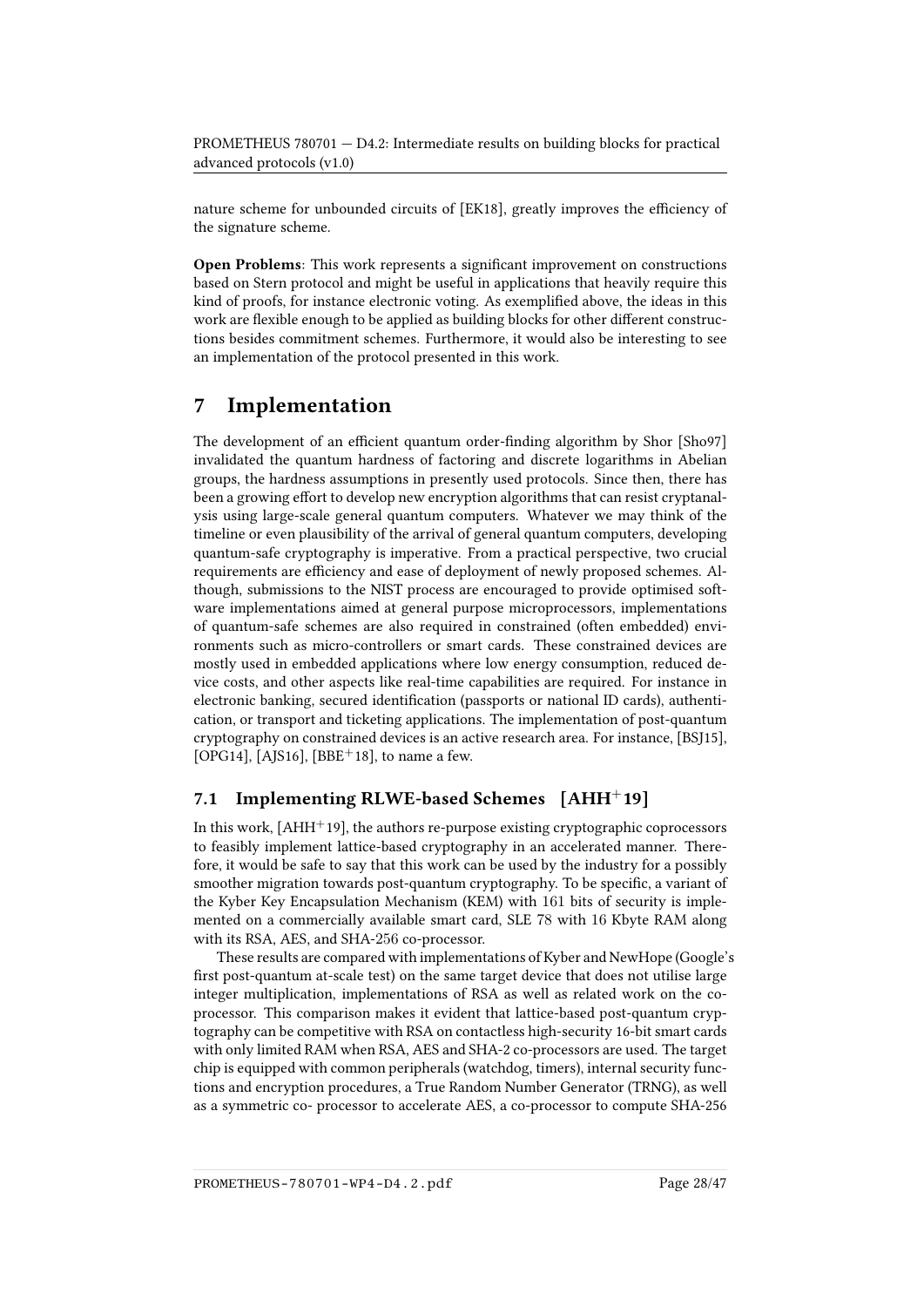and an asymmetric co-processor for RSA and ECC acceleration that also allows fast basic long number calculations on integers of size  $\approx 2048$  bits.

The Kyber KEM scheme is obtained from the RLWE-based KYBER.CPA public encryption scheme via a Fujisaki-Okamoto style transform [\[HHK17\]](#page-42-6) using a couple of Hash functions. The primary performance stages during implementation are generating the matrix  $A \in R^{k\times k}_q$ , sampling noise from a distribution on  $R$  and evaluating

 $MulAdd(a(x), b(x), c(x), x<sup>n</sup> + 1, q) := a(x) \cdot b(x) + c(x) \mod (x<sup>n</sup> + 1, q)$ 

in the ring  $R := \mathbb{Z}[x]/\langle x^n + 1 \rangle$ , for n a power of 2 and a prime modulus q. The efficiency of generating  $A$  and sampling noise is directly related to the performance of PRNG() algorithm used to produce large number of psuedorandom data required. It is the speeding up of the polynomial arithmetic that is the central topic of discussion in this work. The original Kyber algorithm uses the Number Theoretic Transform (NTT) for fast polynomial multiplication, which cannot be realized efficiently in the variant considered here. The authors realize this task by using a combination of (a variant of) Kronecker substitution and low-degree polynomial arithmetic. For a large enough  $\ell$ , they define algorithms

$$
\text{SNORT}(a(x), \ell) = a(2^{\ell}) \mod 2^{2^{\ell}} + 1
$$
\n
$$
\text{EVAL}(a(2^{\ell}), b(2^{\ell}), c(2^{\ell}), 2^{2^{\ell}} + 1) = a(2^{\ell}) \cdot b(2^{\ell}) + c(2^{\ell}) \mod 2^{2^{\ell}} + 1
$$
\n
$$
\text{SNEEZE}(D, \ell) = \{d_i\}_{i=0}^{n-1} \in \mathbb{Z}
$$
\n
$$
\text{FINALELL}(\{d_i\}_i) = d(x) \in R
$$

The table below specifies the number of calls made to these subalgorithm when implementing KYBER.CPA. Here  $k$  is the dimension of the secret and the error spaces and MULADDSINGLE denotes big integer multiplication.

|               | KeyGen  | Encrypt        | Decrypt  |
|---------------|---------|----------------|----------|
| <b>SNORT</b>  | $k^2+k$ | $k^2 + 3k + 1$ | $2k + 1$ |
| MULADDSINGLE  | $k^2$   | $k^2+k$        |          |
| <b>SNEEZE</b> |         | $k+1$          |          |
| FIN AI FI-    |         | $k+1$          |          |

Kronecker substitution is implemented in two ways; using standard Kronecker substitution  $(KS1)$  together with Karatsuba-based polynomial multiplication and Compact Kronecker (KS2) [\[Har09\]](#page-42-7) using schoolbook-based polynomial multiplication. Implementation with  $KS2$  halves the bit size of the output integer at the cost of doubling the number of multiplications. But when compared to RSA, this trade-o seems worthwhile as a decapsulation does 120 modular multiplications of 2049-bit numbers, whereas decrypting 2048-bit RSA requires roughly 3072 multiplications of 1024-bit numbers.

The results show similar performance for the  $KS1$  and  $KS2$  approach in Kyber.CPA.Imp with a small advantage for  $KS2$ , whereas Snort for  $KS1$  is roughly twice as fast than for KS2. However, these conclusions are based on the choice of parameters for this specific co-processor. When compared to a Kyber768 implementation that uses NTT on the SLE78 in software, this approach of using the co-processor to compute the KyberMulAdd gadget provides an advantage, thus showing that NTT may not always be the superior polynomial multiplication algorithm. Finally, this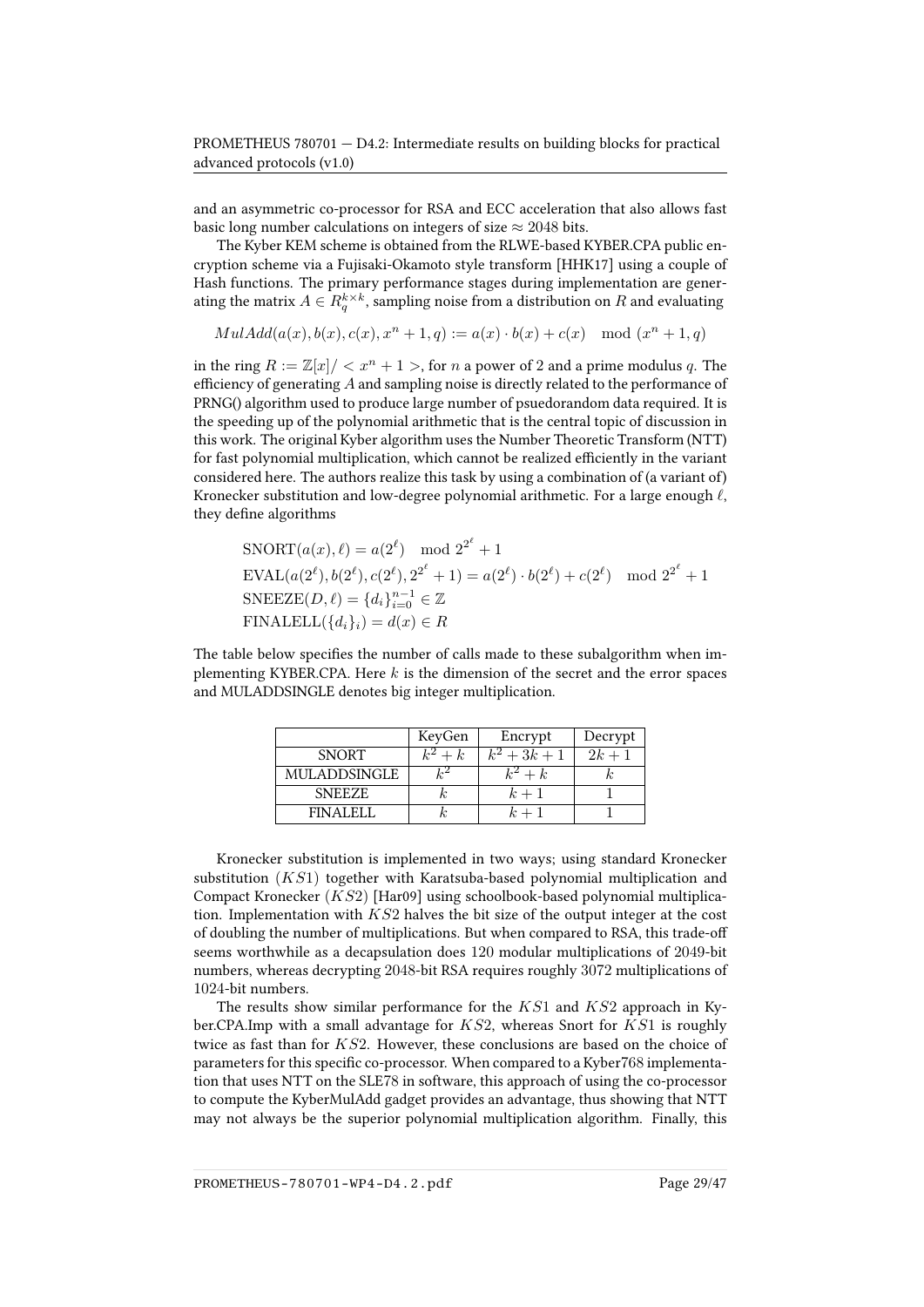Kyber variant, that uses the AES co-processor, when run on the target device with an average clock frequency of 50 MHz, uses 72.5 ms to execute Kyber.CPA.Imp.Gen, 94.9 ms for Kyber.CPA.Imp.Enc and 28.4 ms for Kyber.CPA.Imp.Dec. When compared to RSA that does not use CRT, Kyber encryption is slower that RSA encryption but Kyber outperforms RSA in decryption.

Open Problems: These results show that the performance of lattice-based schemes on particular embedded devices highly depends on the speed of the underlying Psuedo Random Number Generator (PRNG). It might be worthwhile to consider constructions that make use of PRNGs based on AES instead of SHA3 due to better availability of (secured) AES hardware acceleration on smart cards or constrained devices in general. The same argument applies to the instantiation of hash functions using SHA-256.

With regard to the optimisation of this particular Kyber implementation, a possible next step is an implementation on an ARM-based smart card or embedded secure element equipped with an ECC/RSA co-processor. On such an architecture the comparison to standard microcontroller-based implementations of PQC would be much easier. Additionally, how much speedup ECC/RSA co-processors will actually provide on ARM platforms equipped with a single-cycle multiplier is still an open question .

In a more general direction it appears interesting to investigate whether a performance advantage can be obtained with schemes specifically designed with the constraints of the big integer multiplier in mind. Although, these schemes use integer sizes too large for direct handling with the current co-processor. In contrast, MLWEbased schemes immediately allow for a piece-wise approach. Another future approach would be a Kyber instantiation with a smaller prime modulus  $q$  since in view of the approach described in this work, choice of  $q$  is independent of existence of a fast NTT. Moreover, the given results naturally transfer over to the Dilithium signature scheme and an implementation on the SLE 78 is a natural next step. However, parameters have to be adapted for Dilithium. Another interesting question is whether it is possible to efficiently use RSA/ECC co-processors to implement the NTT by treating the big integer multiplier as a vector processor using smart packing of coefficients or a variant of Kronecker substitution.

## <span id="page-29-0"></span>7.2 A Comparison of the Homomorphic Encryption Libraries [\[MKLR18\]](#page-44-2)

A homomorphic encryption scheme is one that allows computing on encrypted data without decrypting it first. In fully homomorphic encryption (FHE), it is possible to apply any efficiently computable function to encrypted data. Since the invention of the first fully homomorphic encryption scheme, the landscape of FHE has undergone significant changes. Prototypes demonstrating private health diagnosis, signal processing, genomics statistics, and database queries spur hope on the practical deployment of FHE in the near future.

On the technical side, most of the current applications only consider binary plaintext spaces, and construct binary circuits to compute the desired functions over encrypted data. Although, the existing homomorphic encryption libraries like HElib [\[HS14,](#page-42-8) [HS15\]](#page-42-9) or SEAL [\[CLP17\]](#page-39-7) are well adapted to this setting, they also offer the possibility to choose a larger plaintext space, for situations where the function can be evaluated more efficiently when represented by a modular arithmetic circuit. But since that isn't the primary target for these libraries, feasibility remains unclear and unevaluated. Exploring larger plaintext moduli could be interesting for a couple of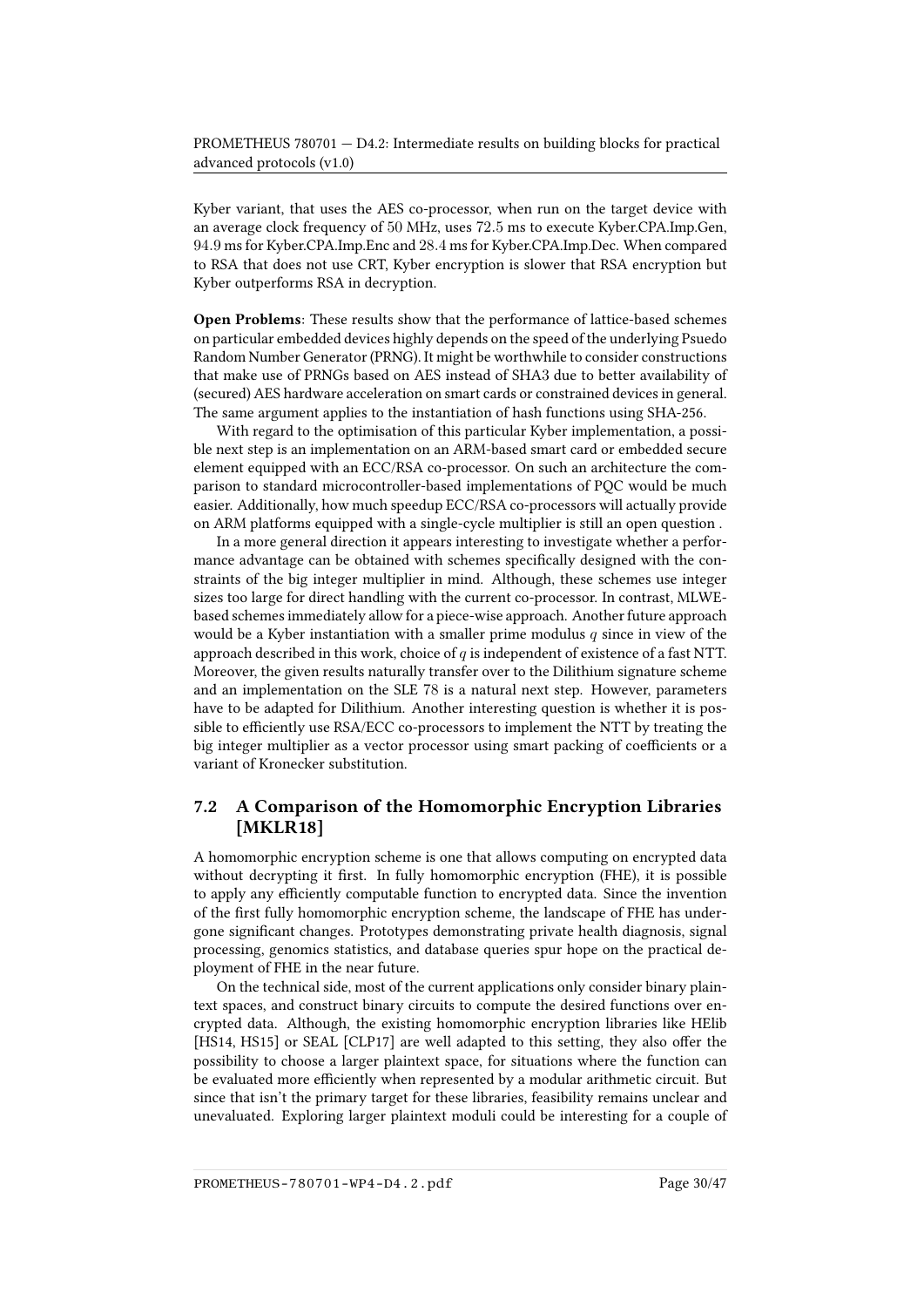more reasons. Firstly, it would make it possible to compute fixed-point high-precision operations over real (truncated or rounded) data. In this case, the modulus bit size is approximately the precision times the multiplicative depth of the circuit. Secondly, outsourced operations over data encrypted using discrete logarithm and factorizationbased encryption can be conducted with moduli in the 256-2048 bit range.

In view of this, the authors in [\[MKLR18\]](#page-44-2) consider the leading homomorphic encryption libraries HElib(-MP), FV-NFLlib and SEAL. They provide a comparative benchmark for large plaintext moduli of up to 2048 bits, analyze their relative performance and compare the impact on the overall performance of the different strategies used in these libraries to handle noise and representation changes. These experiments are conducted on a single core of an Intel(R) Xeon(R) CPU and the parameters are chosen to ensure at least 128 bits of security and at most 12 hour running time. For the readers convenience, HElib implements the BGV homomorphic encryption scheme [\[BGV12b\]](#page-37-9) and both FV-NFLlib and SEAL implement the Fan-Veracauteren scheme [\[FV12\]](#page-41-11).

We restrict our exposition to the results obtained when the plaintext modulus  $p$ is set at 64 (or 256, or 2048) bit size. The authors provide a detailed analysis of the noise growth with respect to the growing depth for each of the libraries. As the depth grows, it turns out that the growth of the ciphertext modulus size  $(q)$ , and hence the noise, is comparable in SEAL and FV-NFLlib. Their growth rate is slower than that of HElib by a big multiplicative factor. See figure [2](#page-30-0) below.



<span id="page-30-0"></span>Figure 2: Evolution of the noise as a function of the multiplying depth when  $\log p =$ 64. For  $\log p = 256$  and  $\log p = 2048$ , results are similar. Results for HElib-MP are given twice, with and without the special primes used in the relinearization operation.

When comparing the computational costs, it is interesting to note that SEAL and FV-NFLlib show almost exactly the same performance results. For HElib, the cost is higher up to a depth of around 40 when  $\log p = 64$ , and up to a depth of 7, when  $\log$  $p = 256$ . After that HElib improves significantly and for 2048 bit plaintexts, HElib is better by a factor of 2.5. See figure [3](#page-31-0) and [4](#page-31-1) below.

Finding the most efficient representation for the plaintext and ciphertext as ring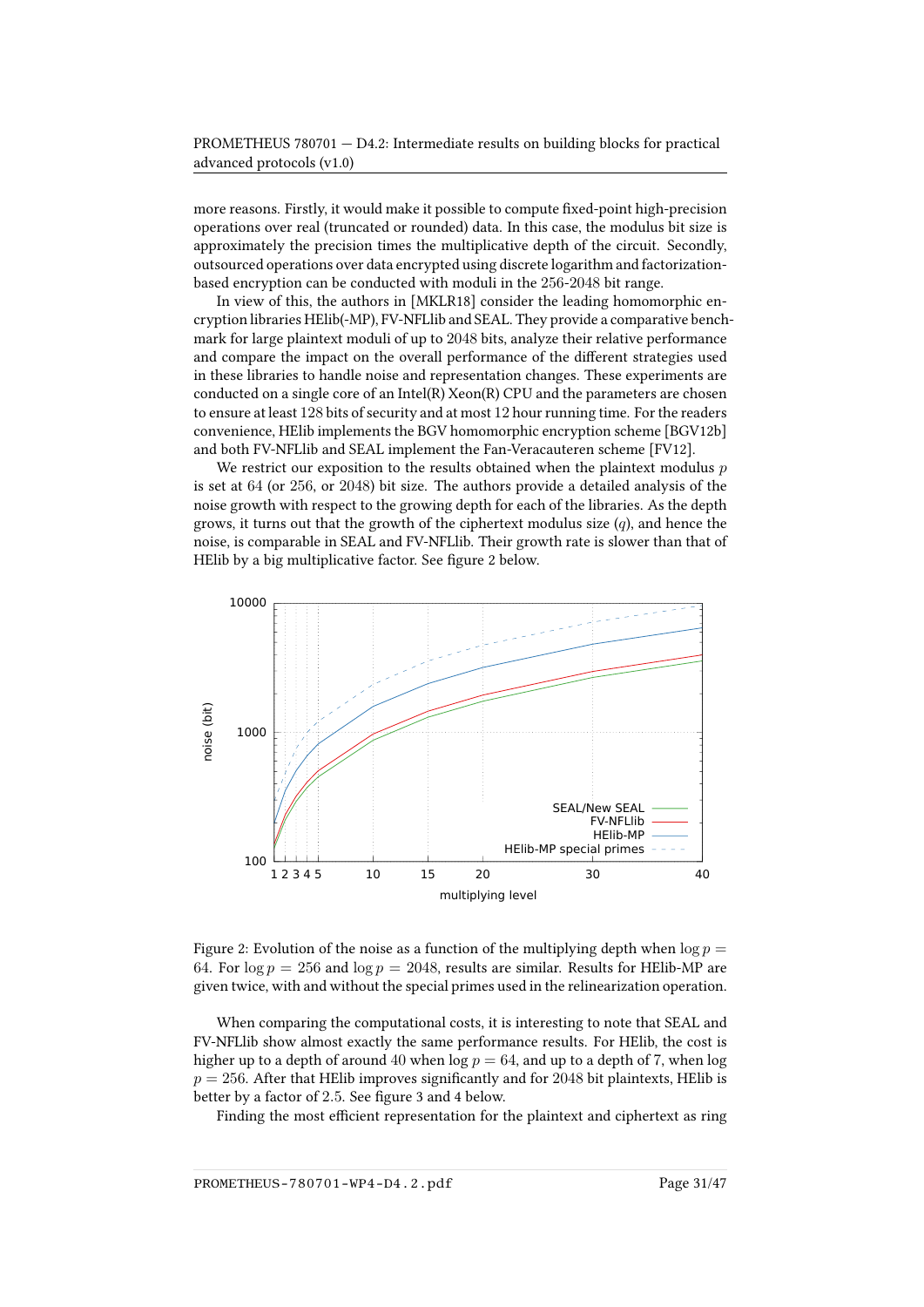elements is also a matter of concern. In order to optimize performance, the best would be to switch between DoubleCRT and CRT representations and to avoid lifting coefficients from or projecting them onto their CRT representation, as the latter can become quite expensive.

In conclusion, when  $log p = 60$ , FV-NFLIib and SEAL both outperform HEIIb for



<span id="page-31-0"></span>Figure 3: Average time for one multiplication as a function of the multiplying depth when  $\log p = 256$ .



<span id="page-31-1"></span>Figure 4: Average time for one multiplication as a function of the multiplying depth when  $\log p = 2048$ .

PROMETHEUS-780701-WP4-D4.2.pdf Page 32/47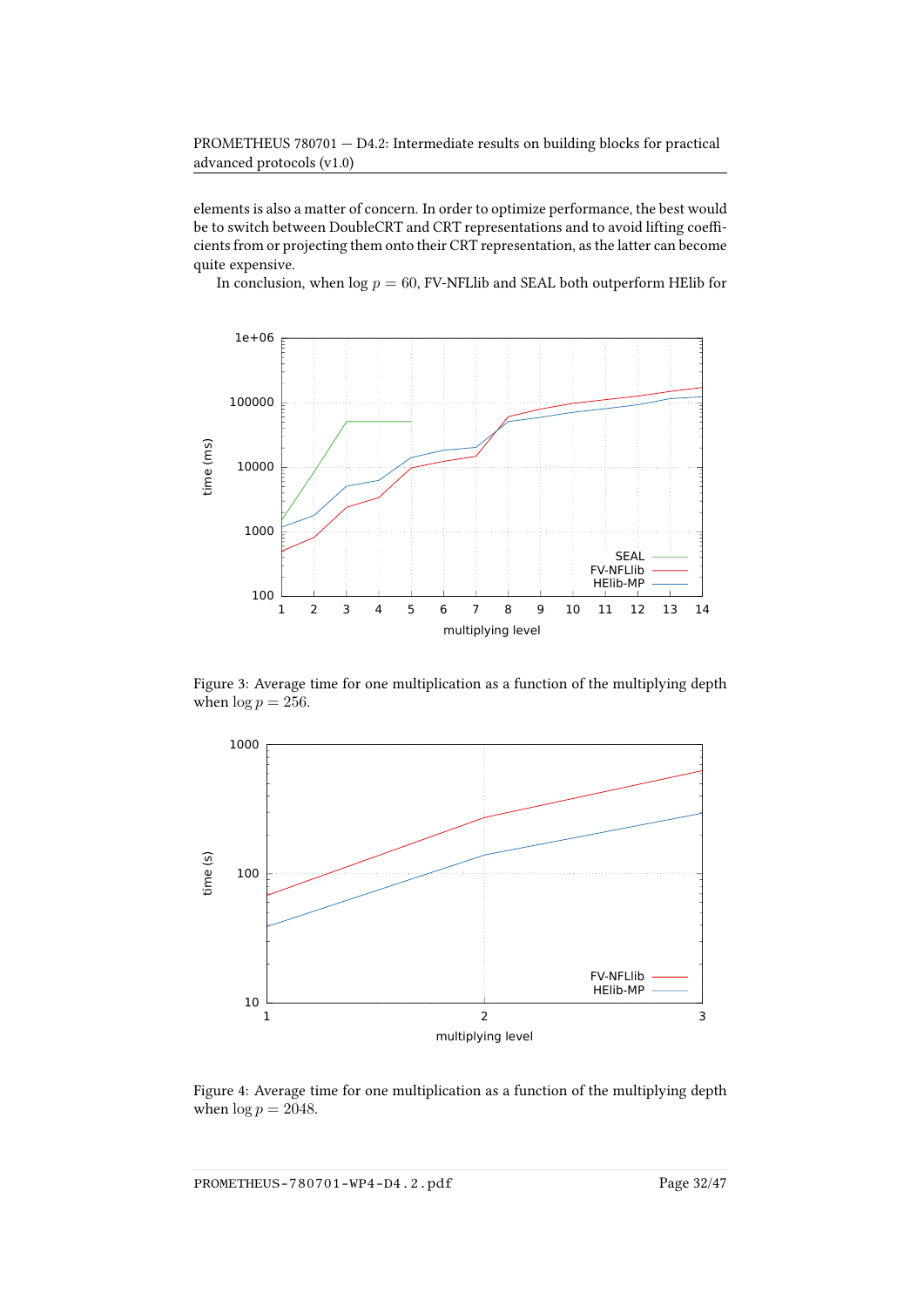all practical values (up to a depth slightly above 40). Given that FV-NFLlib and SEAL result in similar performance and that SEAL is more actively developed and more user friendly, in practice, the natural choice is SEAL. For plaintext modulus above 60, two situations arise. If the plaintext modulus can be factorized into submoduli of 60 bits, then the previous conclusion still applies by using a CRT approach on the plaintext space. If not (for example if it is a cryptographic prime or a hard-to-factor modulus), then SEAL cannot be used and FV-NFLI b gives the best results for  $log q < 2000$ , and above that HElib-MP is the best choice.

Open problems: As the BGV homomorphic scheme seems more appropriate for very large moduli, it would be interesting to see a simpler and more optimized implementation based on NFLlib and compare its performance to that of the FV scheme for smaller ciphertext moduli. It would also be interesting to combine the specialized libraries NFLlib and the FullRNS to implement the FV scheme in order to fully exploit its potential.

## <span id="page-32-0"></span>7.3 On Standardising Sparse-secret LWE Parameter Sets for Homomorphic Encryption [\[CP19\]](#page-39-0)

The Homomorphic Encryption Security Standard as published by the HomomorphicEncryption.org consortium in 2018, recommends several sets of LWE parameters that can be selected for application in order to achieve a target security level  $\lambda \in$  $\{128, 192, 256\}$ . All these parameter sets involve a power-of-two dimension  $n \leq 2^{15}$ , an error distribution of standard deviation  $\sigma \approx 3.19$ , and a secret whose coefficients are either chosen uniformly from  $\mathbb{Z}_q$ , chosen according to the error distribution, or chosen uniformly in  $\{-1, 0, 1\}$ . However, these sets do not necessarily reflect implementation choices made in the most commonly used homomorphic libraries. For instance, several libraries support dimensions that are not a power of two. Moreover, all known implementations for bootstrapping for the CKKS, BFV and BGV schemes use a sparse secret and a large ring dimension such as  $n \in \{2^{16},2^{17}\}$ . Also, advanced applications such as logistic regression use equally large dimensions. It is for this reason that the recommended parameter sets should be widened to include sets with sparse secrets or larger dimension  $n > 2^{15}$ .

In this paper, [\[CP19\]](#page-39-0), the authors explore the security of possible sparse-secret LWE parameter sets, taking into account hybrid attacks, which are often the most competitive in this regime. They present a conservative analysis of the hybrid decoding and the hybrid dual attacks for parameter sets of varying sparsity, with the goal of balancing security requirements with bootstrapping efficiency. They also show how the methodology in the Standard can be easily adapted to support parameter sets with power-of-two dimension  $n\geq 2^{16}.$ 

The security of homomorphic encryption parameter sets is typically determined by considering the best known attacks. Several tools are available to estimate the running time of algorithms for solving LWE. The current version of the Homomorphic Encryption Security Standard uses the LWE Estimator to determine parameters based on the running time of three attacks: usvp, dec and dual. In the setup of LWE with sparse secrets, hybrid attacks ( $[CHK^+18]$  $[CHK^+18]$ ,  $[How07]$ ) are among the most competitive ones. This work analyzes the performance of the following four attacks; usvp, hybrid-dec, dual and hybrid-dual. Briefly, usvp solves LWE by finding a unique shortest vector in a lattice; hybrid-dec or hybrid-decoding solves LWE by decoding a part of the secret and guessing the rest of it appropriately; and dual and hybrid-dual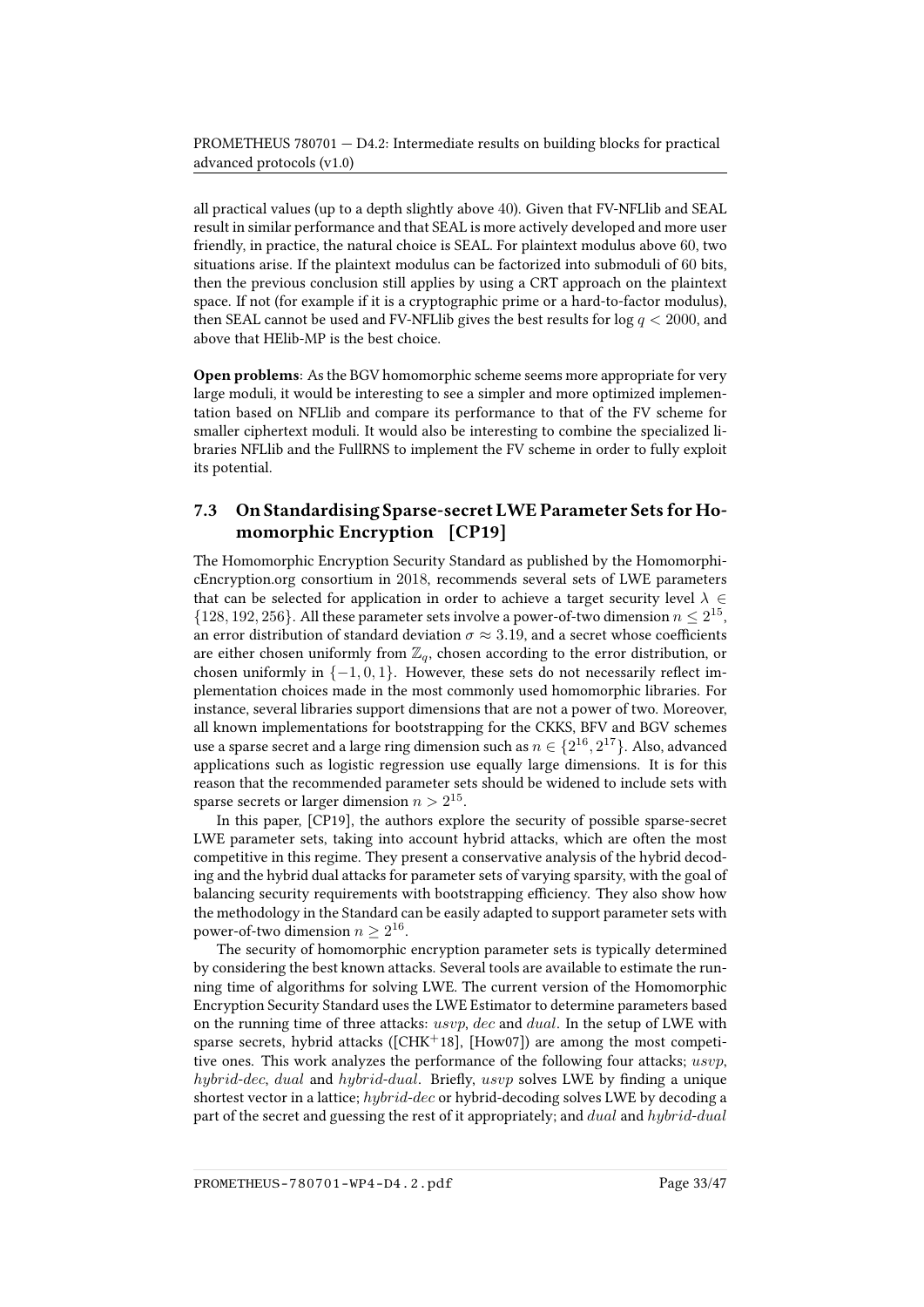solve search-LWE by finding short vectors in a dual lattice, with a guessing component in the latter attack. In the currently standardized LWE parameters for security parameter  $\lambda \in \{128, 192, 256\}$ , the usvp attack performs the best. Exploring parameter sets with sparser secrets, Figure [5](#page-33-0) below shows that hybrid attacks are more effective when the secret is chosen from a ternary set of low hamming weight.



<span id="page-33-0"></span>Figure 5: An estimate of the ring operations (rop) required to solve the LWE instances parameterised by  $n = 1024, q = 2^{40}$  and  $\sigma \approx 3.2$  and a sparse ternary secret with hamming weight  $h \in \{64, 128, 256, 512\}$ , using the usvp, dual, hybrid-dual and hybrid-dec attacks.

Interestingly, choosing a ternary secret of hamming weight  $h = 128$  for the standard set of parameters  $(n, \log q, \alpha)$  results in a noticeable security loss. The security drops by approximately 25 bits at the target 128-bit security level, by approximately 50 bits at the target 192-bit security level, and by approximately 85 bits at the target 256-bit security level. One of the main arguments not to standardise sparse secrets is the wider range of attacks that can apply. Moreover, cryptanalysis in this space is very fast-moving; the hybrid-dual attack due to Cheon et al. [\[CHK](#page-39-8)<sup>+</sup>18] was only announced recently. This serves to remind us that further away we move from LWE as originally defined, the greater the potential for more efficient attacks. However, the LWE Estimator treats uniform ternary secrets as fixed weight ternary secrets with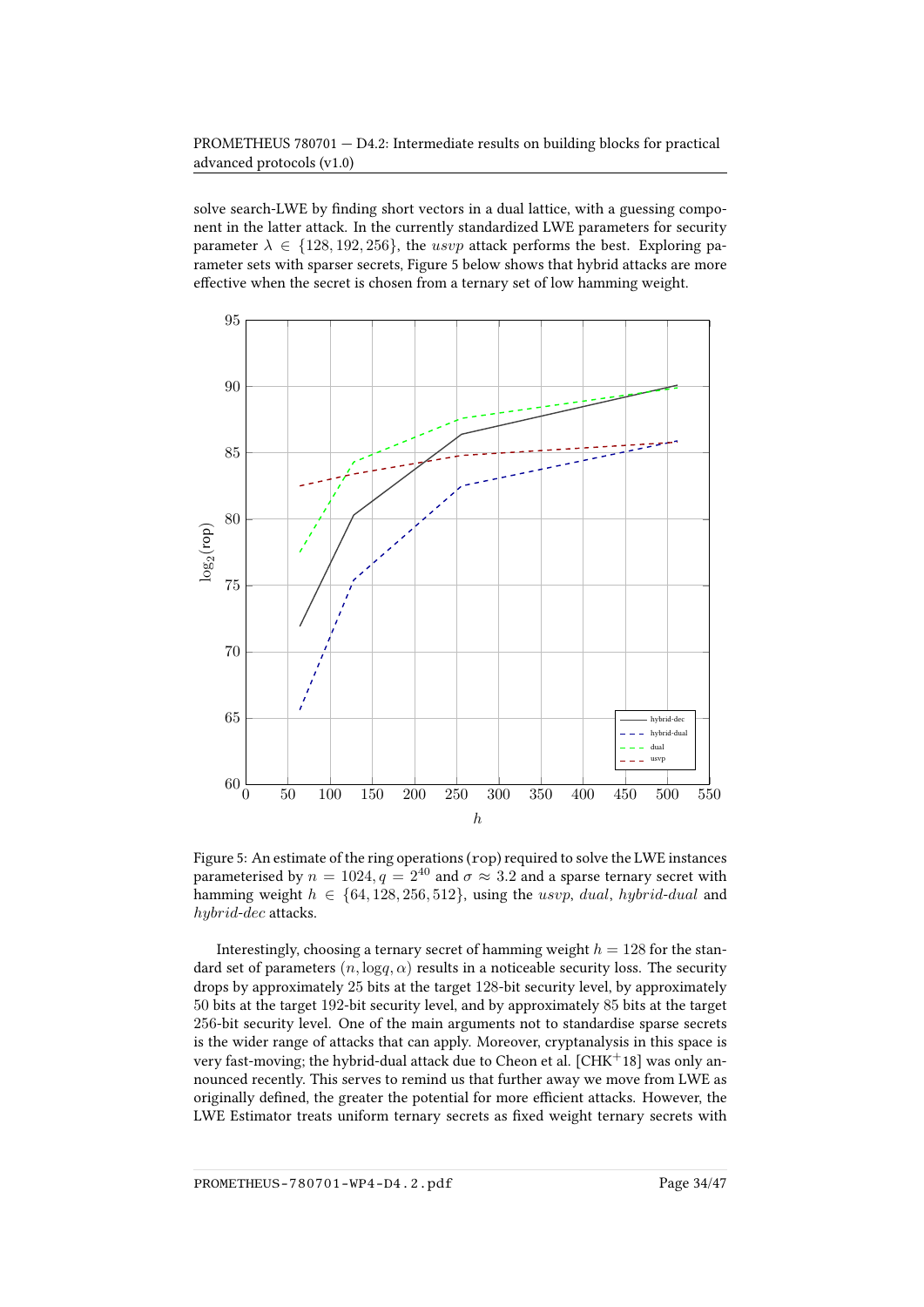

PROMETHEUS 780701 — D4.2: Intermediate results on building blocks for practical advanced protocols (v1.0)

<span id="page-34-0"></span>Figure 6: Required bitsize  $\log q$  to achieve a security level of  $\lambda$  for an LWE instance parameterised by dimension *n*, modulus *q*, error standard deviation  $\sigma = 3.19$  and a uniform ternary secret with hamming weight  $h = \lambda$ , under the lattice reduction cost model  $T_{\text{BKZ}}(\beta,d) = 2^{0.292\beta + 16.4 + \log(8d)}$ . The solid lines represent data points and the dashed lines represent extrapolation to include  $n = 65536$  and  $n = 131072$ .

Hamming weight  $h = \lfloor \frac{2n}{3} \rfloor$  and the performance of the hybrid attacks suggests that their future improvements could affect the currently standardized parameters as well. The results further suggest that a Hamming weight  $h = \lambda$ , for target security level  $\lambda$ , gives a reasonable trade-off between performance and security.

The largest dimension that the existing standard parameter sets allow is  $n=2^{15}$ . With current progress in applied homomorphic encryption, the next natural step is therefore to standardize parameter sets for dimension  $n=2^k,$  for some  $k\geq 16.$  In order to further generalize the dimension, i.e. to let  $n$  be not a power of two, choosing an error distribution would become more complicated than the convenient coefficient-wise error sampling. As shown in Figure [6,](#page-34-0) for  $n = 2^{16}$ , it is straightforward to apply the methodology in the current Homomorphic Encryption Security Standard to use the LWE Estimator to find an appropriate log  $q$  to meet security requirements for fixed  $\sigma = 3.19$  and a currently standardised secret distribution.

The same is true in theory for the dimensions  $n \geq 2^{17}$ , but it becomes cumber-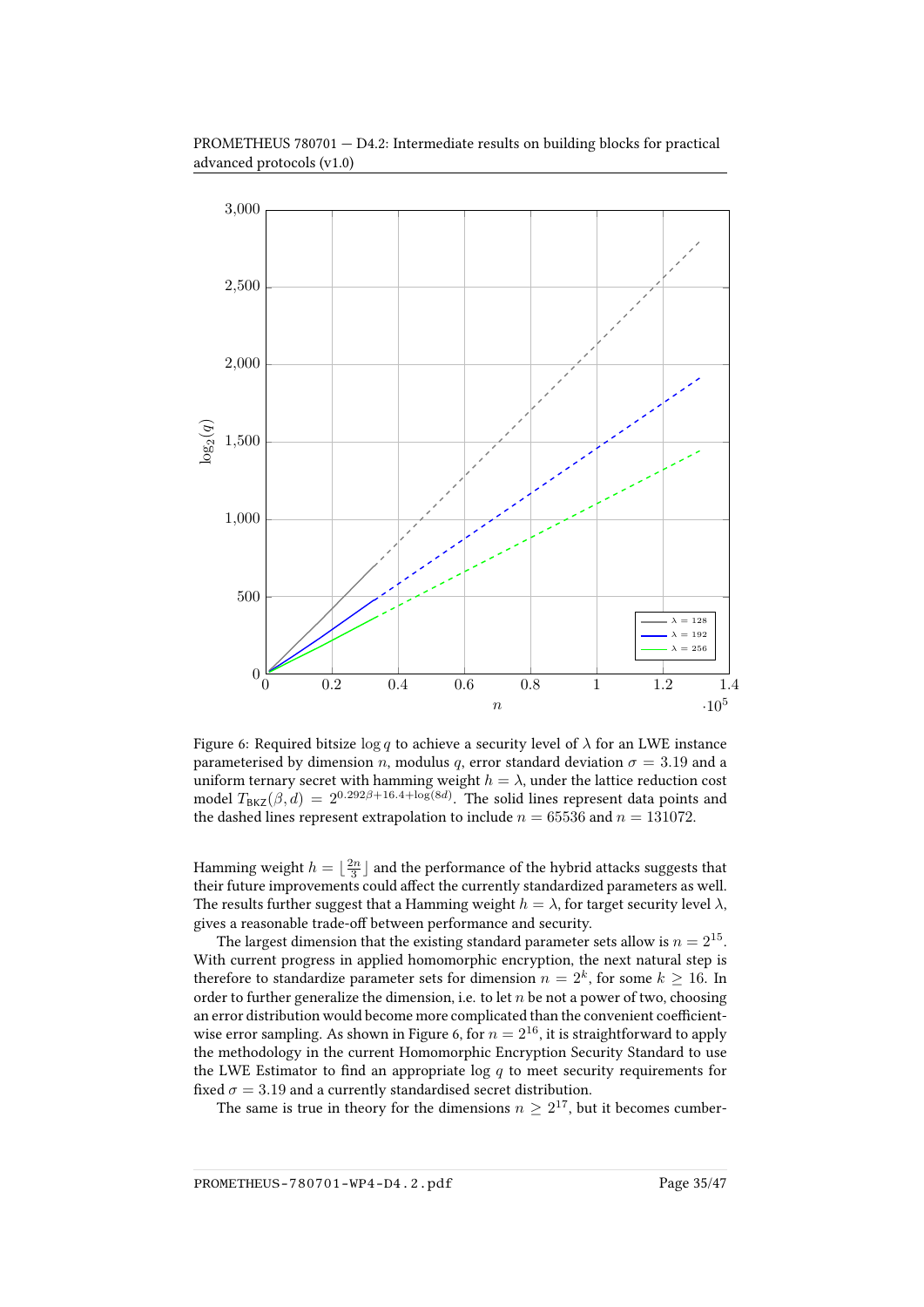some as the LWE Estimator takes hours to run. Therefore, for higher dimensions, results are derived by extrapolating based on known data.

Open Problems: The methodology in the current Standard relies on the LWE Estimator despite a number of limitations. For instance the  $dec$  estimates output from the Estimator are known to be inaccurate, even though, any standardised parameter sets should be shown to be secure against a state-of-the-art primal decoding attack. Moreover, hybrid attacks are not currently included in the LWE Estimator. Continuing to maintain and improve the LWE Estimator remains important future work.

Another possible direction is revising the methodology used in the Standard: at present, specific sets of parameters are standardised, but it could be more useful to standardise instead the process of using the Estimator itself. This would allow implementors, for example, to use a different error distribution that  $\sigma = 3.19$  (with appropriate choices for other parameters) while still conforming to the standard.

## <span id="page-35-0"></span>8 Conclusion

PROMETHEUS set a goal to produce novel tools for post-quantum cryptographic objects, and WP4 is aimed at developing building blocks that will allow to develop the required cryptographic protocols and applications. In the first half of PROMETHEUS the partners developed a multitude of new tools in the areas that were identified and specified as areas of interest in the grant agreement. These include:

- 1. Improved quantum resilient versions of basic primitives such as signature schemes, encryption schemes and zero knowledge protocols.
- 2. Developing novel abilities and functionalities for more advanced cryptographic primitives, that will allow to not only mimic pre-quantum abilities but actually go beyond them. This includes advances in functional encryption, attribute based encryption, homomorphic encryption and advanced signature schemes.
- 3. To address and promote the practical standpoint of existing and new development, and asses the maturity and readiness for deployment of various solutions.

As outlined throughout this document, the expected progress (as envisioned in the grant agreement) indeed took place via effort by all partners – many times in synergy. This effort produced a high volume of publications in various leading venues, acknowledging the impact that PROMETHEUS is making on research in the studied domains. This state of affairs is in line with our projected goals and appears quite satisfactory (especially given that we are only at the half-way point).

The challenges that WP4 faces in the remainder of the project is to continue developing new cryptographic abilities, and improve the existing ones, to an extent that will allow them to be integrated into the protocols developed in further work packages. This will allow PROMETHEUS and the scientific community as a whole to make use of the advances of PROMETHEUS to benefit society as intended. Specific open problems on each one of the threads of this work package appear in the relevant section.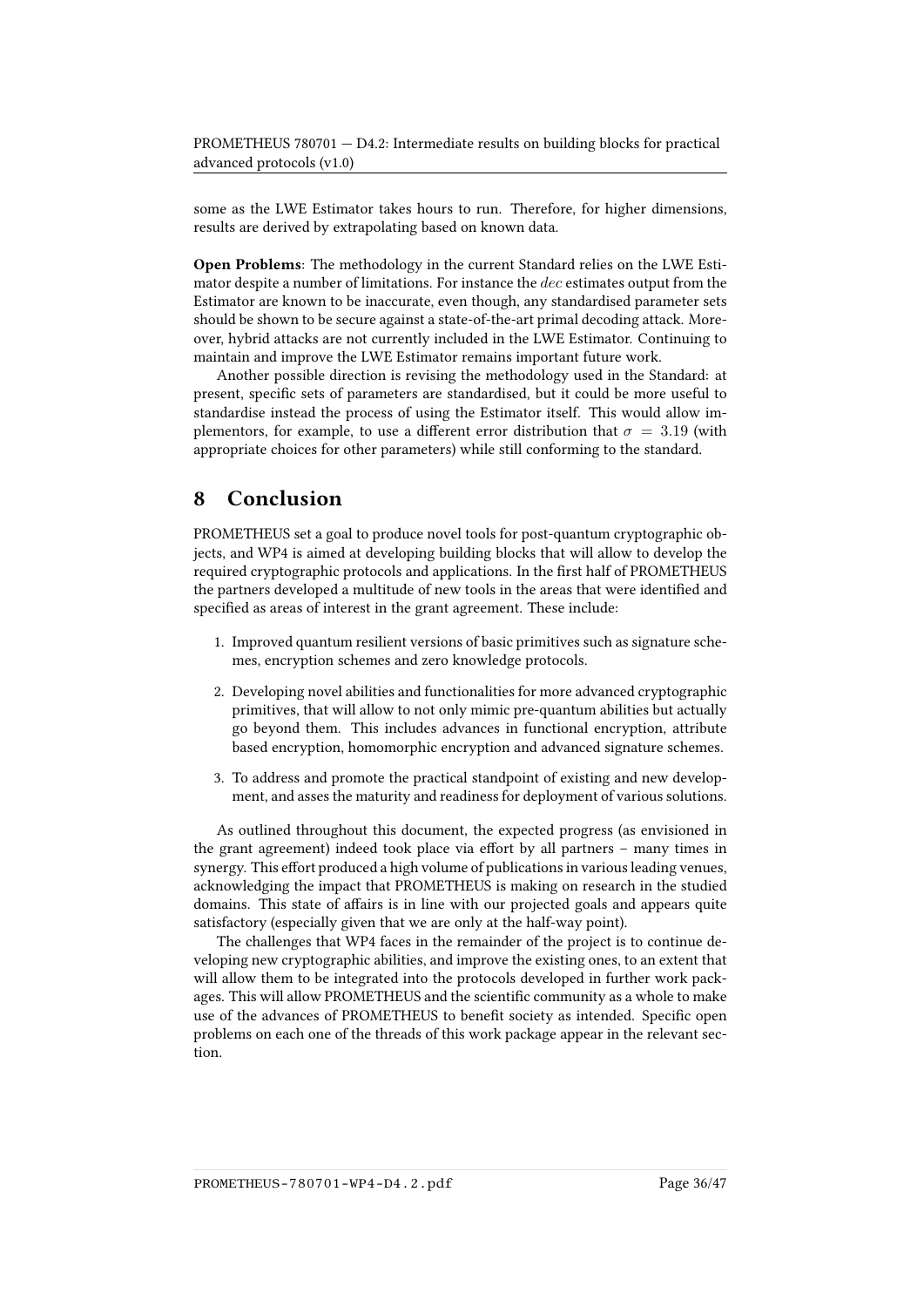# References

- <span id="page-36-4"></span>[ABCP15] Michel Abdalla, Florian Bourse, Angelo De Caro, and David Pointcheval. Simple functional encryption schemes for inner products. In Jonathan Katz, editor, Public-Key Cryptography - PKC 2015 - 18th IACR International Conference on Practice and Theory in Public-Key Cryptography, Gaithersburg, MD, USA, March 30 - April 1, 2015, Proceedings, volume 9020 of Lecture Notes in Computer Science, pages 733–751. Springer, 2015.
- <span id="page-36-8"></span><span id="page-36-1"></span>[AHH+19] Martin R. Albrecht, Christian Hanser, Andrea Höller, Thomas Pöppelmann, Fernando Virdia, and Andreas Wallner. Implementing rlwe-based schemes using an RSA co-processor. IACR Trans. Cryptogr. Hardw. Embed. Syst., 2019(1):169–208, 2019.
	- [AJS16] Erdem Alkim, Philipp Jakubeit, and Peter Schwabe. Newhope on ARM cortex-m. In Claude Carlet, M. Anwar Hasan, and Vishal Saraswat, editors, Security, Privacy, and Applied Cryptography Engineering - 6th International Conference, SPACE 2016, Hyderabad, India, December 14-18, 2016, Proceedings, volume 10076 of Lecture Notes in Computer Science, pages 332–349. Springer, 2016.
- <span id="page-36-5"></span><span id="page-36-2"></span>[AKPW13] Joel Alwen, Stephen Krenn, Krzystof Pietrzak, and Daniel Wichs. Learning with rounding, revisited - new reduction, properties and applications. In Crypto, 2013.
	- [ALS16] Shweta Agrawal, Benoît Libert, and Damien Stehlé. Fully secure functional encryption for inner products, from standard assumptions. In Matthew Robshaw and Jonathan Katz, editors, Advances in Cryptology - CRYPTO 2016 - 36th Annual International Cryptology Conference, Santa Barbara, CA, USA, August 14-18, 2016, Proceedings, Part III, volume 9816 of Lecture Notes in Computer Science, pages 333–362. Springer, 2016.
	- [AP14] Jacob Alperin-Sheriff and Chris Peikert. Faster bootstrapping with polynomial error. In Juan A. Garay and Rosario Gennaro, editors, CRYPTO 2014, Part I, volume 8616 of LNCS, pages 297–314. Springer, Heidelberg, August 2014.
	- [BB04] Dan Boneh and Xavier Boyen. Secure identity based encryption without random oracles. In Crypto, 2004.
- <span id="page-36-7"></span><span id="page-36-6"></span><span id="page-36-3"></span><span id="page-36-0"></span>[BBE<sup>+</sup>18] Gilles Barthe, Sonia Belaïd, Thomas Espitau, Pierre-Alain Fouque, Benjamin Grégoire, Mélissa Rossi, and Mehdi Tibouchi. Masking the GLP lattice-based signature scheme at any order. In Jesper Buus Nielsen and Vincent Rijmen, editors, Advances in Cryptology - EUROCRYPT 2018 - 37th Annual International Conference on the Theory and Applications of Cryptographic Techniques, Tel Aviv, Israel, April 29 - May 3, 2018 Proceedings, Part II, volume 10821 of Lecture Notes in Computer Science, pages 354–384. Springer, 2018.
	- [BBL17] Fabrice Benhamouda, Florian Bourse, and Helger Lipmaa. CCA-secure inner-product functional encryption from projective hash functions. In PKC, 2017.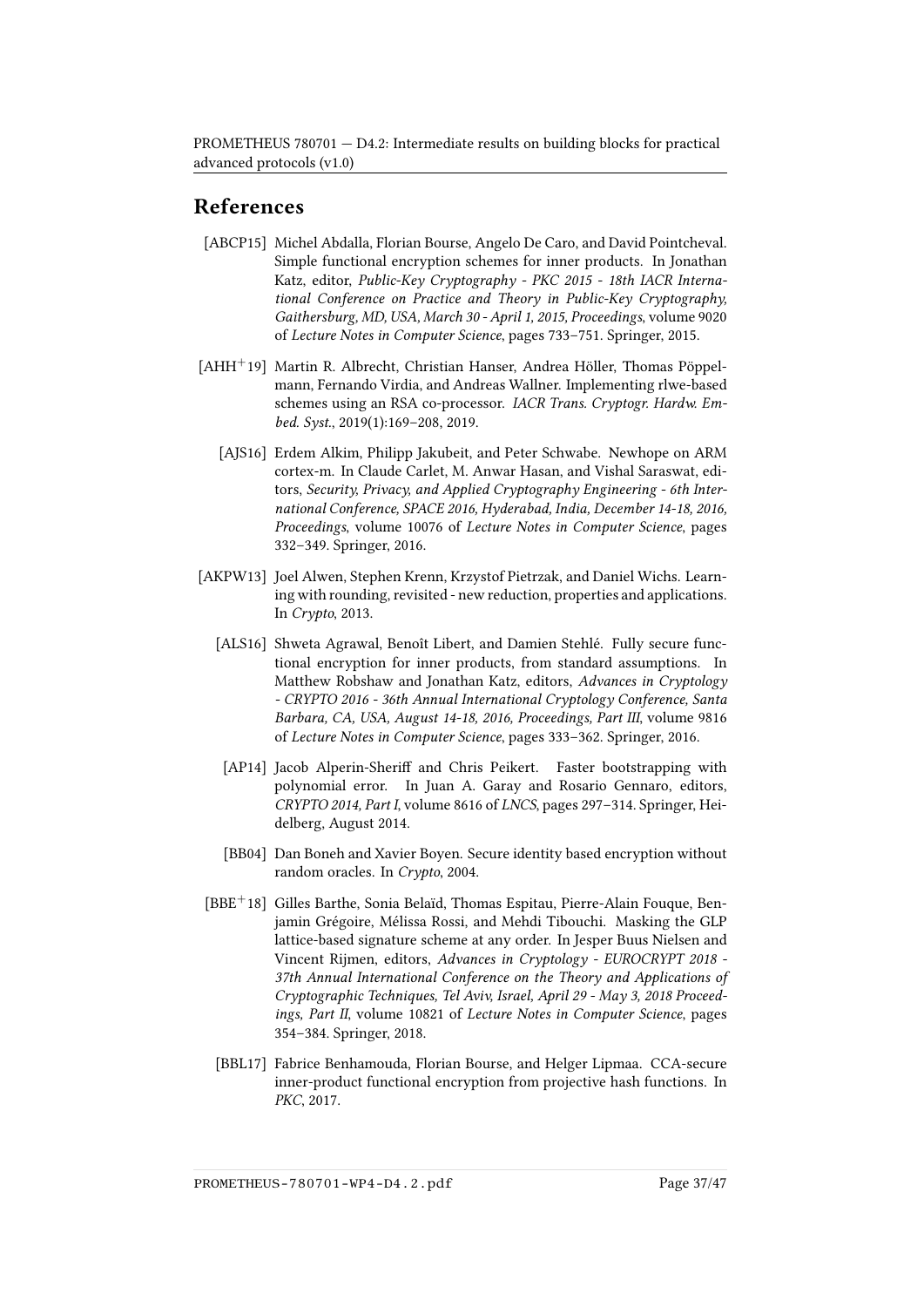- <span id="page-37-0"></span>[BDGM19] Zvika Brakerski, Nico Döttling, Sanjam Garg, and Giulio Malavolta. Leveraging linear decryption: Rate-1 fully-homomorphic encryption and time-lock puzzles. In Dennis Hofheinz and Alon Rosen, editors, Theory of Cryptography - 17th International Conference, TCC 2019, Nuremberg, Germany, December 1-5, 2019, Proceedings, Part II, volume 11891 of Lecture Notes in Computer Science, pages 407–437. Springer, 2019.
- <span id="page-37-4"></span>[BGG+14] Dan Boneh, Craig Gentry, Sergey Gorbunov, Shai Halevi, Valeria Nikolaenko, Gil Segev, Vinod Vaikuntanathan, and Dhinakaran Vinayagamurthy. Fully key-homomorphic encryption, arithmetic circuit ABE and compact garbled circuits. In Phong Q. Nguyen and Elisabeth Oswald, editors, EUROCRYPT 2014, volume 8441 of LNCS, pages 533–556. Springer, Heidelberg, May 2014.
- <span id="page-37-7"></span>[BGH13] Zvika Brakerski, Craig Gentry, and Shai Halevi. Packed ciphertexts in LWE-based homomorphic encryption. In Kaoru Kurosawa and Goichiro Hanaoka, editors, PKC 2013, volume 7778 of LNCS, pages 1–13. Springer, Heidelberg, February / March 2013.
- <span id="page-37-5"></span>[BGV12a] Zvika Brakerski, Craig Gentry, and Vinod Vaikuntanathan. (Leveled) fully homomorphic encryption without bootstrapping. In Shafi Goldwasser, editor, ITCS 2012, pages 309–325. ACM, January 2012.
- <span id="page-37-9"></span>[BGV12b] Zvika Brakerski, Craig Gentry, and Vinod Vaikuntanathan. (leveled) fully homomorphic encryption without bootstrapping. In Shafi Goldwasser, editor, Innovations in Theoretical Computer Science 2012, Cambridge, MA, USA, January 8-10, 2012, pages 309–325. ACM, 2012.
- <span id="page-37-1"></span>[BHLY16] Leon Groot Bruinderink, Andreas Hülsing, Tanja Lange, and Yuval Yarom. Flush, gauss, and reload - A cache attack on the BLISS latticebased signature scheme. In Benedikt Gierlichs and Axel Y. Poschmann, editors, Cryptographic Hardware and Embedded Systems - CHES 2016 - 18th International Conference, Santa Barbara, CA, USA, August 17-19, 2016, Proceedings, volume 9813 of Lecture Notes in Computer Science, pages 323–345. Springer, 2016.
- <span id="page-37-8"></span>[BKLP15] Fabrice Benhamouda, Stephan Krenn, Vadim Lyubashevsky, and Krzysztof Pietrzak. Efficient zero-knowledge proofs for commitments from learning with errors over rings. In Günther Pernul, Peter Y. A. Ryan, and Edgar R. Weippl, editors, Computer Security - ESORICS 2015 - 20th European Symposium on Research in Computer Security, Vienna, Austria, September 21-25, 2015, Proceedings, Part I, volume 9326 of Lecture Notes in Computer Science, pages 305–325. Springer, 2015.
- <span id="page-37-6"></span><span id="page-37-2"></span>[BKPW12] Mihir Bellare, Eike Kiltz, Chirs Peikert, and Brent Waters. Identity-based (lossy) trapdoor functions and applications. In Eurocrypt, 2012.
	- [BKS19] Elette Boyle, Lisa Kohl, and Peter Scholl. Homomorphic secret sharing from lattices without FHE. In EUROCRYPT (2), volume 11477 of Lecture Notes in Computer Science, pages 3–33. Springer, 2019.
- <span id="page-37-3"></span>[BLMR13] Dan Boneh, Kevin Lewi, Hart William Montgomery, and Ananth Raghunathan. Key homomorphic prfs and their applications. In Canetti and Garay [\[CG13\]](#page-39-9), pages 410–428.

PROMETHEUS-780701-WP4-D4.2.pdf Page 38/47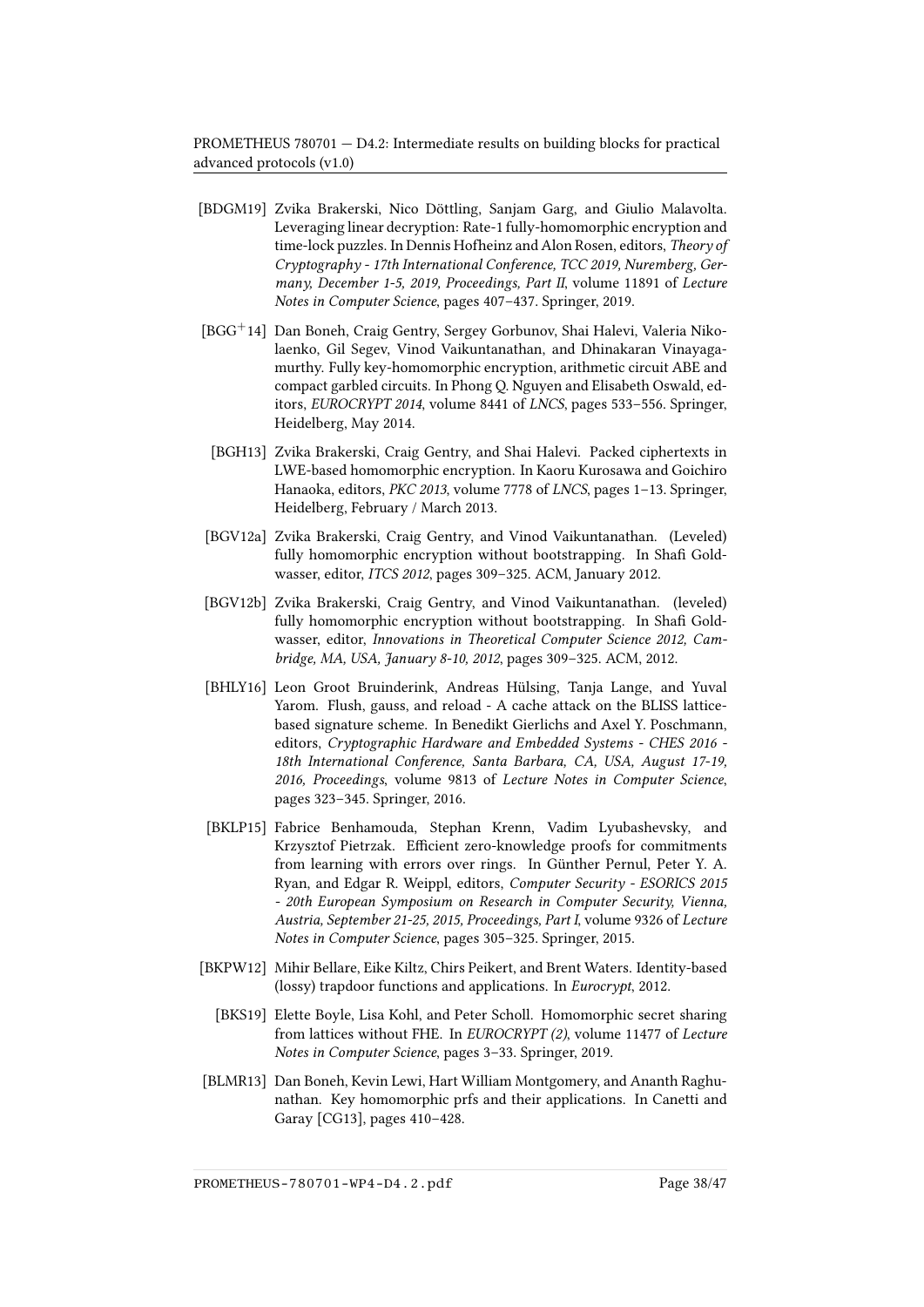- <span id="page-38-7"></span>[BLS19] Jonathan Bootle, Vadim Lyubashevsky, and Gregor Seiler. Algebraic techniques for short(er) exact lattice-based zero-knowledge proofs. In Boldyreva and Micciancio [\[BM19\]](#page-38-9), pages 176–202.
- <span id="page-38-9"></span>[BM19] Alexandra Boldyreva and Daniele Micciancio, editors. Advances in Cryptology - CRYPTO 2019 - 39th Annual International Cryptology Conference, Santa Barbara, CA, USA, August 18-22, 2019, Proceedings, Part I, volume 11692 of Lecture Notes in Computer Science. Springer, 2019.
- <span id="page-38-10"></span>[Bon03] Dan Boneh, editor. Advances in Cryptology - CRYPTO 2003, 23rd Annual International Cryptology Conference, Santa Barbara, California, USA, August 17-21, 2003, Proceedings, volume 2729 of Lecture Notes in Computer Science. Springer, 2003.
- <span id="page-38-1"></span>[BP14] Abhishek Banerjee and Chris Peikert. New and improved keyhomomorphic pseudorandom functions. In Garay and Gennaro [\[GG14\]](#page-41-12), pages 353–370.
- <span id="page-38-0"></span>[BPR12] Abhishek Banerjee, Chirs Peikert, and Alon Rosen. Pseudorandom functions and lattices. In Eurocrypt, 2012.
- <span id="page-38-8"></span>[BSJ15] Ahmad Boorghany, Siavash Bayat Sarmadi, and Rasool Jalili. On constrained implementation of lattice-based cryptographic primitives and schemes on smart cards. ACM Trans. Embedded Comput. Syst., 14(3):42:1– 42:25, 2015.
- <span id="page-38-3"></span>[BV11] Zvika Brakerski and Vinod Vaikuntanathan. Efficient fully homomorphic encryption from (standard) LWE. In Rafail Ostrovsky, editor, 52nd FOCS, pages 97–106. IEEE Computer Society Press, October 2011.
- <span id="page-38-4"></span>[BV14] Zvika Brakerski and Vinod Vaikuntanathan. Lattice-based FHE as secure as PKE. In Moni Naor, editor, ITCS 2014, pages 1–12. ACM, January 2014.
- <span id="page-38-6"></span><span id="page-38-5"></span><span id="page-38-2"></span>[CDG<sup>+</sup>18] Jérémy Chotard, Edouard Dufour Sans, Romain Gay, Duong Hieu Phan, and David Pointcheval. Decentralized multi-client functional encryption for inner product. In Thomas Peyrin and Steven D. Galbraith, editors, Advances in Cryptology - ASIACRYPT 2018 - 24th International Conference on the Theory and Application of Cryptology and Information Security, Brisbane, QLD, Australia, December 2-6, 2018, Proceedings, Part II, volume 11273 of Lecture Notes in Computer Science, pages 703–732. Springer, 2018.
	- [CDV06] Dario Catalano, Yevgeniy Dodis, and Ivan Visconti. Mercurial commitments: Minimal assumptions and efficient constructions. In Shai Halevi and Tal Rabin, editors, Theory of Cryptography, Third Theory of Cryptography Conference, TCC 2006, New York, NY, USA, March 4-7, 2006, Proceedings, volume 3876 of Lecture Notes in Computer Science, pages 120–144. Springer, 2006.
		- [CF13] Dario Catalano and Dario Fiore. Vector commitments and their applications. In Kurosawa and Hanaoka [\[KH13\]](#page-43-9), pages 55–72.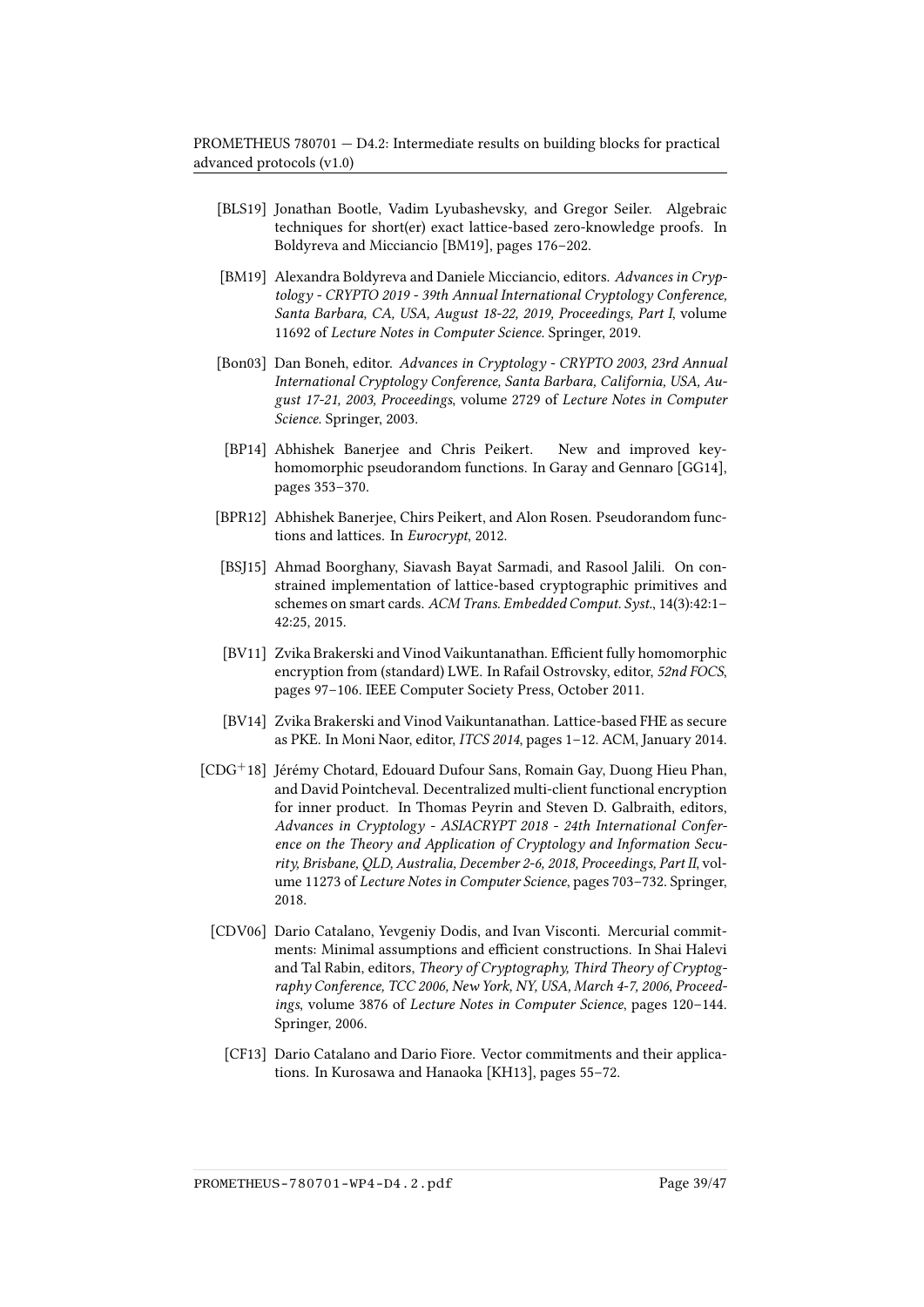- <span id="page-39-6"></span>[CFM08] Dario Catalano, Dario Fiore, and Mariagrazia Messina. Zero-knowledge sets with short proofs. In Nigel P. Smart, editor, Advances in Cryptology - EUROCRYPT 2008, 27th Annual International Conference on the Theory and Applications of Cryptographic Techniques, Istanbul, Turkey, April 13- 17, 2008. Proceedings, volume 4965 of Lecture Notes in Computer Science, pages 433–450. Springer, 2008.
- <span id="page-39-9"></span>[CG13] Ran Canetti and Juan A. Garay, editors. Advances in Cryptology - CRYPTO 2013 - 33rd Annual Cryptology Conference, Santa Barbara, CA, USA, August 18-22, 2013. Proceedings, Part I, volume 8042 of Lecture Notes in Computer Science. Springer, 2013.
- <span id="page-39-3"></span>[CGKS95] Benny Chor, Oded Goldreich, Eyal Kushilevitz, and Madhu Sudan. Private information retrieval. In 36th FOCS, pages 41–50. IEEE Computer Society Press, October 1995.
- <span id="page-39-8"></span>[CHK+18] Jung Hee Cheon, Kyoohyung Han, Andrey Kim, Miran Kim, and Yongsoo Song. Bootstrapping for approximate homomorphic encryption. In Jesper Buus Nielsen and Vincent Rijmen, editors, Advances in Cryptology - EUROCRYPT 2018 - 37th Annual International Conference on the Theory and Applications of Cryptographic Techniques, Tel Aviv, Israel, April 29 - May 3, 2018 Proceedings, Part I, volume 10820 of Lecture Notes in Computer Science, pages 360–384. Springer, 2018.
- <span id="page-39-4"></span>[CHL<sup>+</sup>05] Melissa Chase, Alexander Healy, Anna Lysyanskaya, Tal Malkin, and Leonid Reyzin. Mercurial commitments with applications to zeroknowledge sets. In Ronald Cramer, editor, Advances in Cryptology - EUROCRYPT 2005, 24th Annual International Conference on the Theory and Applications of Cryptographic Techniques, Aarhus, Denmark, May 22- 26, 2005, Proceedings, volume 3494 of Lecture Notes in Computer Science, pages 422–439. Springer, 2005.
- <span id="page-39-7"></span><span id="page-39-5"></span><span id="page-39-0"></span>[CHL<sup>+</sup>13] Melissa Chase, Alexander Healy, Anna Lysyanskaya, Tal Malkin, and Leonid Reyzin. Mercurial commitments with applications to zeroknowledge sets. J. Cryptology, 26(2):251–279, 2013.
	- [CLP17] Hao Chen, Kim Laine, and Rachel Player. Simple encrypted arithmetic library - seal v2.1. In Financial Cryptography and Data Security, pages 3–18, 2017.
	- [CP19] Benjamin R. Curtis and Rachel Player. On the feasibility and impact of standardising sparse-secret LWE parameter sets for homomorphic encryption. IACR Cryptology ePrint Archive, 2019:1148, 2019.
	- [CRR02] Suresh Chari, Josyula R. Rao, and Pankaj Rohatgi. Template attacks. In Burton S. Kaliski Jr., Çetin Kaya Koç, and Christof Paar, editors, Cryptographic Hardware and Embedded Systems - CHES 2002, 4th International Workshop, Redwood Shores, CA, USA, August 13-15, 2002, Revised Papers, volume 2523 of Lecture Notes in Computer Science, pages 13–28. Springer, 2002.
- <span id="page-39-2"></span><span id="page-39-1"></span>[CSG<sup>+</sup>18] Jeremy Chotard, Edouard Dufour Sans, Romain Gay, Duong-Hieu Phan, and David Pointcheva. Multi-client functional encryption with repetition for inner product. Cryptology ePrint Archive: Report 2018/1021, 2018.

PROMETHEUS-780701-WP4-D4.2.pdf Page 40/47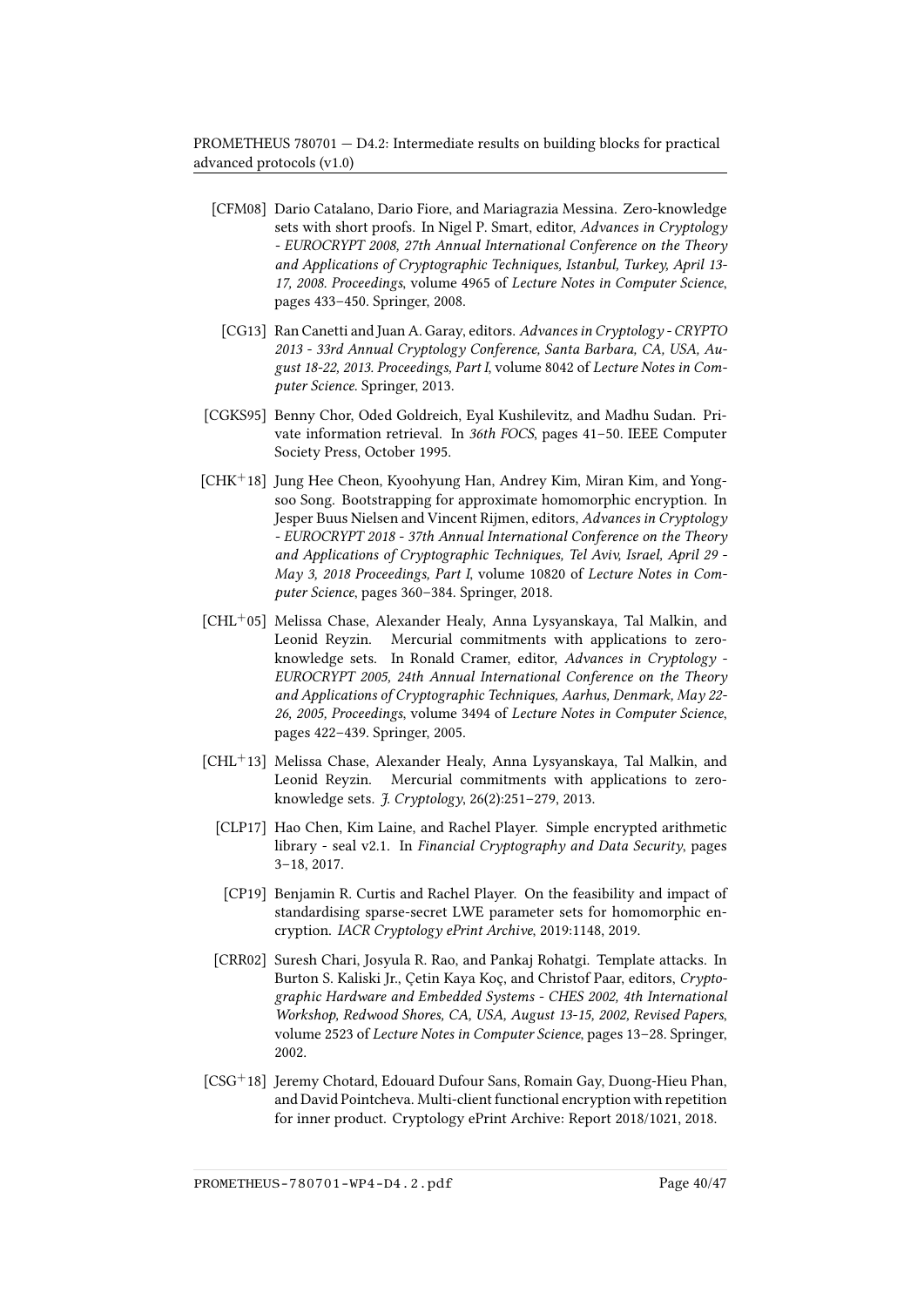- <span id="page-40-8"></span>[CVA10] Pierre-Louis Cayrel, Pascal Véron, and Sidi Mohamed El Yousfi Alaoui. A zero-knowledge identification scheme based on the q-ary syndrome decoding problem. In Alex Biryukov, Guang Gong, and Douglas R. Stinson, editors, Selected Areas in Cryptography - 17th International Workshop, SAC 2010, Waterloo, Ontario, Canada, August 12-13, 2010, Revised Selected Papers, volume 6544 of Lecture Notes in Computer Science, pages 171–186. Springer, 2010.
- <span id="page-40-0"></span>[DDF14] Alexandre Duc, Stefan Dziembowski, and Sebastian Faust. Unifying leakage models: From probing attacks to noisy leakage. In Phong Q. Nguyen and Elisabeth Oswald, editors, Advances in Cryptology - EURO-CRYPT 2014 - 33rd Annual International Conference on the Theory and Applications of Cryptographic Techniques, Copenhagen, Denmark, May 11- 15, 2014. Proceedings, volume 8441 of Lecture Notes in Computer Science, pages 423–440. Springer, 2014.
- <span id="page-40-7"></span><span id="page-40-1"></span>[DDLL13] Léo Ducas, Alain Durmus, Tancrède Lepoint, and Vadim Lyubashevsky. Lattice signatures and bimodal gaussians. In Canetti and Garay [\[CG13\]](#page-39-9), pages 40–56.
	- [DF02] Ivan Damgård and Eiichiro Fujisaki. A statistically-hiding integer commitment scheme based on groups with hidden order. In Yuliang Zheng, editor, Advances in Cryptology - ASIACRYPT 2002, 8th International Conference on the Theory and Application of Cryptology and Information Security, Queenstown, New Zealand, December 1-5, 2002, Proceedings, volume 2501 of Lecture Notes in Computer Science, pages 125–142. Springer, 2002.
- <span id="page-40-6"></span>[DGI<sup>+</sup>19] Nico Döttling, Sanjam Garg, Yuval Ishai, Giulio Malavolta, Tamer Mour, and Rafail Ostrovsky. Trapdoor hash functions and their applications. CRYPTO, 2019.
- <span id="page-40-9"></span><span id="page-40-5"></span><span id="page-40-4"></span><span id="page-40-3"></span><span id="page-40-2"></span>[DHRW16] Yevgeniy Dodis, Shai Halevi, Ron D. Rothblum, and Daniel Wichs. Spooky encryption and its applications. In Matthew Robshaw and Jonathan Katz, editors, CRYPTO 2016, Part III, volume 9816 of LNCS, pages 93–122. Springer, Heidelberg, August 2016.
	- [DJ01] Ivan Damgård and Mats Jurik. A generalisation, a simplification and some applications of Paillier's probabilistic public-key system. In Kwangjo Kim, editor, PKC 2001, volume 1992 of LNCS, pages 119–136. Springer, Heidelberg, February 2001.
	- [Dod00] Y. Dodis. Exposure-resilient cryptography. PhD thesis, MIT, 2000.
	- [DT06] Ivan Damgård and Rune Thorbek. Linear integer secret sharing and distributed exponentiation. IACR Cryptology ePrint Archive, 2006:44, 2006.
	- [EK18] Ali El Kaafarani and Shuichi Katsumata. Attribute-based signatures for unbounded circuits in the ROM and efficient instantiations from lattices. In Michel Abdalla and Ricardo Dahab, editors, Public-Key Cryptography - PKC 2018 - 21st IACR International Conference on Practice and Theory of Public-Key Cryptography, Rio de Janeiro, Brazil, March 25-29, 2018, Proceedings, Part II, volume 10770 of Lecture Notes in Computer Science, pages 89–119. Springer, 2018.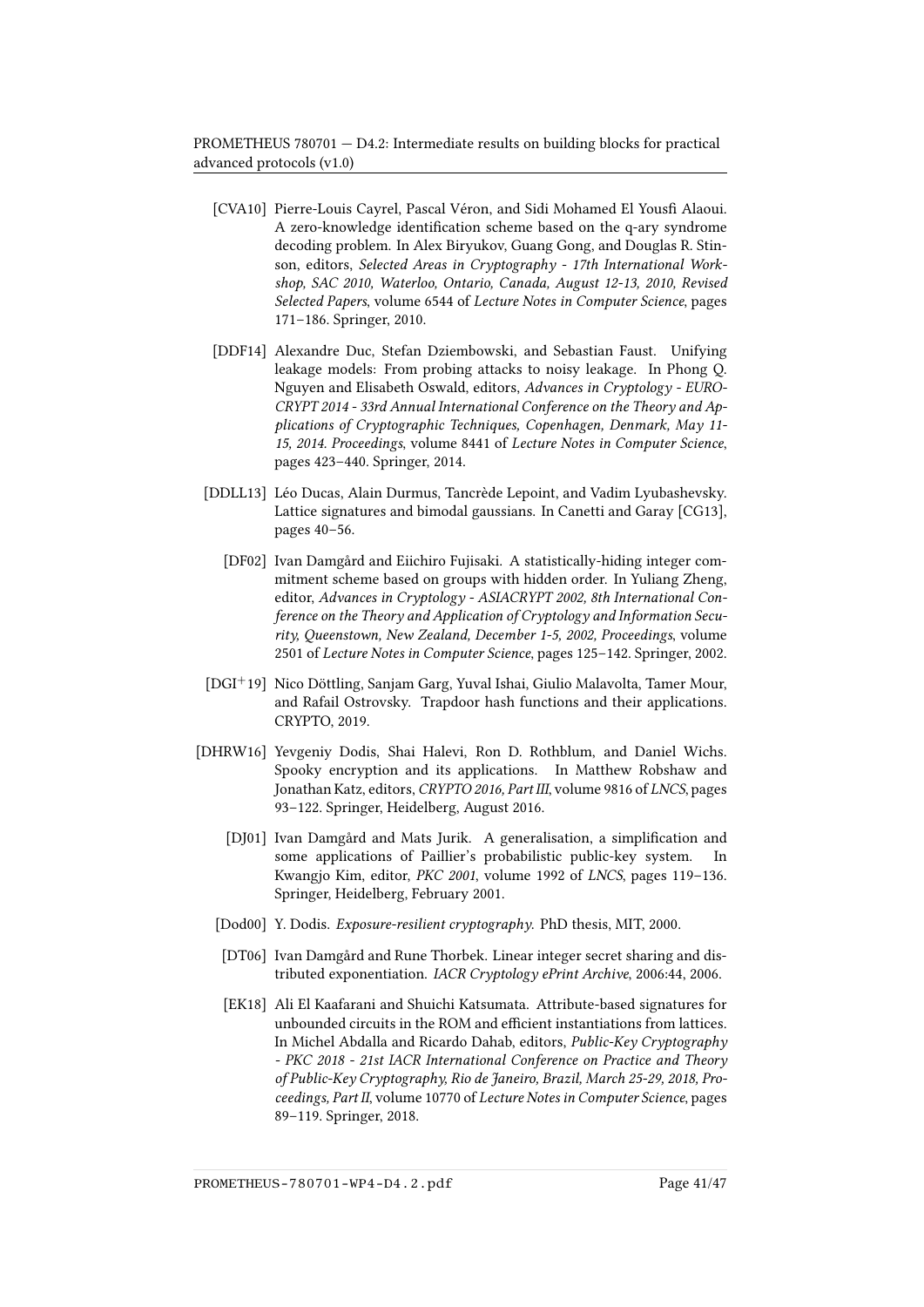- <span id="page-41-10"></span><span id="page-41-5"></span>[FHPS13] Eduarda Freire, Dennis Hofheinz, Kenneth G. Paterson, and Christoph Striecks. Programmable hash functions in the multilinear setting. In Crypto, 2013.
	- [FO97] Eiichiro Fujisaki and Tatsuaki Okamoto. Statistical zero knowledge protocols to prove modular polynomial relations. In Burton S. Kaliski Jr., editor, Advances in Cryptology - CRYPTO '97, 17th Annual International Cryptology Conference, Santa Barbara, California, USA, August 17- 21, 1997, Proceedings, volume 1294 of Lecture Notes in Computer Science, pages 16–30. Springer, 1997.
	- [FV12] Junfeng Fan and Frederik Vercauteren. Somewhat practical fully homomorphic encryption. IACR Cryptology ePrint Archive, 2012:144, 2012.
- <span id="page-41-11"></span><span id="page-41-6"></span>[Gen06] Craig Gentry. Practical identity-based encryption without random oracles. In Advances in Cryptology – EUROCRYPT '06, pages  $445-464$ , 2006.
- <span id="page-41-7"></span>[Gen09] Craig Gentry. Fully homomorphic encryption using ideal lattices. In Michael Mitzenmacher, editor, 41st ACM STOC, pages 169–178. ACM Press, May / June 2009.
- <span id="page-41-12"></span>[GG14] Juan A. Garay and Rosario Gennaro, editors. Advances in Cryptology - CRYPTO 2014 - 34th Annual Cryptology Conference, Santa Barbara, CA, USA, August 17-21, 2014, Proceedings, Part I, volume 8616 of Lecture Notes in Computer Science. Springer, 2014.
- <span id="page-41-8"></span><span id="page-41-2"></span>[GGJS13] Shafi Goldwasser, Vipul Goyal, Abhishek Jain, and Amit Sahai. Multiinput functional encryption. IACR Cryptology ePrint Archive, 2013:727, 2013.
	- [GH11] Craig Gentry and Shai Halevi. Fully homomorphic encryption without squashing using depth-3 arithmetic circuits. In Rafail Ostrovsky, editor, 52nd FOCS, pages 107–109. IEEE Computer Society Press, October 2011.
- <span id="page-41-9"></span>[GH19] Craig Gentry and Shai Halevi. Compressible fhe with applications to pir. Technical report, 2019. (personal communication).
- <span id="page-41-3"></span>[GKL<sup>+</sup>13] S. Dov Gordon, Jonathan Katz, Feng-Hao Liu, Elaine Shi, and Hong-Sheng Zhou. Multi-input functional encryption. IACR Cryptology ePrint Archive, 2013:774, 2013.
- <span id="page-41-4"></span>[GKL<sup>+</sup>14] Samuel Dov Gordon, Jonathan Katz, Feng Hao Liu, Elaine Shi, and Hong-Sheng Zhou. Multi-input functional encryption. Cryptology ePrint Archive: Report 2013/774, 2014.
- <span id="page-41-1"></span><span id="page-41-0"></span>[GKPV10] Shaffi Goldwasser, Yael Kalai, Chris Peikert, and Vinod Vaikuntanathan. Robustness of the Learning with Errors assumption. In ICS, 2010.
	- [GLP12] Tim Güneysu, Vadim Lyubashevsky, and Thomas Pöppelmann. Practical lattice-based cryptography: A signature scheme for embedded systems. In Emmanuel Prouff and Patrick Schaumont, editors, Cryptographic Hardware and Embedded Systems - CHES 2012 - 14th International Workshop, Leuven, Belgium, September 9-12, 2012. Proceedings, volume 7428 of Lecture Notes in Computer Science, pages 530–547. Springer, 2012.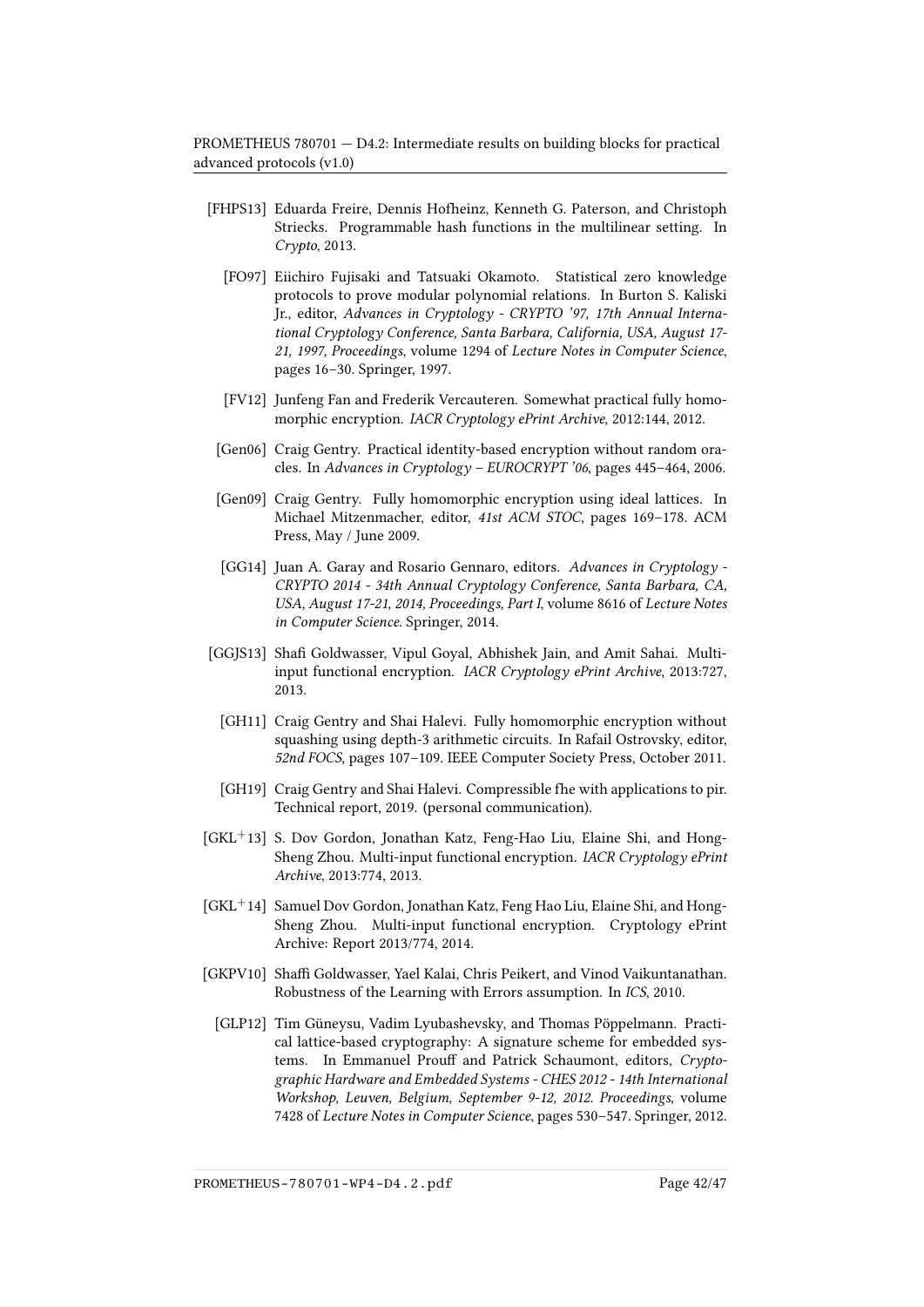- <span id="page-42-3"></span>[GMR85] Shafi Goldwasser, Silvio Micali, and Charles Rackoff. The knowledge complexity of interactive proof-systems (extended abstract). In Hamed Hatami, Pierre McKenzie, and Valerie King, editors, Proceedings of the 17th Annual ACM Symposium on Theory of Computing, May 6-8, 1985, Providence, Rhode Island, USA, pages 291–304. ACM, 1985.
- <span id="page-42-4"></span>[GOSV14] Vipul Goyal, Rafail Ostrovsky, Alessandra Scafuro, and Ivan Visconti. Black-box non-black-box zero knowledge. In David B. Shmoys, editor, Symposium on Theory of Computing, STOC 2014, New York, NY, USA, May 31 - June 03, 2014, pages 515–524. ACM, 2014.
- <span id="page-42-5"></span>[GOT15] Esha Ghosh, Olga Ohrimenko, and Roberto Tamassia. Zero-knowledge authenticated order queries and order statistics on a list. In Tal Malkin, Vladimir Kolesnikov, Allison Bishop Lewko, and Michalis Polychronakis, editors, Applied Cryptography and Network Security - 13th International Conference, ACNS 2015, New York, NY, USA, June 2-5, 2015, Revised Selected Papers, volume 9092 of Lecture Notes in Computer Science, pages 149–171. Springer, 2015.
- <span id="page-42-0"></span>[GSW13a] Craig Gentry, Amit Sahai, and Brent Waters. Homomorphic encryption from learning with errors: Conceptually-simpler, asymptotically-faster, attribute-based. In Crypto, number 8042 in LNCS, pages 75–92, 2013.
- <span id="page-42-2"></span>[GSW13b] Craig Gentry, Amit Sahai, and Brent Waters. Homomorphic encryption from learning with errors: Conceptually-simpler, asymptotically-faster, attribute-based. In Ran Canetti and Juan A. Garay, editors, CRYPTO 2013, Part I, volume 8042 of LNCS, pages 75–92. Springer, Heidelberg, August 2013.
	- [Har09] David Harvey. Faster polynomial multiplication via multipoint kronecker substitution. J. Symb. Comput., 44(10):1502–1510, 2009.
- <span id="page-42-7"></span><span id="page-42-6"></span>[HHK17] Dennis Hofheinz, Kathrin Hövelmanns, and Eike Kiltz. A modular analysis of the Fujisaki-Okamoto transformation. In Yael Kalai and Leonid Reyzin, editors, TCC 2017, Part I, volume 10677 of LNCS, pages 341–371. Springer, Heidelberg, November 2017.
- <span id="page-42-1"></span>[HK08] Dennis Hofheinz and Eike Kiltz. Programmable hash functions and their applications. In Crypto, 2008.
- <span id="page-42-10"></span>[How07] Nick Howgrave-Graham. A hybrid lattice-reduction and meet-in-themiddle attack against NTRU. In Alfred Menezes, editor, Advances in Cryptology - CRYPTO 2007, 27th Annual International Cryptology Conference, Santa Barbara, CA, USA, August 19-23, 2007, Proceedings, volume 4622 of Lecture Notes in Computer Science, pages 150–169. Springer, 2007.
- <span id="page-42-8"></span>[HS14] Shai Halevi and Victor Shoup. Algorithms in helib. In Garay and Gennaro [\[GG14\]](#page-41-12), pages 554–571.
- <span id="page-42-9"></span>[HS15] Shai Halevi and Victor Shoup. Bootstrapping for helib. In Elisabeth Oswald and Marc Fischlin, editors, Advances in Cryptology - EUROCRYPT 2015 - 34th Annual International Conference on the Theory and Applications of Cryptographic Techniques, Sofia, Bulgaria, April 26-30, 2015, Proceedings, Part I, volume 9056 of Lecture Notes in Computer Science, pages 641–670. Springer, 2015.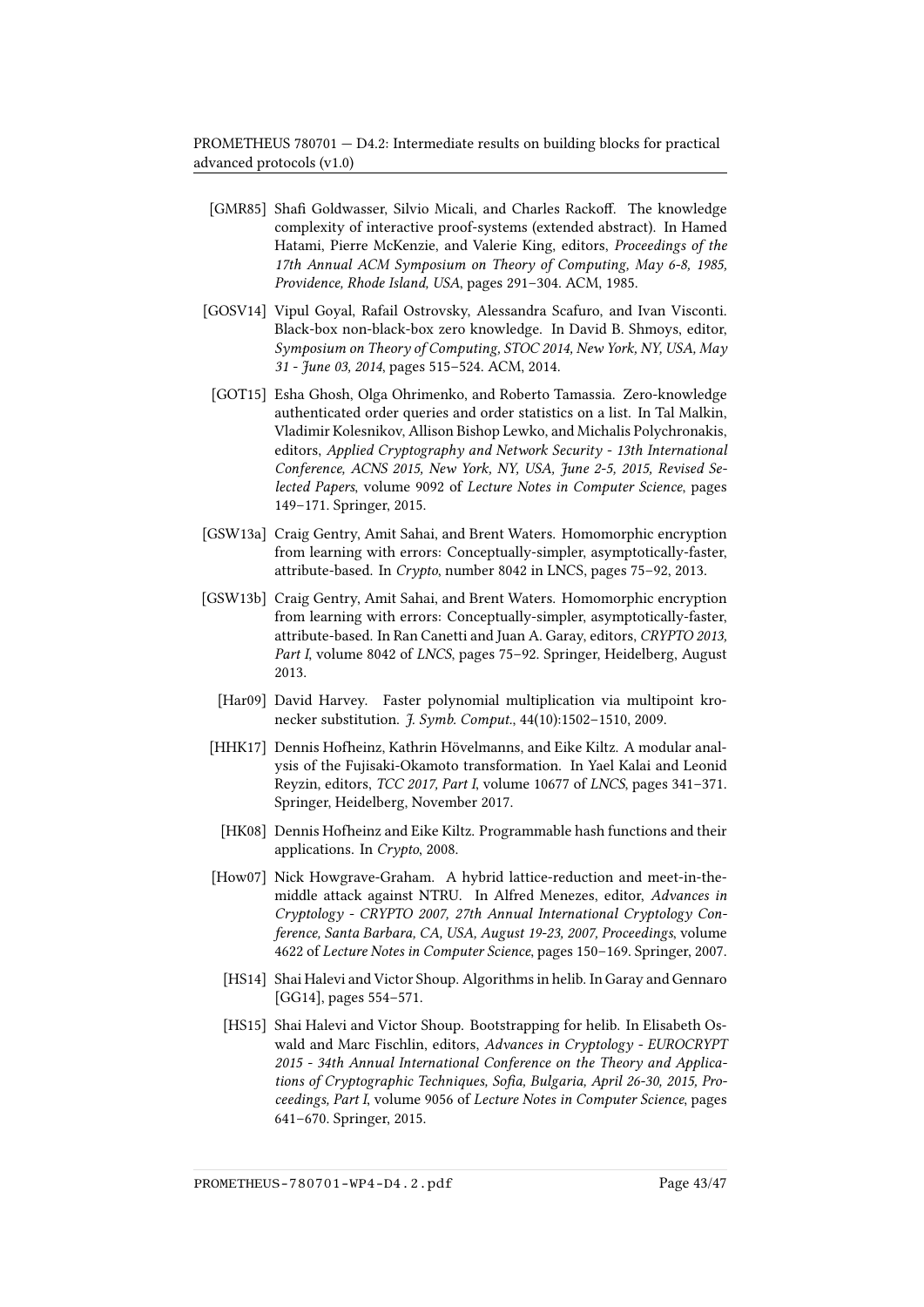- <span id="page-43-2"></span>[ISW03] Yuval Ishai, Amit Sahai, and David A. Wagner. Private circuits: Securing hardware against probing attacks. In Boneh [\[Bon03\]](#page-38-10), pages 463–481.
- <span id="page-43-9"></span><span id="page-43-7"></span>[JKPT12] Abhishek Jain, Stephan Krenn, Krzysztof Pietrzak, and Aris Tentes. Commitments and efficient zero-knowledge proofs from learning parity with noise. In Xiaoyun Wang and Kazue Sako, editors, Advances in Cryptology - ASIACRYPT 2012 - 18th International Conference on the Theory and Application of Cryptology and Information Security, Beijing, China, December 2-6, 2012. Proceedings, volume 7658 of Lecture Notes in Computer Science, pages 663–680. Springer, 2012.
	- [KH13] Kaoru Kurosawa and Goichiro Hanaoka, editors. Public-Key Cryptography - PKC 2013 - 16th International Conference on Practice and Theory in Public-Key Cryptography, Nara, Japan, February 26 - March 1, 2013. Proceedings, volume 7778 of Lecture Notes in Computer Science. Springer, 2013.
	- [KO63] A. Karatsuba and Y. Ofman. Multiplication of many-digital numbers by automatic computers. Physics-Doklady 7, 7:595–596, 1963.
- <span id="page-43-5"></span><span id="page-43-3"></span>[KTX08] Akinori Kawachi, Keisuke Tanaka, and Keita Xagawa. Concurrently secure identification schemes based on the worst-case hardness of lattice problems. In Josef Pieprzyk, editor, Advances in Cryptology - ASI-ACRYPT 2008, 14th International Conference on the Theory and Application of Cryptology and Information Security, Melbourne, Australia, December 7- 11, 2008. Proceedings, volume 5350 of Lecture Notes in Computer Science, pages 372–389. Springer, 2008.
- <span id="page-43-6"></span>[KZG10] Aniket Kate, Gregory M. Zaverucha, and Ian Goldberg. Constant-size commitments to polynomials and their applications. In Masayuki Abe, editor, Advances in Cryptology - ASIACRYPT 2010 - 16th International Conference on the Theory and Application of Cryptology and Information Security, Singapore, December 5-9, 2010. Proceedings, volume 6477 of Lecture Notes in Computer Science, pages 177–194. Springer, 2010.
- <span id="page-43-8"></span>[LLM<sup>+</sup>19] Benoît Libert, San Ling, Fabrice Mouhartem, Khoa Nguyen, and Huaxiong Wang. Zero-knowledge arguments for matrix-vector relations and lattice-based group encryption. Theor. Comput. Sci., 759:72–97, 2019.
- <span id="page-43-0"></span>[LLNW18] Benoît Libert, San Ling, Khoa Nguyen, and Huaxiong Wang. Latticebased zero-knowledge arguments for integer relations. In Hovav Shacham and Alexandra Boldyreva, editors, Advances in Cryptology - CRYPTO 2018 - 38th Annual International Cryptology Conference, Santa Barbara, CA, USA, August 19-23, 2018, Proceedings, Part II, volume 10992 of Lecture Notes in Computer Science, pages 700–732. Springer, 2018.
- <span id="page-43-4"></span>[LNSW13] San Ling, Khoa Nguyen, Damien Stehlé, and Huaxiong Wang. Improved zero-knowledge proofs of knowledge for the ISIS problem, and applications. In Kurosawa and Hanaoka [\[KH13\]](#page-43-9), pages 107–124.
- <span id="page-43-1"></span>[LNTW19] Benoît Libert, Khoa Nguyen, Benjamin Hong Meng Tan, and Huaxiong Wang. Zero-knowledge elementary databases with more expressive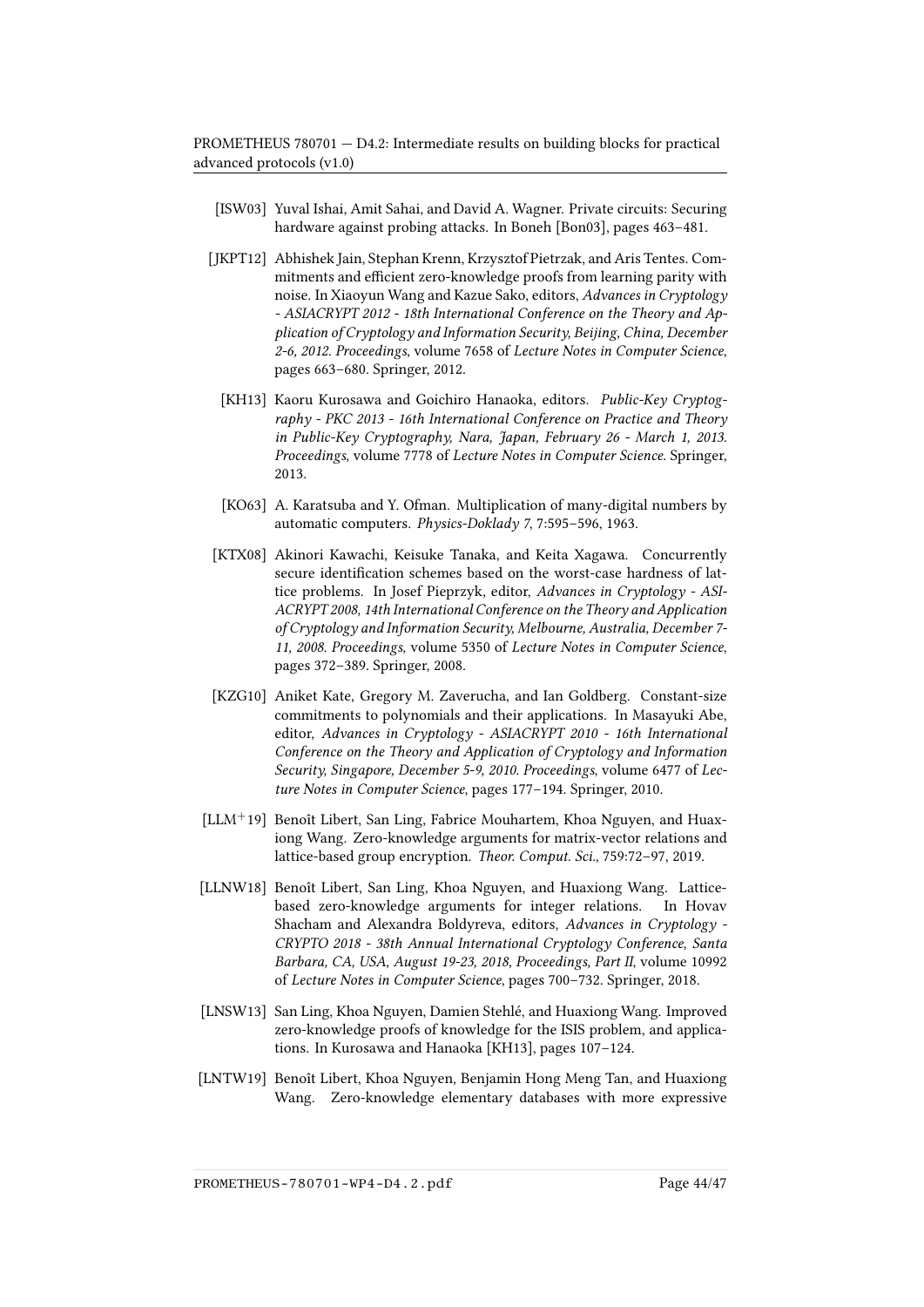queries. In Dongdai Lin and Kazue Sako, editors, Public-Key Cryptography - PKC 2019 - 22nd IACR International Conference on Practice and Theory of Public-Key Cryptography, Beijing, China, April 14-17, 2019, Proceedings, Part I, volume 11442 of Lecture Notes in Computer Science, pages 255–285. Springer, 2019.

- <span id="page-44-5"></span>[LPR10] Vadim Lyubashevsky, Chris Peikert, and Oded Regev. On ideal lattices and learning with errors over rings. In Henri Gilbert, editor, Advances in Cryptology - EUROCRYPT 2010, 29th Annual International Conference on the Theory and Applications of Cryptographic Techniques, Monaco / French Riviera, May 30 - June 3, 2010. Proceedings, volume 6110 of Lecture Notes in Computer Science, pages 1–23. Springer, 2010.
- <span id="page-44-0"></span>[LST18] Benoît Libert, Damien Stehlé, and Radu Titiu. Adaptively secure distributed prfs from LWE. In Amos Beimel and Stefan Dziembowski, editors, Theory of Cryptography - 16th International Conference, TCC 2018, Panaji, India, November 11-14, 2018, Proceedings, Part II, volume 11240 of Lecture Notes in Computer Science, pages 391–421. Springer, 2018.
- <span id="page-44-1"></span>[LT19] Benoît Libert and Radu Titiu. Multi-client functional encryption for linear functions in the standard model from LWE. In Steven D. Galbraith and Shiho Moriai, editors, Advances in Cryptology - ASIACRYPT 2019 - 25th International Conference on the Theory and Application of Cryptology and Information Security, Kobe, Japan, December 8-12, 2019, Proceedings, Part III, volume 11923 of Lecture Notes in Computer Science, pages 520–551. Springer, 2019.
- <span id="page-44-6"></span>[LY10] Benoît Libert and Moti Yung. Concise mercurial vector commitments and independent zero-knowledge sets with short proofs. In Daniele Micciancio, editor, Theory of Cryptography, 7th Theory of Cryptography Conference, TCC 2010, Zurich, Switzerland, February 9-11, 2010. Proceedings, volume 5978 of Lecture Notes in Computer Science, pages 499–517. Springer, 2010.
- <span id="page-44-4"></span>[Lyu08] Vadim Lyubashevsky. Lattice-based identification schemes secure under active attacks. In Ronald Cramer, editor, Public Key Cryptography - PKC 2008, 11th International Workshop on Practice and Theory in Public-Key Cryptography, Barcelona, Spain, March 9-12, 2008. Proceedings, volume 4939 of Lecture Notes in Computer Science, pages 162–179. Springer, 2008.
- <span id="page-44-3"></span>[Lyu09] Vadim Lyubashevsky. Fiat-shamir with aborts: Applications to lattice and factoring-based signatures. In Mitsuru Matsui, editor, Advances in Cryptology - ASIACRYPT 2009, 15th International Conference on the Theory and Application of Cryptology and Information Security, Tokyo, Japan, December 6-10, 2009. Proceedings, volume 5912 of Lecture Notes in Computer Science, pages 598–616. Springer, 2009.
- <span id="page-44-2"></span>[MKLR18] Carlos Aguilar Melchor, Marc-Olivier Killijian, Cédric Lefebvre, and Thomas Ricosset. A comparison of the homomorphic encryption libraries helib, SEAL and fv-nlib. In Jean-Louis Lanet and Cristian Toma, editors, Innovative Security Solutions for Information Technology and Communications - 11th International Conference, SecITC 2018, Bucharest,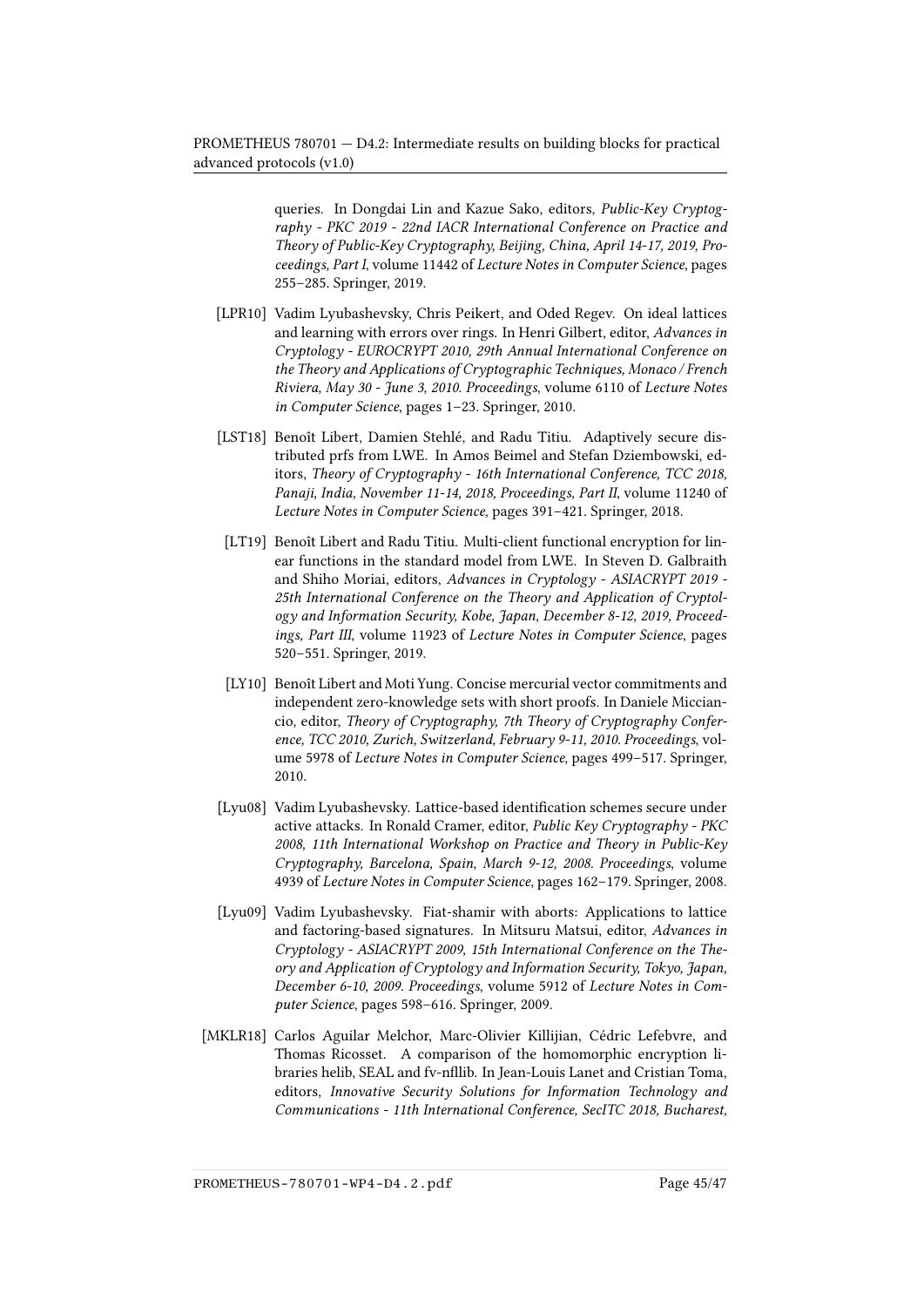Romania, November 8-9, 2018, Revised Selected Papers, volume 11359 of Lecture Notes in Computer Science, pages 425–442. Springer, 2018.

- <span id="page-45-0"></span>[MM19] Ramiro Martínez and Paz Morillo. RLWE-based zero-knowledge proofs for linear and multiplicative relations. In Cryptography and Coding - IMACC, December 16-18, 2019, LNCS 11929 proceedings, pages 252–277, 2019.
- <span id="page-45-8"></span>[MP12] Daniele Micciancio and Chris Peikert. Trapdoors for lattices: Simpler, tighter, faster, smaller. In David Pointcheval and Thomas Johansson, editors, Advances in Cryptology - EUROCRYPT 2012 - 31st Annual International Conference on the Theory and Applications of Cryptographic Techniques, Cambridge, UK, April 15-19, 2012. Proceedings, volume 7237 of Lecture Notes in Computer Science, pages 700–718. Springer, 2012.
- <span id="page-45-6"></span>[MRK03] Silvio Micali, Michael O. Rabin, and Joe Kilian. Zero-knowledge sets. In 44th Symposium on Foundations of Computer Science (FOCS 2003), 11- 14 October 2003, Cambridge, MA, USA, Proceedings, pages 80–91. IEEE Computer Society, 2003.
- <span id="page-45-5"></span>[MV03] Daniele Micciancio and Salil P. Vadhan. Statistical zero-knowledge proofs with efficient provers: Lattice problems and more. In Boneh [\[Bon03\]](#page-38-10), pages 282–298.
- <span id="page-45-2"></span>[NPR99] Moni Naor, Benny Pinkas, and Omer Reingold. Distributed pseudorandom functions and KDCs. In Eurocrypt, 1999.
- <span id="page-45-9"></span>[OPG14] Tobias Oder, Thomas Pöppelmann, and Tim Güneysu. Beyond ECDSA and RSA: lattice-based digital signatures on constrained devices. In The 51st Annual Design Automation Conference 2014, DAC '14, San Francisco, CA, USA, June 1-5, 2014, pages 110:1–110:6. ACM, 2014.
- <span id="page-45-3"></span>[OPP14] Rafail Ostrovsky, Anat Paskin-Cherniavsky, and Beni Paskin-Cherniavsky. Maliciously circuit-private FHE. In Juan A. Garay and Rosario Gennaro, editors, CRYPTO 2014, Part I, volume 8616 of LNCS, pages 536–553. Springer, Heidelberg, August 2014.
- <span id="page-45-7"></span>[ORS04] Rafail Ostrovsky, Charles Rackoff, and Adam D. Smith. Efficient consistency proofs for generalized queries on a committed database. In Josep Díaz, Juhani Karhumäki, Arto Lepistö, and Donald Sannella, editors, Automata, Languages and Programming: 31st International Colloquium, ICALP 2004, Turku, Finland, July 12-16, 2004. Proceedings, volume 3142 of Lecture Notes in Computer Science, pages 1041–1053. Springer, 2004.
- <span id="page-45-4"></span><span id="page-45-1"></span>[PVW08] Chris Peikert, Vinod Vaikuntanathan, and Brent Waters. A framework for efficient and composable oblivious transfer. In David Wagner, editor, CRYPTO 2008, volume 5157 of LNCS, pages 554–571. Springer, Heidelberg, August 2008.
	- [PW08] Chris Peikert and Brent Waters. Lossy trapdoor functions and their applications. In STOC, pages 187–196. ACM, 2008.